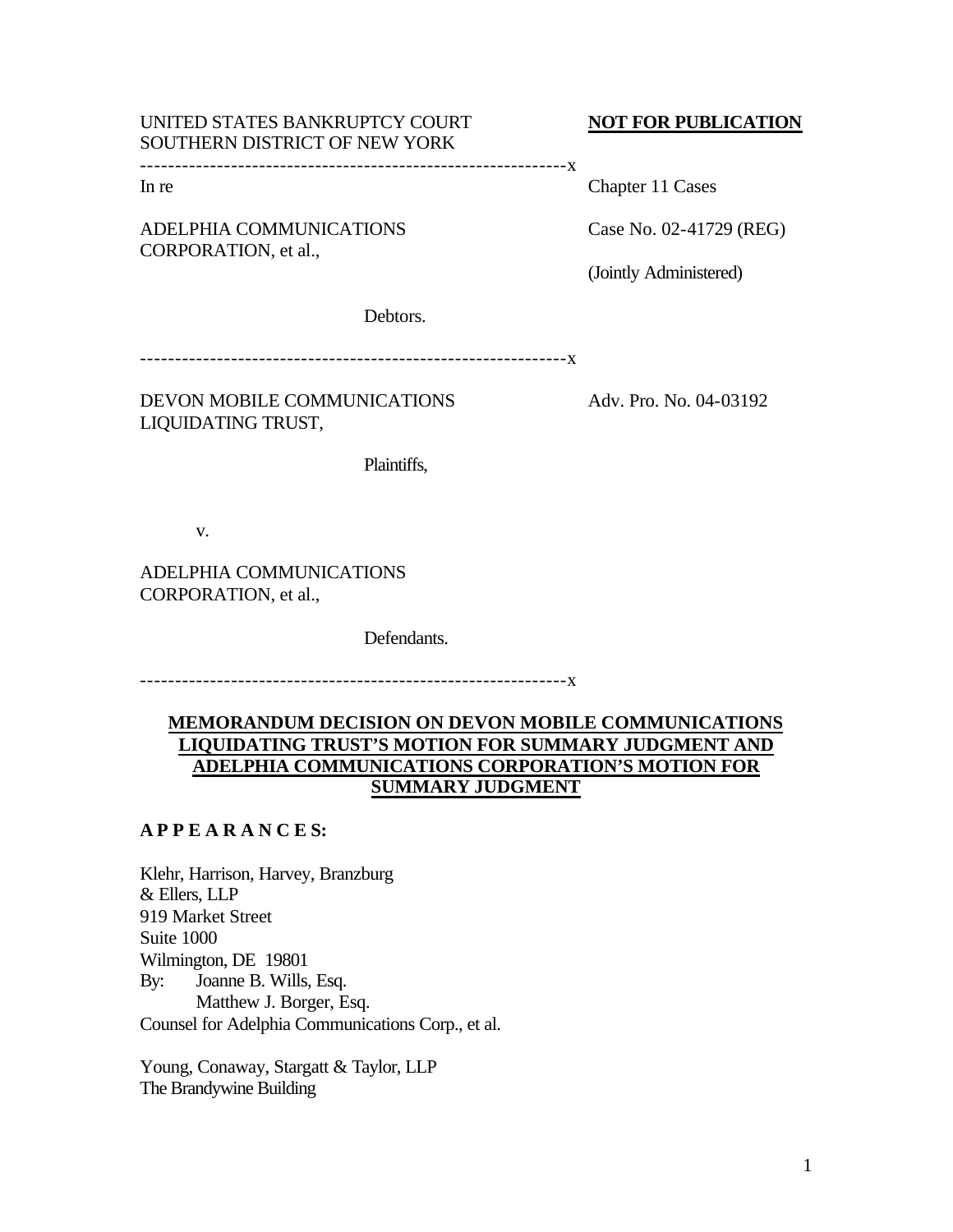1000 West Street,  $17<sup>th</sup>$  Floor P.O. Box 391 Wilmington, DE 19899-0391 By: Richard H. Morse, Esq. Martin S. Lessner, Esq. Michael R. Nestor, Esq.

## **CECELIA G. MORRIS, UNITED STATES BANKRUPTCY JUDGE:**

On December 9, 2005 Plaintiff Devon Mobile Communications Liquidating Trust ("Devon") filed its Motion for Summary Judgment, Memorandum of Law in Support of Motion for Summary Judgment, Statement of Undisputed Fact and related Appendixes, ECF Docket Nos. 96-100. Defendants Adelphia Communications Corporation, et al. ("Adelphia") also filed their Motion for Summary Judgment on December 9, 2005, together with a Statement of Undisputed Fact and related Exhibits, ECF Docket Nos. 102-108; 115-118. Adelphia filed Opposition to Devon's Summary Judgment Motion, ECF Docket No. 112; likewise Devon filed Opposition to Adelphia's Summary Judgment Motion, ECF Docket No. 113. Each party filed Responses; ECF Docket No. 120 (Devon), and ECF Docket No. 134 (Adelphia). Upon the foregoing, and additional papers submitted by the parties, and in consideration of the oral argument conducted on February 15, 2006, the Court holds as follows:

Both parties are denied summary judgment on Count II, as the Court finds material issues of fact exist as to whether the transfers made on August 31, 2001, October 26, 2001, November 23, 2001, December 7, 2001 and February 19, 2002 were returns of capital or repayment of undocumented inter-company loans. The Court also finds that a material question of fact exists as to whether the transfer of the Florida License sale proceeds were an improper return of capital, or fraudulent conveyances, and it is unclear whether these funds were ultimately used to pay Devon Mobile Communications G.P.'s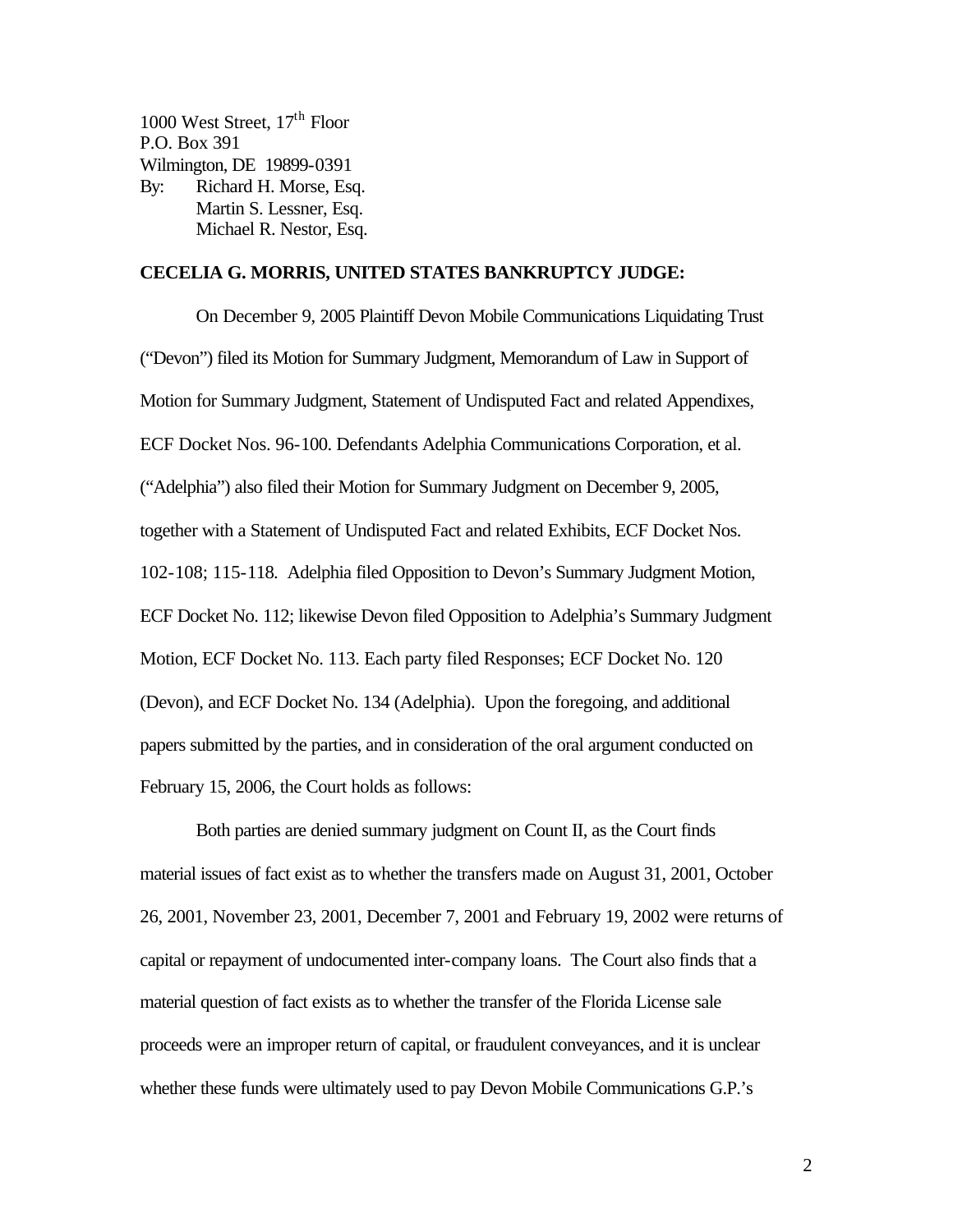ongoing operating liabilities, and thus whether Plaintiff received reasonably equivalent value for those transfers. A material issue remains as to whether Plaintiff was left undercapitalized by these transfers, as well.

Adelphia Communication Corporation is granted summary judgment on Count III of the Complaint, as the February 7, 2002 transfer of \$22,100,000 was a transfer of funds initially provided by Defendants, and therefore did not diminish Plaintiff's assets and therefore, could not have been a fraudulent conveyance or have caused Plaintiff any contract damages.

Adelphia Communications Corporation is also granted summary judgment on Count IV, Deepening Insolvency, as Plaintiffs have failed to adequately allege that Adelphia Communications Corporation prolonged Plaintiff's life in breach of a separate duty owed to Plaintiff or any constituency thereof.

Finally, Adelphia Communications Corporation is granted summary judgment on Count V, the alter ego cause of action, on the grounds that Plaintiff does not have standing to bring such a claim.

Devon summary judgment motion is denied in its entirety.

#### **JURISDICTION**

This Court has subject matter jurisdiction pursuant to 28 U.S.C. § 1334(a), 28 U.S.C. § 157(a) and the Standing Order of Reference signed by Acting Chief Judge Robert J. Ward dated July 10, 1984. Proceedings to determine, avoid, or recover preferences, fraudulent conveyances are core proceedings pursuant to 28 U.S.C. §  $157(b)(2)(F)$  and (H).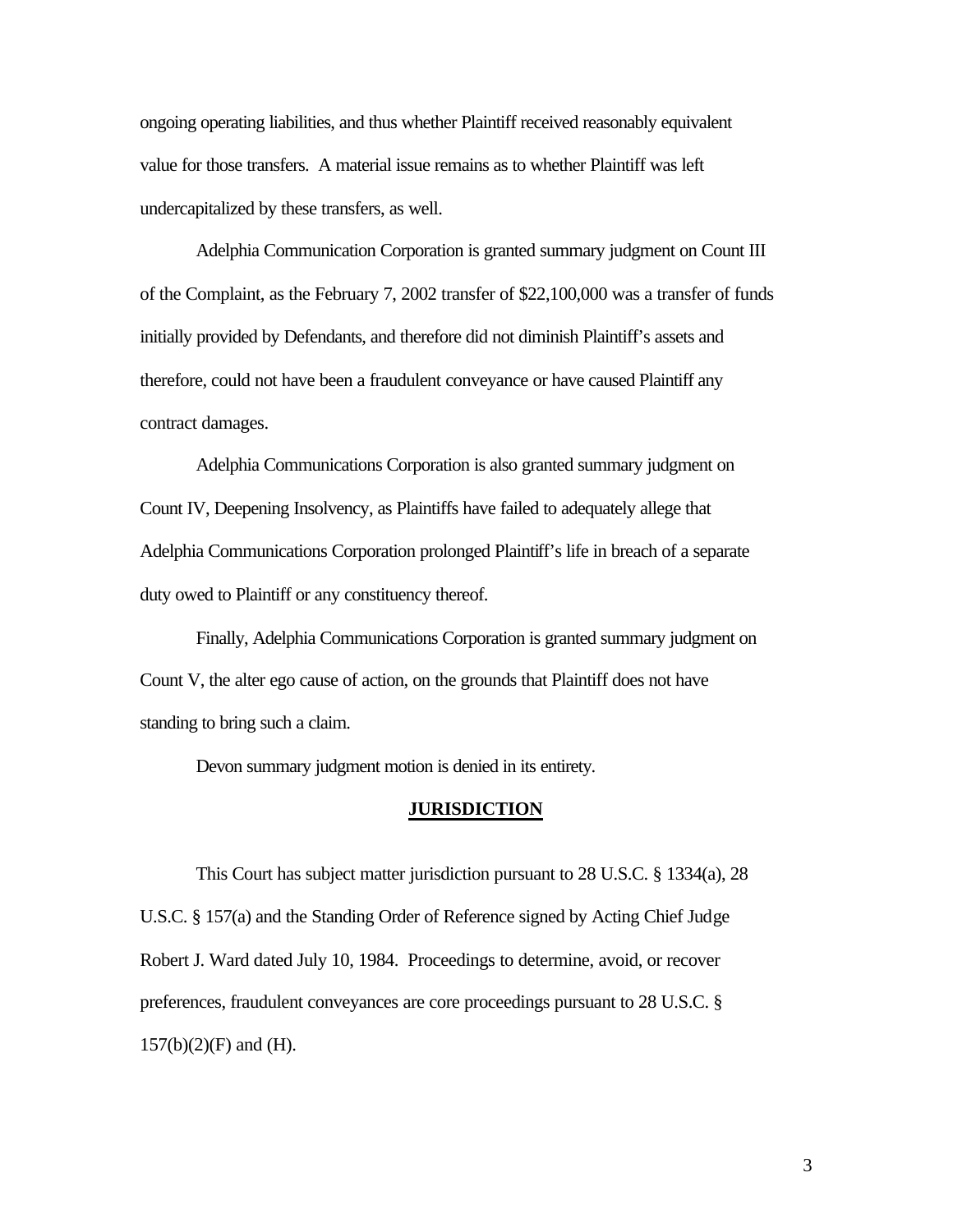# **UNDISPUTED BACKGROUND FACTS<sup>1</sup>**

Devon Mobile Communications, L.P. ("Devon") was formed by Adelphia Communications Corporation ("Adelphia") and Devon G.P. Inc., in 1995. According to the Certificate of Limited Partnership, Adelphia was named as a limited partner and Devon G.P. Inc. was the general partner of Devon. Lisa-Gaye Shearing Mead was the president and sole shareholder of Devon G.P., Inc. Adelphia owned 49.9% of Devon LP and Devon GP held the remaining 50.1%. This split in ownership established Devon as a "designated entity" as a woman-owned business and as a small business. The parties' stated purpose in forming Devon was to take advantage of certain favorable minority and women owned business incentives in procuring personal communication services (PCS) licenses offered by the FCC to "designated entities."

In 1996 and 1997, Devon participated in certain PCS license auctions, some of which were restricted to entities that qualified for designated entity status under the FCC regulations. During this time, Devon acquired approximately 30 PCS licenses covering locations in Western New York, Western Pennsylvania, Virginia, Vermont/New Hampshire and Florida.

According to Devon's Limited Partnership Agreement (the "LPA"), a Management Committee consisting of five members was to be established; three members were to be designated by Devon G.P., and two members were to be designated by Adelphia. In practice, however, all decisions pertaining to the management of Devon were made by Ms. Mead and James Rigas on a consensus basis. The Devon management team consisted of Ms. Mead; Marc LeClair, who held the position of Vice

 $\overline{a}$ 

 $<sup>1</sup>$  The following facts are gleaned from the parties' respective Statements of Undisputed Facts.</sup>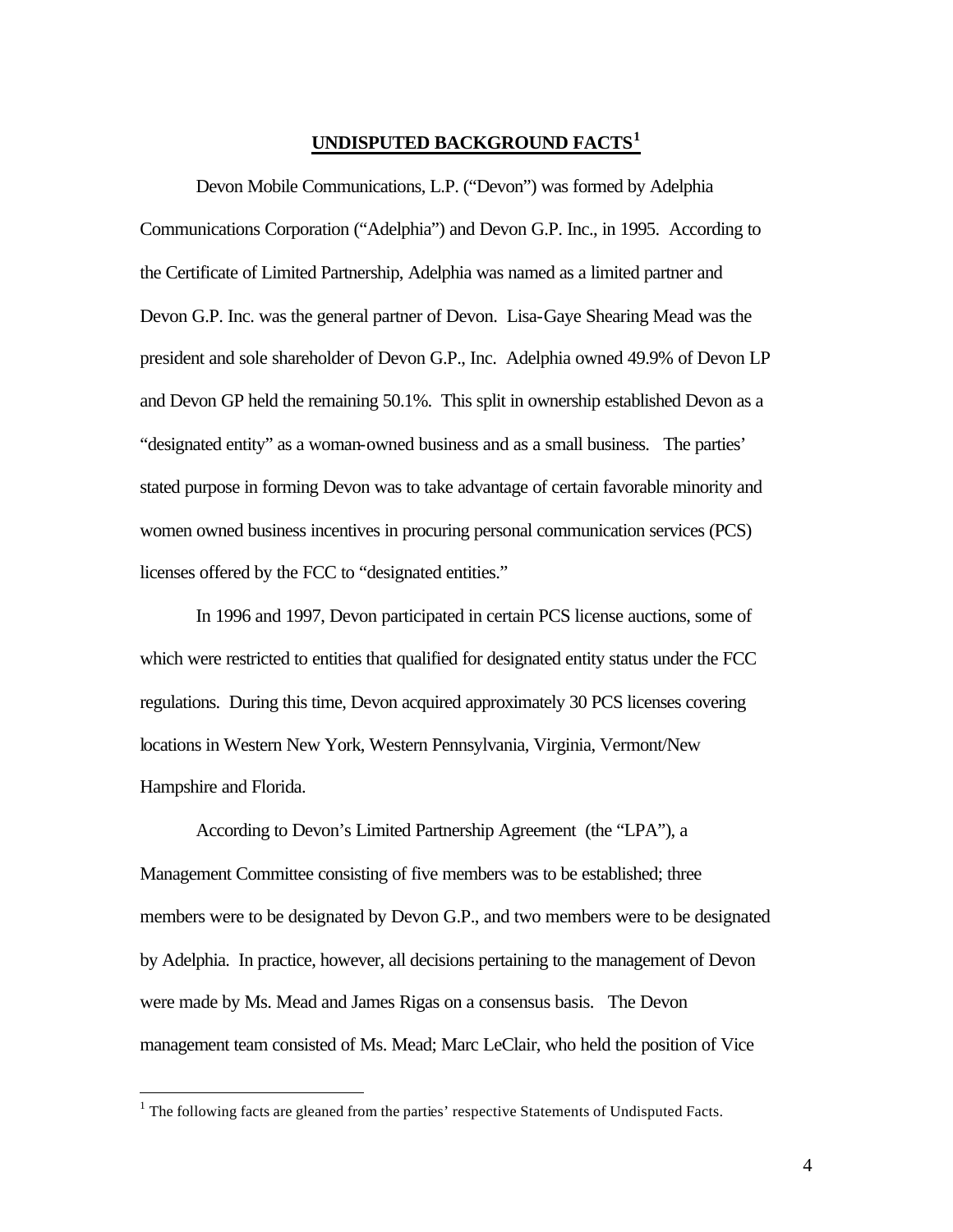President of Broadband PCS Engineering until June 26, 1998; Lou Ebert, Vice President and General Manager of Devon; and Tom Benzee, Director of Devon's Business Operations.

Devon had two major sources of funding during its operating period: Adelphia, and the proceeds of the sale of two Florida PCS Licenses - the West Palm Beach License, sold in July, 2001 for approximately \$36.5 million; and the Fort Pierce License, sold in October, 2001 for \$13.5 million. Additionally, in late 2001 and early 2002, Devon had revenue from operations of \$20,000 per month. The parties agree that Adelphia had no duty to fund Devon except for that explicitly set forth in the LPA, which included a requirement that Adelphia provide Devon with funding equaling ten percent of the cost of Devon's FCC licenses.<sup>2</sup> Nevertheless, Adelphia did provide Devon with millions in funding between 1995 and June,  $2002<sup>3</sup>$  These funds were used to pay Devon's vendors and other creditors, including Adelphia, and to build out the PCS network. The parties disagree as to whether vendor payments were consistently made on time; however, the parties do agree that substantially all of Devon's invoices, incurred prior to and including the month of April, 2002, were satisfied by contributions of funds made by Adelphia.<sup>4</sup>

In addition to providing virtually all of Devon's financing, Adelphia entered into certain services agreements with Devon. Adelphia and Adelphia Business Solutions employees provided Devon's treasury, payroll, accounts payable, capital authorization purchasing, cash management, customer care, retail outlet, human resources, engineering,

 $\overline{a}$ 

<sup>&</sup>lt;sup>2</sup> See Plaintiff's Statement of Undisputed Fact, ¶ 9; Defendants' Statement of Undisputed Facts, ¶ 30; LPA Section 4.2.

 $3 \text{ In } 2002$ , Devon anticipated it would have capital expenditures in excess of \$300 million to build out its PCS network. For 2001, Devon forecast costs of \$150 million. *See* Plaintiff's Statement of Undisputed Facts, ¶¶ 77; 86.

<sup>&</sup>lt;sup>4</sup> Although Devon's counsel stated at oral argument that he was not entirely sure as to whether all invoices were totally satisfied, he did admit that this fact was "very true, if not true." *See* Transcript of February 15, 2006 Hearing, p. 17, l. 11.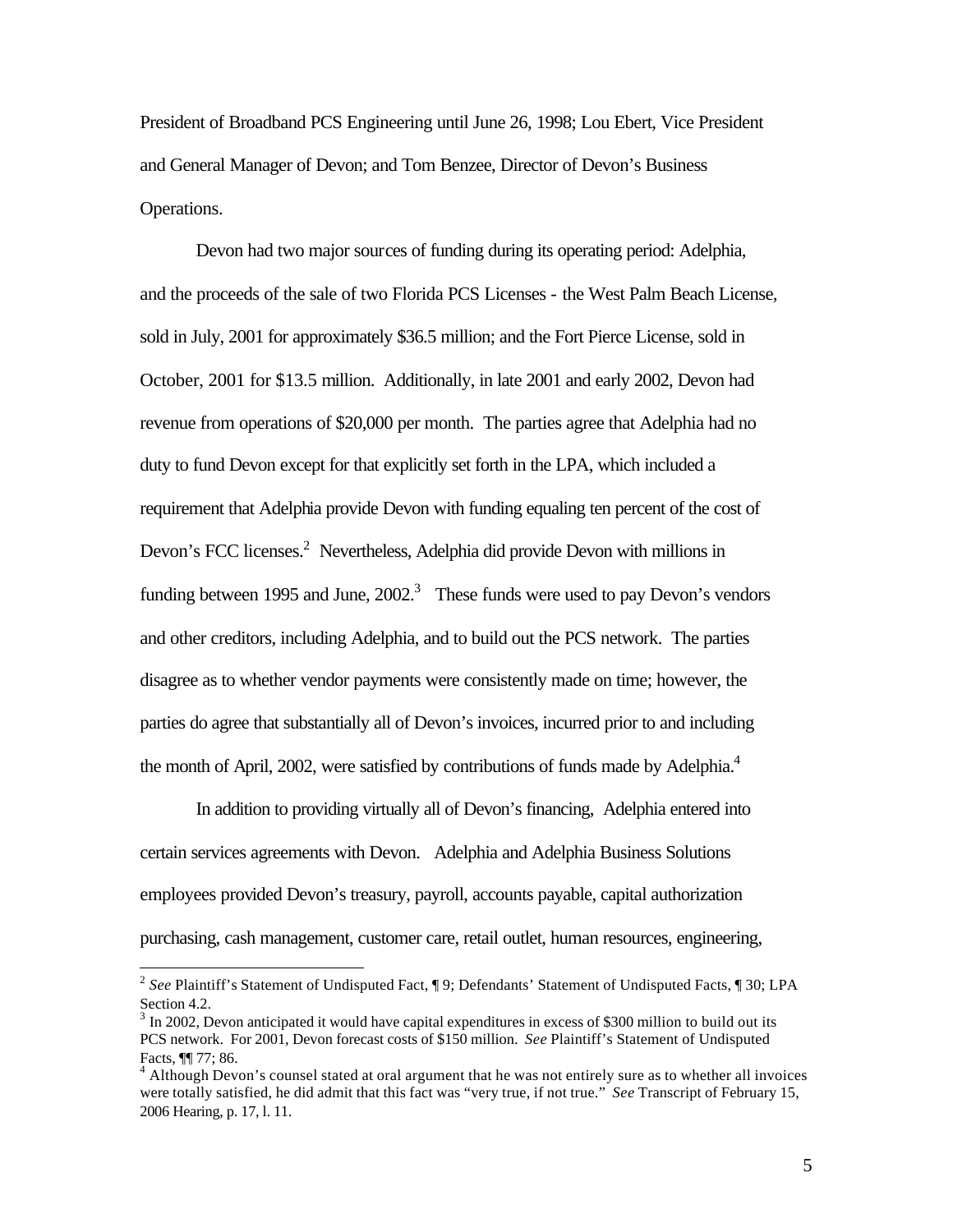accounting, legal, regulatory processing, financial reporting, network monitoring, marketing support, equipment sales, insurance and tax functions. *See* Plaintiff's Statement of Undisputed Facts, ¶ 130; Defendants' Statement of Undisputed Facts, ¶ 51. As stated, Adelphia provided Devon with certain cash management services pursuant to the Services Agreement. The cash management system employed by Adelphia in connection with the payment of Devon's operating costs changed over time and three different processes were employed. *See* Defendants' Statement of Undisputed Facts, ¶¶ 53-72. During the first process ("Process I"), Adelphia's accounts payable department wrote checks from Devon's account in a local Pennsylvania bank, utilizing a stamp of Ms Mead's signature. Process I was used from November 1995 through June 2001. This process was time consuming and cumbersome, however, because the local bank was outside Adelphia's First Union account system, and any electronic transfer of funds from Adelphia to Devon's Pennsylvania account required approval from a signatory on Adelphia's First Union account. At times, this process resulted in overdrafts and delays, and a second process (Process II) was instituted to address these problems. Under Process II, Devon opened an account within Adelphia's First Union account system. All Devon's vendors were paid with checks cut from Adelphia's accounts payable department using Adelphia's primary First Union checking account. If Devon did not have enough money to fund its daily check run, Adelphia's Treasury Department first transferred the funds from Adelphia's primary First Union Account (the "106 Account"), to Devon's Account (the "2058 Account"), and then the funds were transferred back to the 106 Account for the checks to be cut. Apparently, Process II was used from December, 2000 through February, 2002. Thus, there was an approximate six month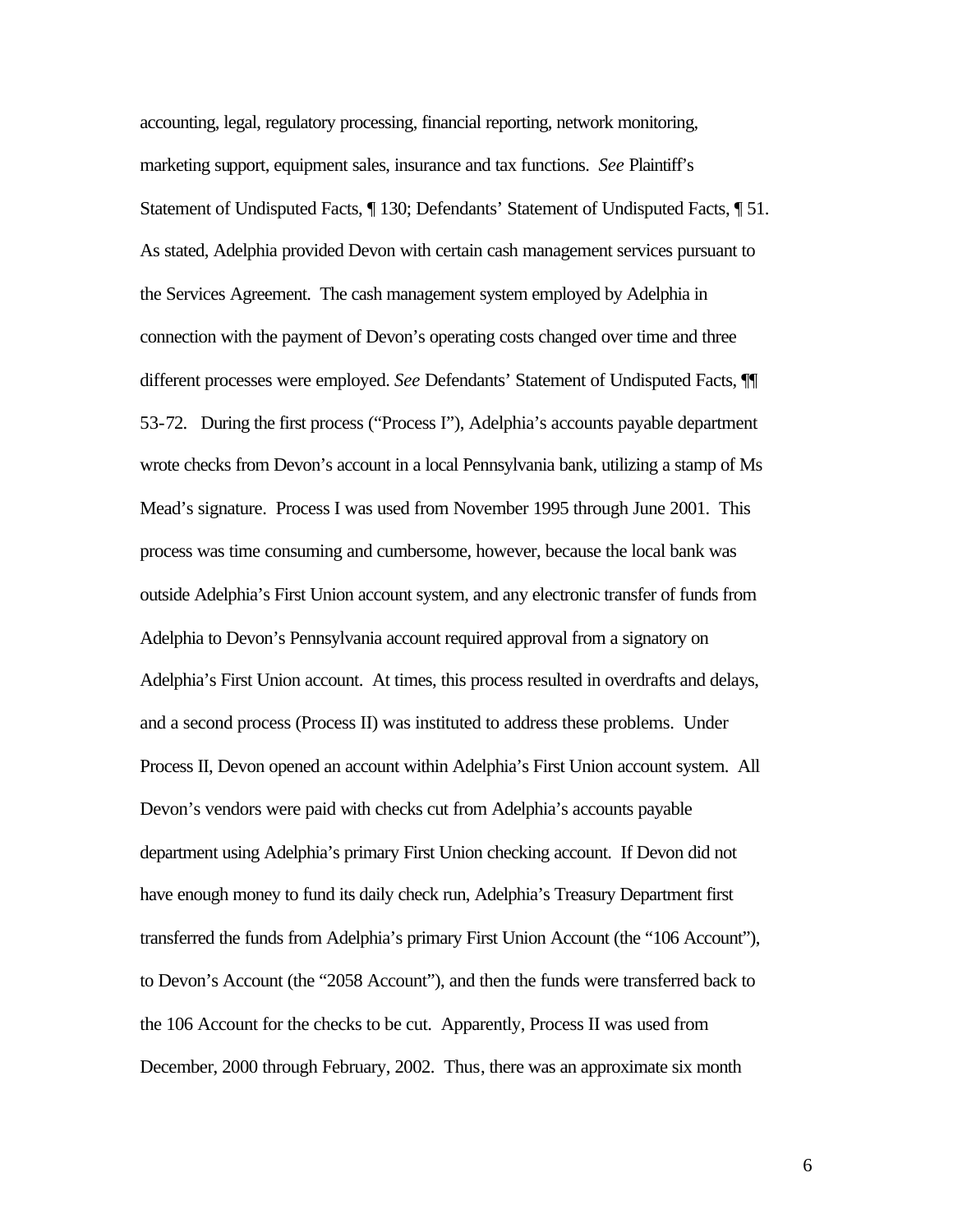overlap in which both Process I and Process II were employed, December, 2000 through June, 2001. In February, 2002 a third process was instituted, in which checks to Devon vendors were cut from the Devon 2058 Account directly, and funds to cover those checks were transferred from the Adelphia accounts.

The parties do not dispute that the following transfers were made from Devon to Adelphia:

| January 27, 1997  | \$2,511,674.00 <sup>5</sup> |
|-------------------|-----------------------------|
| August 3, 2001    | \$ 3,000,000.00             |
| August 10, 2001   | \$33,000,000.00             |
| August 31, 2001   | 975,000.00<br>\$            |
| October 4, 2001   | \$13,500,000.00             |
| October 4, 2001   | 270,000.00<br>\$            |
| October 26, 2001  | 40,000.00<br>\$             |
| November 23, 2001 | 20,000.00<br>\$             |
| December 7, 2001  | 130,000.00<br>\$            |
| February 7, 2002  | \$22,100,000.00             |
| February 20, 2005 | 95,000.00<br>\$             |
|                   |                             |

The facts pertaining to these transfers are pertinent to the summary judgment motion, and are essentially undisputed by the parties. It is how the transfers are to be characterized that remains at issue.

The Treasury Reconciliations:

 $\overline{a}$ 

The August 31, 2001 \$975,000 transfer: Cumulatively, between August 27, 2001 and August 29, 2001, the sum of \$975,000 was transferred from the Adelphia 106 Account to the Devon 2058 Account, to fund Devon's daily check runs during those periods. The Devon check runs were paid from the Adelphia 106 account. However, according to Adelphia's Statement of Undisputed Facts, Adelphia also transferred

 $<sup>5</sup>$  Plaintiff agrees that the fraudulent conveyance claim as to this transfer is time barred by the Pennsylvania</sup> statute of limitations, *see* Plaintiff's Brief in Opposition to the Adelphia Defendants' Motion for Summary Judgment, at page 38.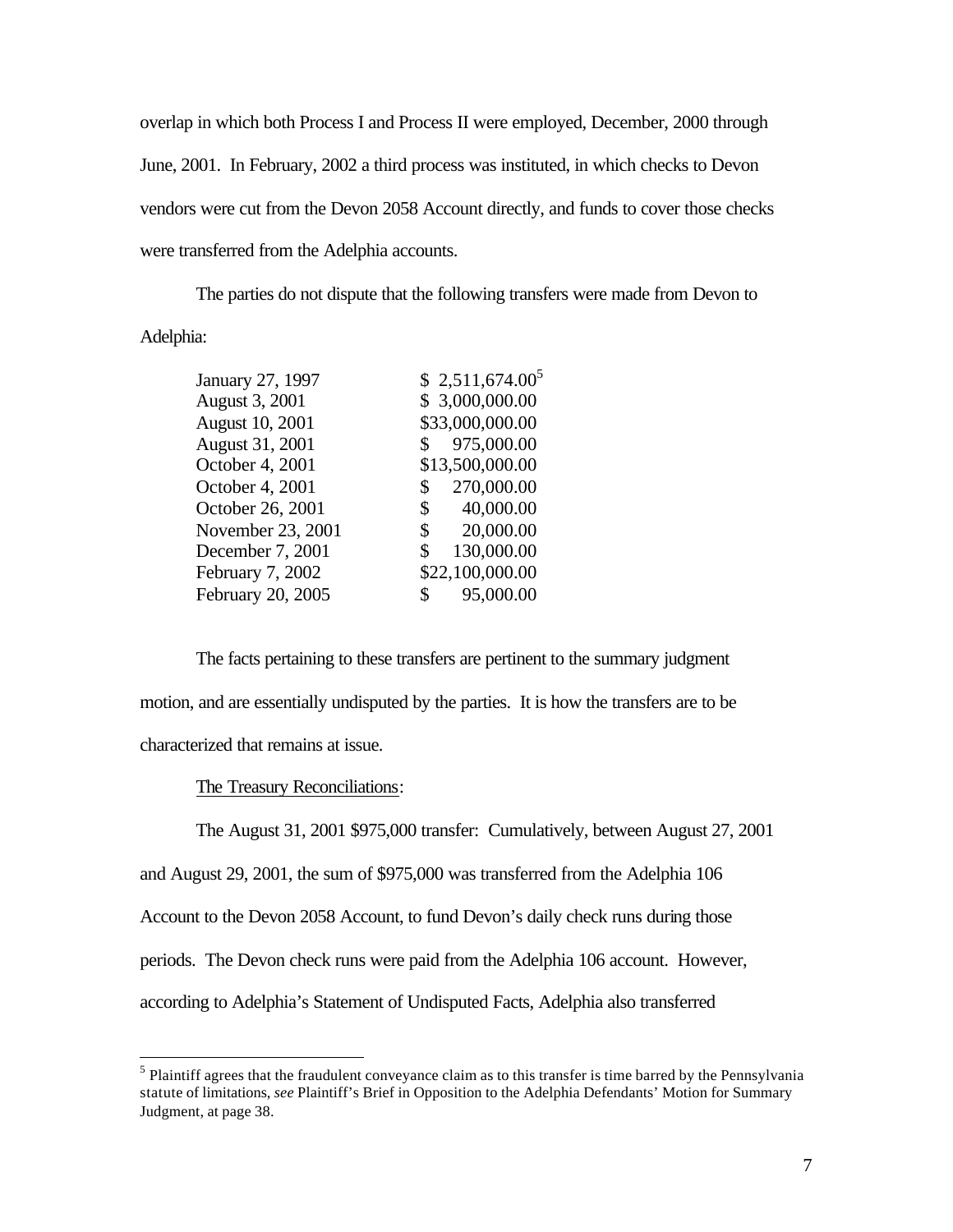\$975,000 to Devon's Northwest Account to pay the same check runs. The double-funded money was returned to Adelphia pursuant to the cash management system, and despite Devon's request that the money be invested in Devon's name, because, according to Adelphia, the funds were advanced by Adelphia to begin with and should be refunded, *see* Adelphia's Statement of Undisputed Facts, at ¶ 137.

The October 26, 2001 \$40,000 transfer: A deposit of unknown origin equaling \$146,576.09 was made into the Devon 2058 Account on October 25, 2001. The Devon check run on October 26, 2001 only equaled \$105,169.79; as Devon had sufficient funds in its account to meet the check run, no transfer was made from the Adelphia 106 Account on October 26, 2001. After the October 26, 2001 check run was paid, Devon had more than \$40,000 left in the Devon 2058 Account. Adelphia caused \$40,000 to be transferred to the Adelphia 106 Account on October 26, 2001.

The November 23, 2001 \$20,000 transfer: Devon's November 23, 2001 check run totaled \$562,571.27. Adelphia transferred \$587,000.00 to the Devon 2058 Account, and a transfer of \$562,571.27 was made on the same date to the Adelphia 106 Account. The remaining \$20,000 was transferred to Adelphia on November 23, 2001.

The December 7, 2001 \$130,000 transfer: On December 6, 2001, Devon's check run totaled \$91,650.35. Adelphia transferred to Devon 2058 Account the sum of \$90,000 on December 6, 2001. Devon transferred \$91,650 to Adelphia on December 6, 2001 to cover Devon's check run. On December 6, 2001, a deposit in the amount of \$189,989.22 was made into the Devon 2058 Account. At the end of the day on December 6, 2001, Devon's 2058 Account had a \$190,351.71 balance. Devon's December 7, 2001 check run totaled \$55,324.89, and this amount was transferred to Adelphia to cover that check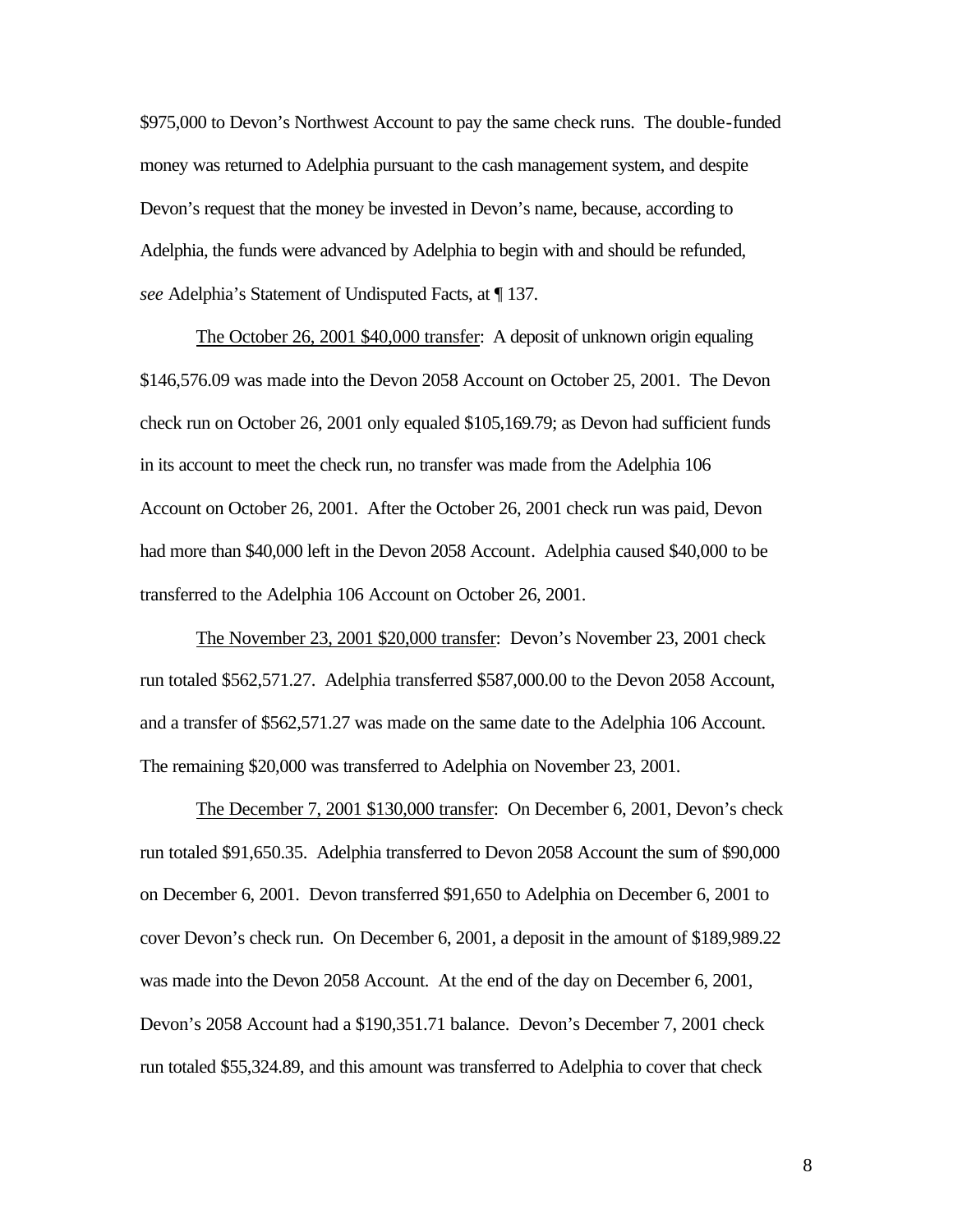run. Adelphia transferred \$130,000 from Devon to Adelphia, leaving Devon with a dayend balance in the 2058 Account of \$5,062.82.

The February 19, 2002 \$95,000 transfer: On that date, Adelphia made three transfers to Devon's 2058 Account: \$65,945.17; \$78,000.00, and \$150,000.00. Also on February 19, 2002, two transfers were made from Devon's 2058 Account to the Adelphia 106 Account, \$78,254.99 and \$83,204.60, respectively. Devon's day-end balance on February 19, 2001 in the 2058 Account was \$136,237.14. On February 20, 2006, Devon's check run was \$40,780.81; no transfer was made to Devon from Adelphia on February 20, 2006, but \$40,780.81 was transferred from the available funds in the 2058 Account to Adelphia's 106 Account to cover the check run. On February 20, 2001, Adelphia transferred \$95,000 to the Adelphia 106 Account from the Devon 2058 Account.

## The Florida License Sale Proceeds:

The sale of the West Palm Beach license closed on July 2, 2001, generating proceeds of \$36.5 million. This sum was wired to Devon's Northwest Account on July 3, 2001. On July 31, 2001, a \$36,075,000.00 transfer was made from Devon's Northwest Account to Adelphia's 106 Account. \$36,000,000 was transferred on that same day to Devon's 2058 Account, and thence to a PNC Mutual Fund Account. On August 3, 2001, \$3,000,000 was transferred from the PNC Account to Devon's 2058 Account and then to the Adelphia 106 Account; on August 10, 2001, \$33,003,743.96 was transferred from the PNC Account, to the Devon 2058 Account and then to the Adelphia 106 Account. On August 10, 2001, \$33,000,000 was transferred from the Devon 2058 Account to the Adelphia 106 Account.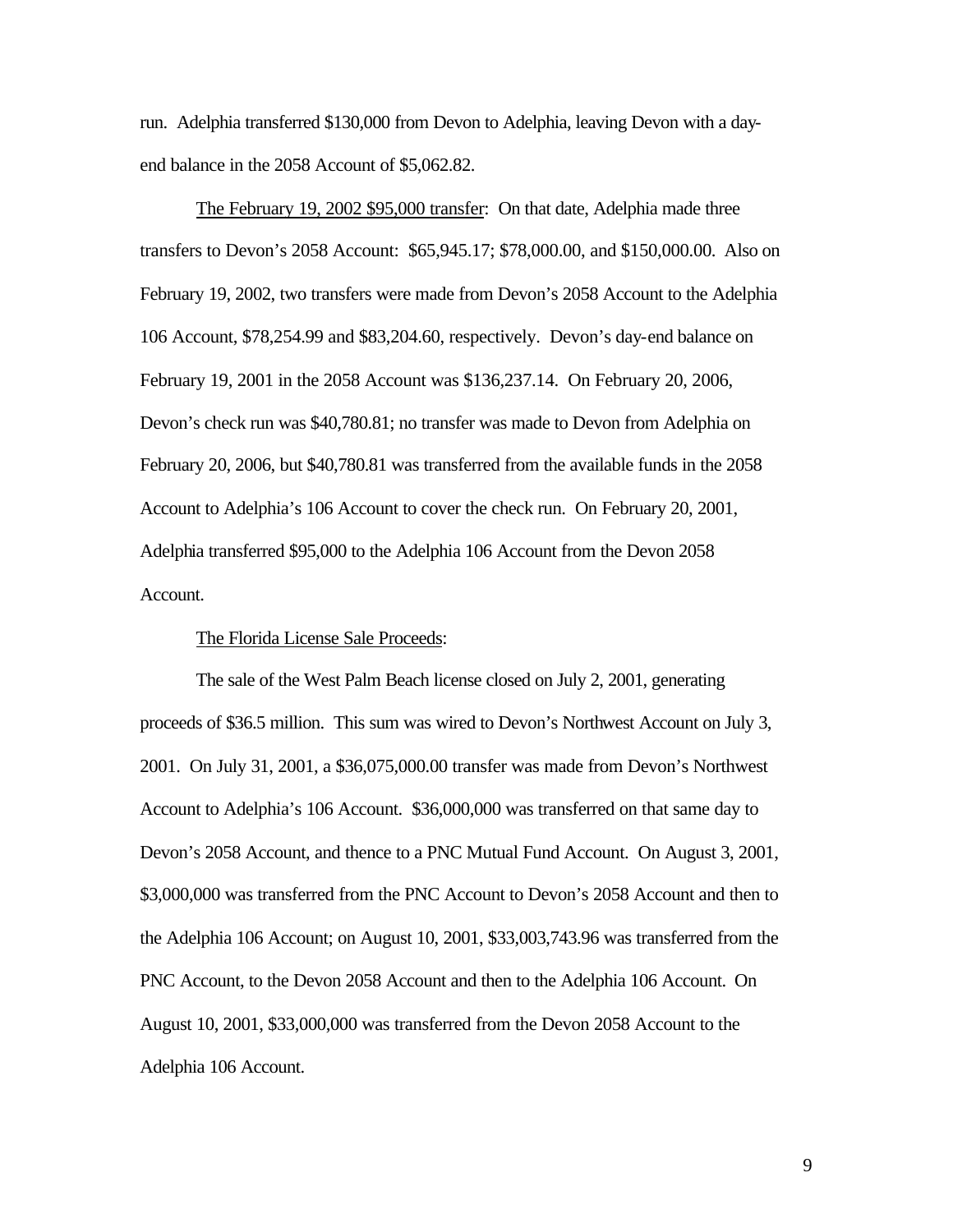The sale of the Fort Pierce License closed on October 4, 2001, generating sale proceeds of \$13,500,000. On that date, \$13,500,000 was wire transferred to the Devon 2058 Account. This amount was transferred from the Devon 2058 Account to the Adelphia 106 Account on October 4, 2001.

#### The February 7, 2002 Transfer:

The February 7, 2002 transfer: Ms. Mead approved a \$22,100,000.00 payment to Adelphia for various fees due and owing on February 5, 2002. A check request was sent to Adelphia's accounts payable department, and on February 7, 2002, the accounts payable department issued a check in the amount of \$22,100,000.00 made payable to Adelphia Communications Corporation from the Adelphia 106 Account. Adelphia then transferred this exact sum of money from the Adelphia 106 Account to the Devon 2058 Account, and the money was subsequently retransferred from the Devon 2058 Account to the Adelphia 106 Account to cover the \$22,100,000.00 check.

On May 21, 2002, Adelphia's management informed Devon that it would no longer be providing Devon with funding. Adelphia filed a voluntary bankruptcy petition on June 25, 2002. Subsequent to the bankruptcy filing, Adelphia's Dececember 23, 2004 Form10-K stated that "[r]eaders should not rely on Adelphia's periodic and other reports filed prior to May 24, 2002." *See* Plaintiff's Statement of Undisputed Facts, ¶ 162. In the ensuing months, members of the Rigas family, including James Rigas, who participated in the decision making for Devon, were either convicted or plead guilty to various securities fraud charges. *See* Plaintiff's Statement of Undisputed Facts, ¶¶ 18-19

Devon also filed for bankruptcy protection on August 19, 2002. Devon Mobile Communications Liquidating Trust (the "Liquidating Trust") is the successor in interest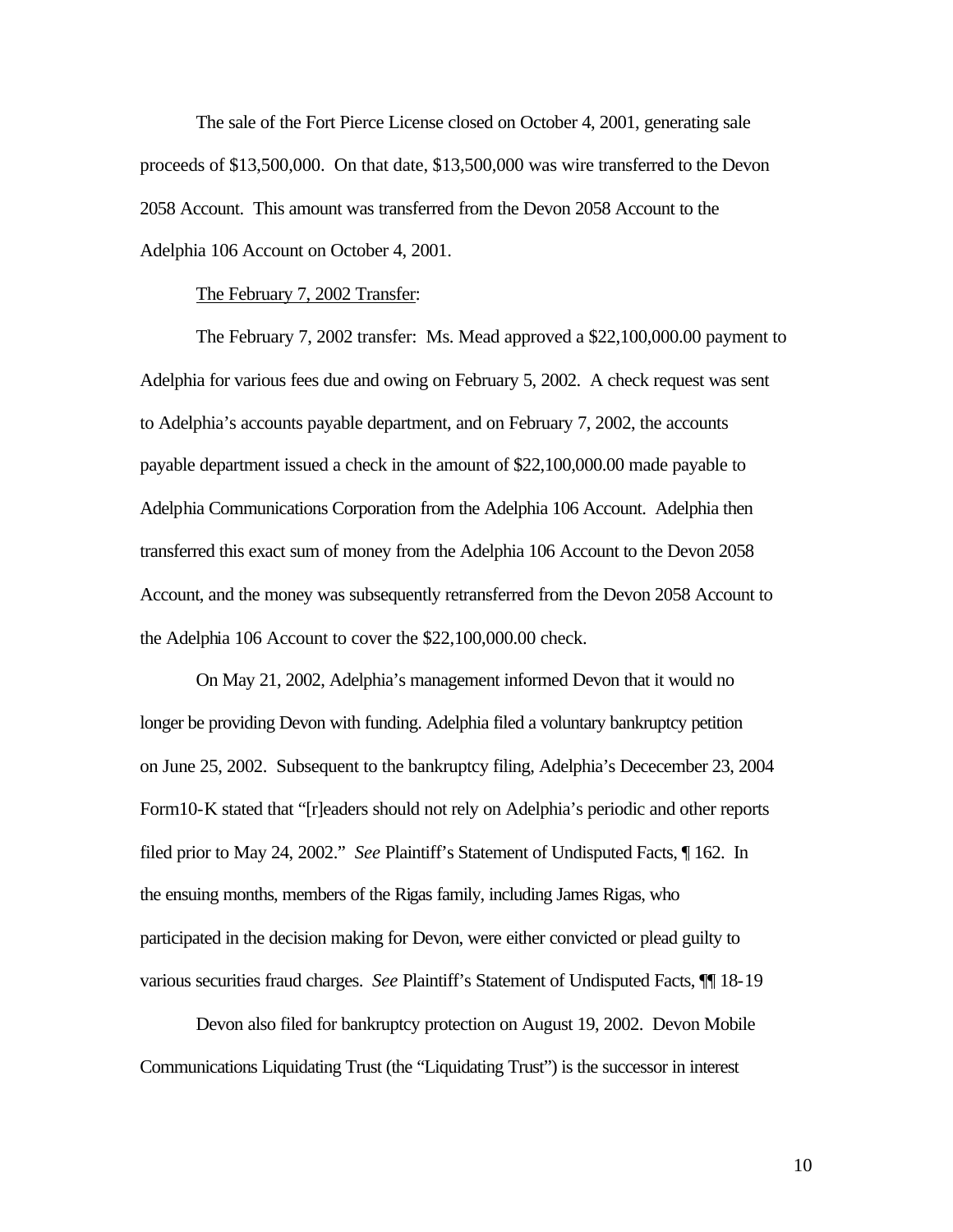to Devon and was established pursuant to an October 1, 2003 Order (the "Devon Confirmation Order") of the United States Bankruptcy Court for the District of Delaware in In re Devon Mobile Communications, L.P., et al., Case No. 02-12431 (PJW) confirming the First Amended Joint Plan of Liquidation of Devon Mobile Communications, L.P. and the Devon Creditors Committee (the "Devon Plan"). By and through the Devon Plan and the Devon Confirmation Order, all of Devon's assets, including its causes of action, were transferred to the Liquidating Trust.

On June 21, 2004, the Liquidating Trust commenced this adversary proceeding by filing its complaint (the "Complaint") alleging damages for certain preferential transfers, fraudulent conveyances and breaches of contract, deepening insolvency and alter ego liability. The Complaint contains five causes of action. Count I states that the \$22,151,821.32 transfer to Adelphia on February 7, 2002 was a preference. Devon has agreed that Adelphia is entitled to summary judgment on this count, *see* Plaintiff's Brief in Opposition to the Adelphia Defendants' Motion for Summary Judgment, page 45. Count II seeks recovery for fraudulent conveyances and breaches of the LPA. According to the fraudulent conveyance claim in Count II, Adelphia caused Devon to make certain transfers to it,<sup>6</sup> which were improper returns of capital, for which Devon did not receive reasonably equivalent value. This Count also alleges that Devon was not generating

 $6$  The following transfers remain at issue in Count II: August 3, 2001 \$ 3,000,000.00<br>August 10, 2001 \$33,000,000.00 August  $10, 2001$ 

| August 31, 2001   | 975,000.00<br>S. |
|-------------------|------------------|
| October 4, 2001   | \$13,500,000.00  |
| October 4, 2001   | 270,000.00<br>S. |
| October 26, 2001  | 40,000.00<br>S.  |
| November 23, 2001 | 20,000.00<br>\$  |
| December 7, 2001  | 130,000.00<br>\$ |
| February 20, 2005 | 95,000.00<br>\$  |

 $\overline{a}$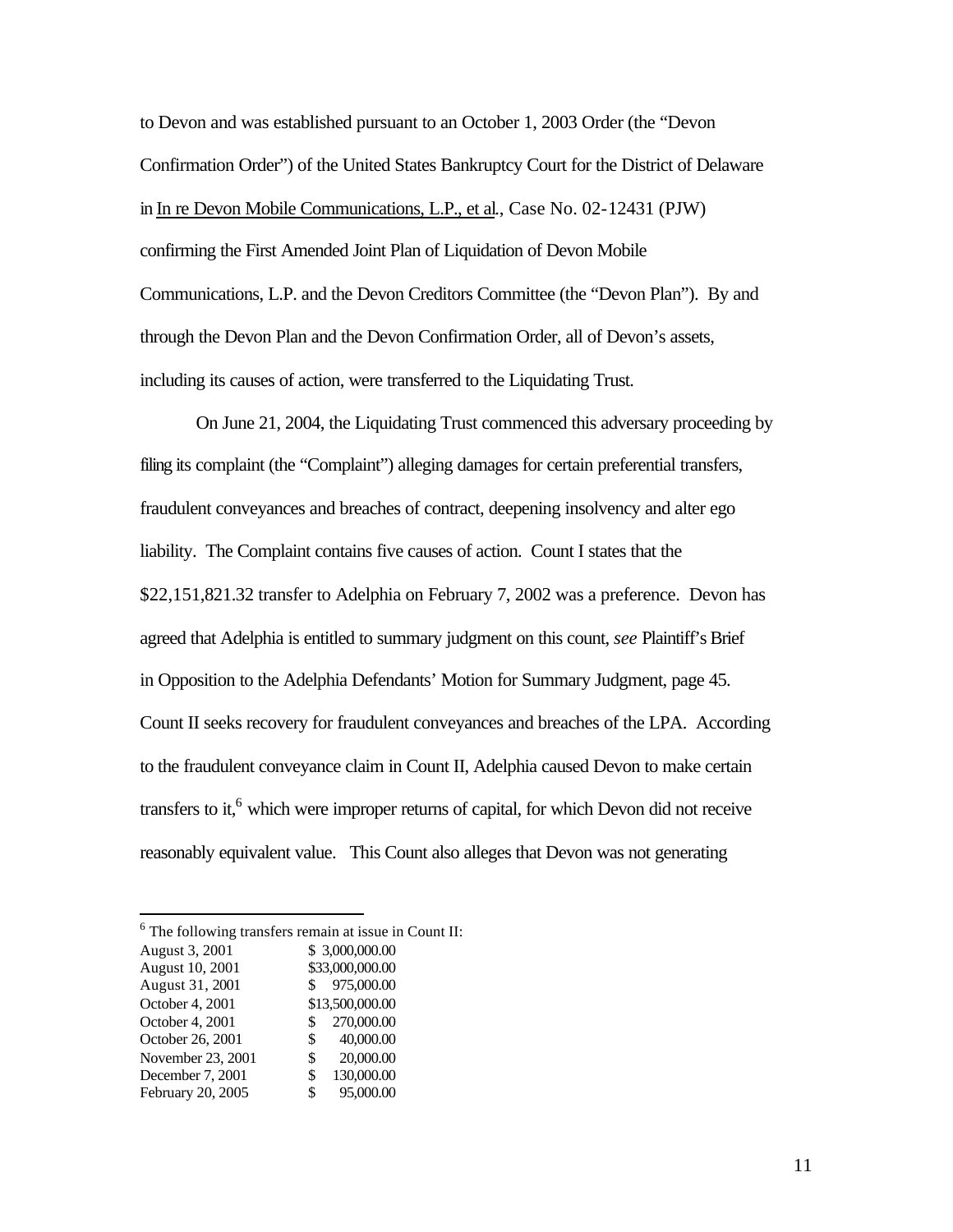sufficient profit to sustain its operations and its remaining assets were unreasonably small capital for the business in which it was engaged. Furthermore, it is argued that Devon was insolvent at the time of the transfers and thus the transfers may be avoided as fraudulent conveyances. As to Devon's claims that the transfers were in breach of the LPA, Devon states that the transfers were made in violation of Sections 1.10, 4.3, 5.1, and 5.2 of the Devon LPA, as they were an improper return of capital contributions prohibited by the Agreement, made without regard to Devon's maintenance of reasonable cash reserves and the payment of Partnership expenses, and were not distributions made from available cash as none existed. Count III of the Complaint also alleges fraudulent conveyance and adds a claim for a breach of the Services Agreement.<sup>7</sup> According to the Complaint, Adelphia charged Devon excessive services fees which were not reasonably equivalent in value to the money paid by Devon, were made when Devon was unable to generate sufficient funds to sustain its operations, at a time when Devon's assets provided unreasonably small capital for the business in which it was engaged, while the value of Devon's liabilities exceeded the value of its assets, and were made while Devon was insolvent, and thus may be avoided pursuant to 11 U.S.C. §§544, 548. The alleged breach of the Service Agreements consists of Adelphia's failure to provide the services agreed to, including accounting and record keeping services. Count IV alleges Deepening Insolvency, as follows: Adelphia indicated that it would provide equity financing for Devon's activities until Devon was self-sufficient financially. In so doing, Adelphia knowingly misrepresented its financial circumstances with the intention that Devon would rely on those representations. Devon entered into contracts and incurred

<sup>&</sup>lt;sup>7</sup> Count III concerns the February 7, 2002 transfer of \$22,100,000.00.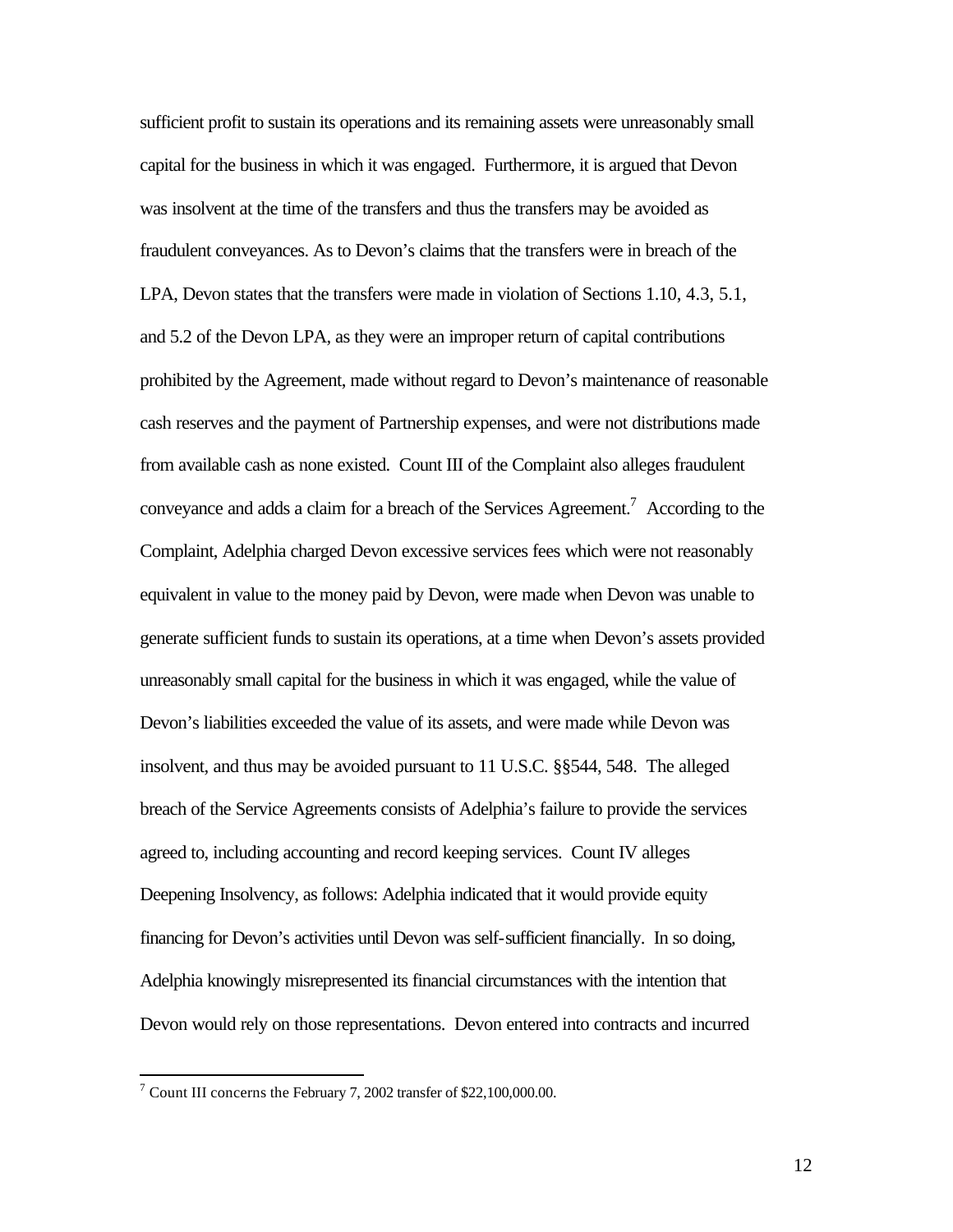obligations in reliance on Adelphia's representations, which Devon could not meet leading to Devon's bankruptcy filing. As a result of Adelphia's representations, Devon has been damaged by the incurrence of obligations it can't pay and expenses and fees incurred in connection with the bankruptcy filing, and the sale of its assets under less than favorable circumstances. The claims in Devon bankruptcy equal \$182 million and the costs of the Devon bankruptcy equal \$10 million. Devon is seeking to recover these amounts, plus punitive damages, from Adelphia.

Count V alleges that Devon was a mere instrumentality or Alter Ego of Adelphia. According to this count, Devon was established to take advantage of preferential rights to certain FCC licenses available to businesses owned by women or minorities. Adelphia controlled and operated Devon to such an extent that Devon was a mere alter ego or instrumentality of Adelphia. Adelphia was the sole source of capital for Devon and would receive all distributions and returns of capital for the foreseeable future pursuant to the LPA. Adelphia kept all corporate and operational records of Devon; corporate formalities and the separate existence of Devon were not observed, and Adelphia's structuring and operating of Devon involved improper or fraudulent actions. The Count VI Breach of Duty to Fund Operations has been voluntarily dismissed by Devon, *see*  ECF Docket No. 94, "Stipulation of Dismissal as to Count VI of the Complaint."

The parties have filed cross-motions for summary judgment. Both parties seek summary judgment on Counts II, IV and V of the Complaint; Adelphia also seeks summary judgment on Count III of the Complaint and the indemnity counterclaims set forth *supra*.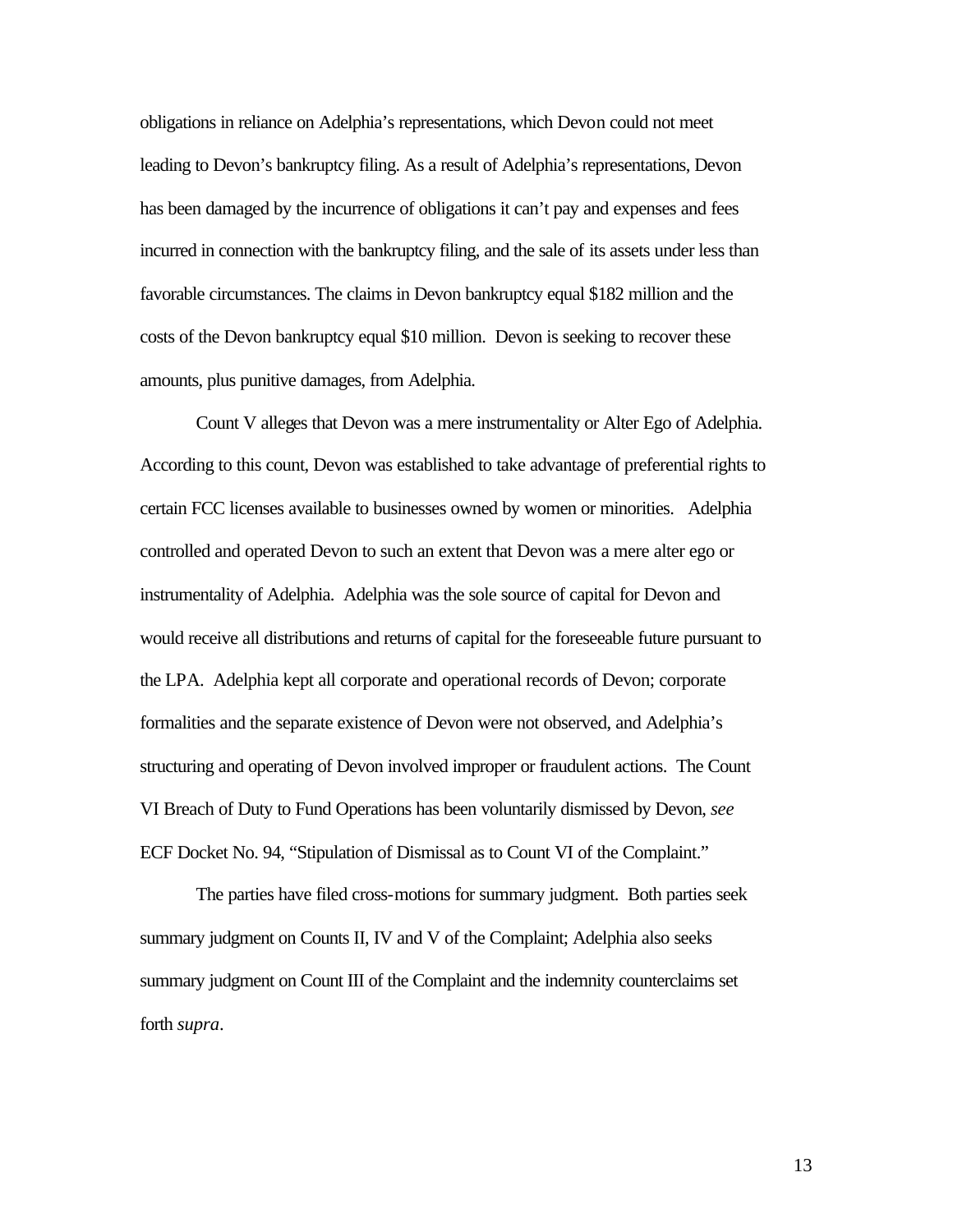In their answer, the Adelphia Defendants filed several counterclaims, and

Adelphia seeks summary judgment on the following three counts: Count VII –

Contractual Indemnity for the General Dynamics Claim pursuant to the LPA:

indemnification is sought with respect to General Dynamics Government Systems Corp.

("General Dynamics") claim against Adelphia as guarantor of Devon's agreement with

General Dynamics, which General Dynamics states was breached by Devon, in the sum

of \$34,908,731; Count VIII – Breach of Implied Indemnity Contract, in connection with

General Dynamics demand for \$34,908,731 based upon Devon's breach of a Master

Services Agreement with General Dynamics; Adelphia also seeks reimbursement of

attorney's fees, costs and expenses in connection with the defense of this claim; and

Count IX – Equitable Indemnity, again with respect to Devon's alleged default under the

Master Services Agreement with General Dynamics, and Adelphia's obligation as

guarantor of that agreement. <sup>8</sup>

 $\overline{a}$ 

<sup>&</sup>lt;sup>8</sup> The remaining counterclaims are:

a. Count I – Breach of Services Agreement, seeking \$7,315,531 for breaches of payment obligations plus consequential, damages, interests and costs; b. Count II – Unjust Enrichment – The Services Agreement, seeking \$7,315,531 for services performed and goods provided for Devon's benefit; c. Count III – Breach of Contract – Bridge Financing, Devon breached its obligations by failing to repay Adelphia for bridge financing in an amount not less than \$56,277,605; d. Count IV – Unjust Enrichment - Bridge Financing, Devon was unjustly enriched by retaining the benefits of the Bridge Financing; e. Count V – Breach of Contract – Brokerage Fee Agreement, Devon failed to pay a 9% brokerage fee in the sum of \$4,740,000 in connection with the purchase and sale of FCC Licenses in Fort Pierce and West Palm Beach, Florida; f. Count VI – Unjust Enrichment – Brokerage Fee Agreement, Devon has been unjustly enriched by retaining the value of the brokerage services provided in connection with the purchase and sale of FCC Licenses in Fort Pierce and West Palm Beach, Florida; g. Count X – Contribution, again with respect to Devon's alleged default under the Master Services Agreement with General Dynamics, and Adelphia's obligation as guarantor of that agreement h. Count XI – Breach of Contract, ACC Telecommunications of VA, which provided telephone services to Devon, were not paid the sum of \$1,701,818, and Adelphia is entitled to damages from the Liquidating Trust as successor in interest to Devon in this amount;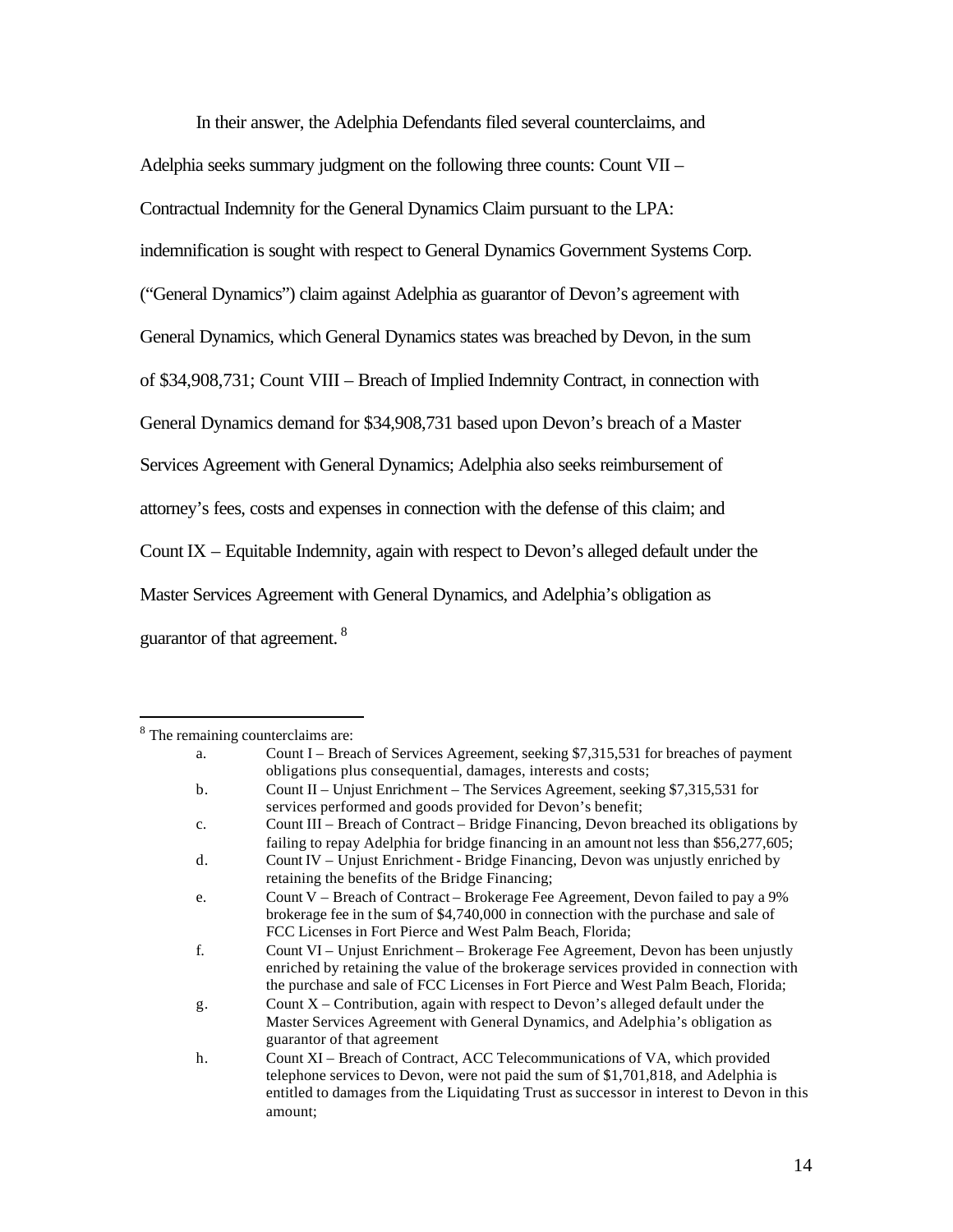#### **DISCUSSION**

#### **Standard on Cross Motions for Summary Judgment**

"A grant of summary judgment is appropriate where the pleadings, depositions, answers to interrogatories, and admissions on file, together with the affidavits, if any, show that there is no genuine issue as to any material fact and that the moving party is entitled to judgment as a matter of law. Fed.R.Civ.P. 56(c). Summary judgment will not lie if the dispute about a material fact is genuine, that is, if the evidence is such that a reasonable jury could return a verdict for the nonmoving party. A party opposing a properly supported motion for summary judgment may not rest upon the mere allegations or denials of his pleading, but ··· must set forth specific facts showing that there is a genuine issue for trial." *Goldstein v. Hutton, Ingram, Yuzek, Gainen, Carroll & Bertolotti*, 374 F.3d 56, 59-60 (2d. Cir. 2004) (internal citation and quotation marks omitted).

"The mere existence of some alleged factual dispute between the parties will not defeat an otherwise properly supported motion for summary judgment; the requirement is that there be no genuine issue of material fact." *See Anderson v. Liberty Lobby, Inc.*, 477 U.S. 242, 247-8 (1986).

To defeat a motion for summary judgment, "the non-moving party must come forward with specific facts supported by sufficient concrete probative evidence to allow a rational trier of fact to find for her." *United States v. Ognoski*, 149 Fed. Appx. 24, 25

 $\overline{a}$ 

i. Count XII – Unjust Enrichment, ACC Telecommunications of VA – Devon was unjustly enriched by retaining the value of the telephone services provided by ACC Telecommunication so VA.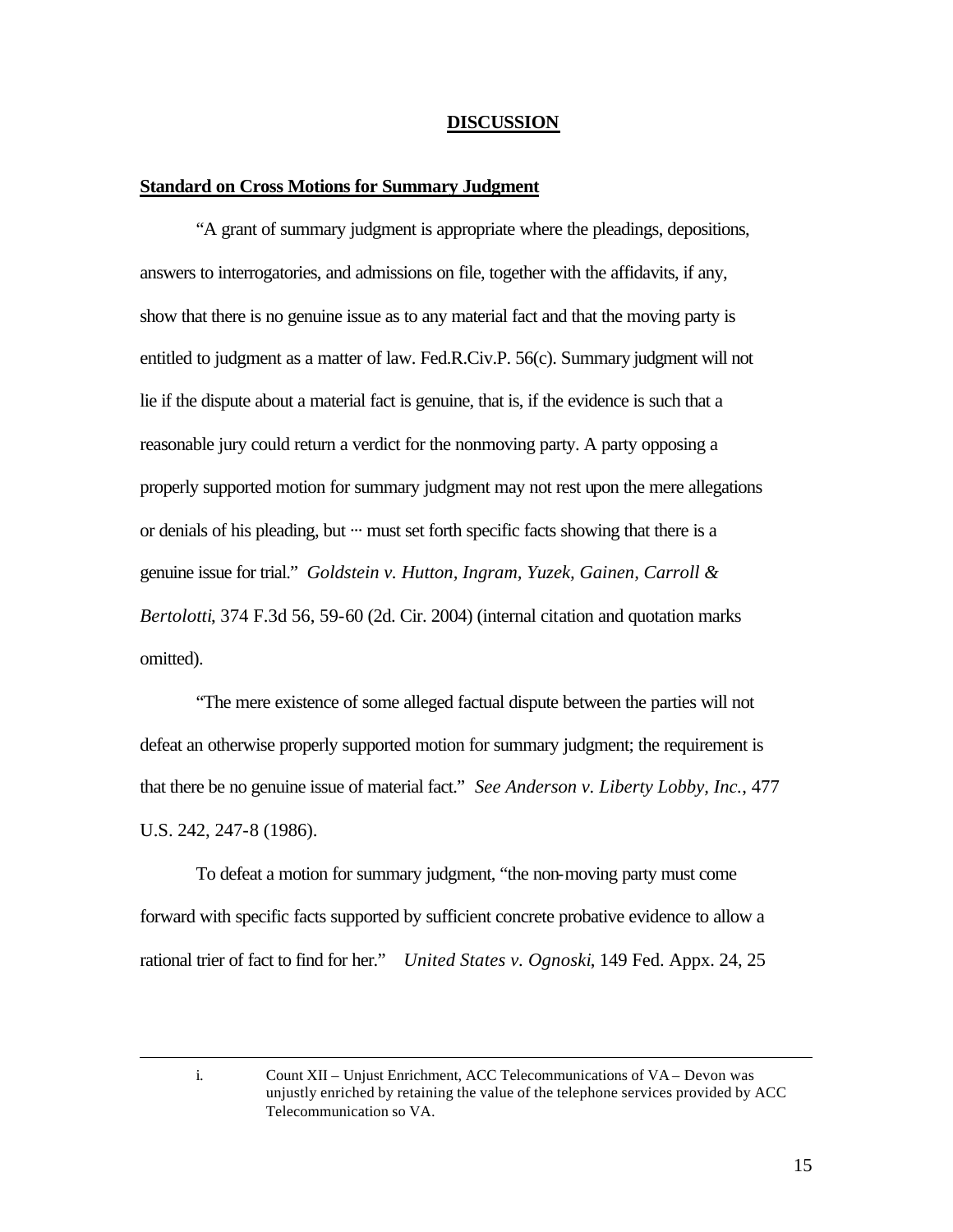(2d. Cir. 2005), *citing Anderson v. Liberty Lobby, Inc*., 477 U.S. 242, 249-50 (1986); *Celotex Corp. v. Catrett*, 477 U.S. 317, 322-23 (1986).

A court may only grant summary judgment when "there is no genuine issue as to any material fact and  $\cdots$  the moving party is entitled to a judgment as a matter of law." Fed.R.Civ.P. 56(c). When ruling upon cross-motions for summary judgment, the court must evaluate each motion separately and must draw all reasonable inferences against the party whose motion is under consideration. *See Coach, Inc. v. Peters*, 386 F. Supp.2d 495, 497 (S.D.N.Y. 2005).

# **Count II Fraudulent Conveyance Claim and Breach of Limited Partnership Agreement Contract**

Both Devon and Adelphia have moved for Summary Judgment on Count II of the Complaint.

## Fraudulent Conveyance Claim

The following challenged transfers are alleged to be fraudulent conveyances:

August 3, 2001 - \$2,850,000.00; August 10, 2001 - \$32,785,000.00; August 30, 2001 –

\$ 975,000.00; October 4, 2001 - \$13,640,000.00; October 26, 2001 - \$ 40,000.00;

November 23, 2001 - \$ 20,000.00; December 7, 2001 - \$ 130,000.00; February 20, 2002 -

\$ 95,000.00 (collectively, "the Transfers").

These Transfers are also challenged as improper returns of capital made in breach of the LPA Section 4.3, which states that "Except as otherwise provided in this Agreement or by the Act, (i) no Partner shall have the right to withdraw or reduce its Capital Contributions, or to demand and receive property, including cash, from the Partnership in return for its Capital Contributions during the term of the Partnership…"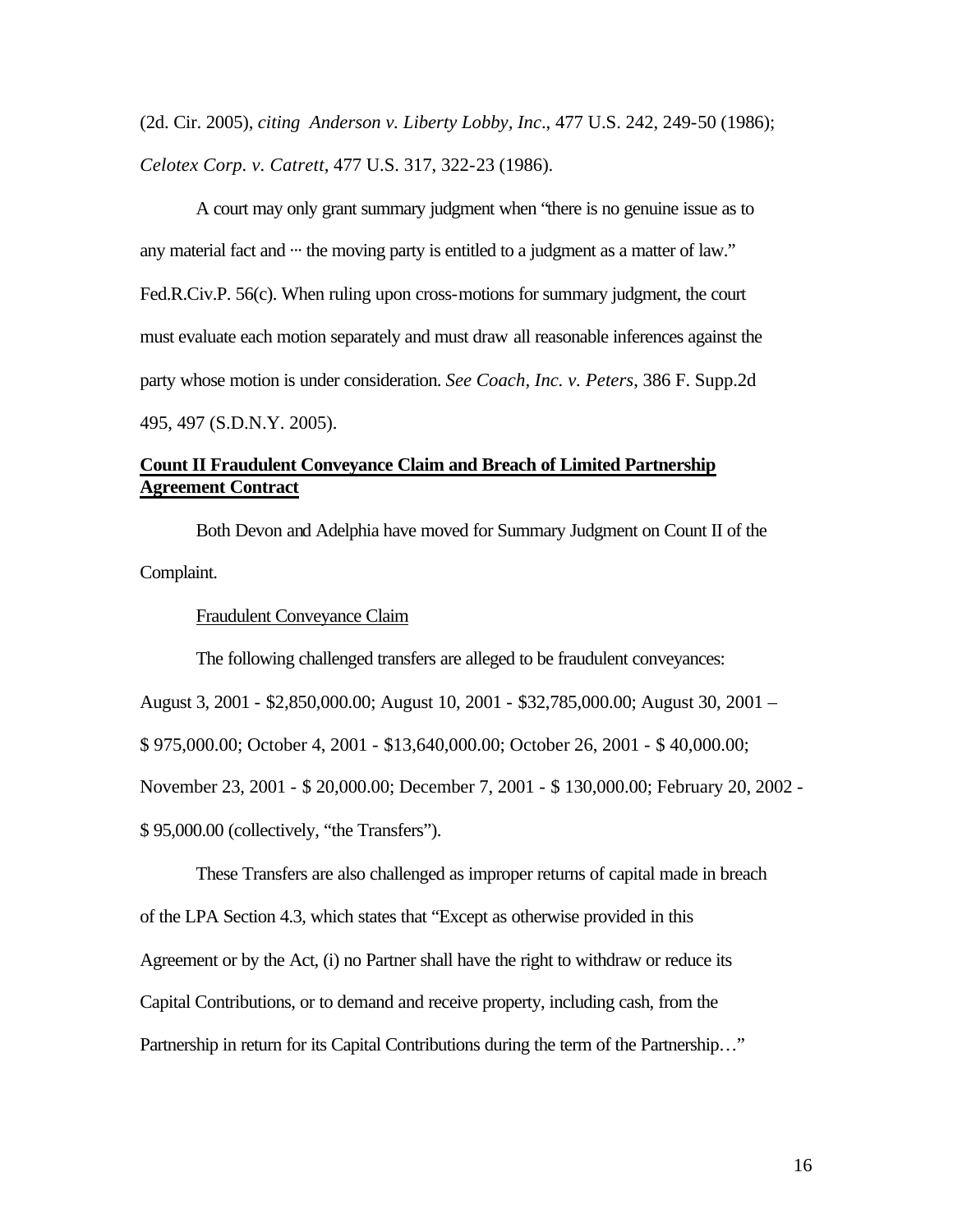To prove a fraudulent conveyance, Devon must show that the Devon 1) received less than reasonably equivalent value in exchange for the transfers; **and** 2) was engaged in business or a transaction or was about to engage in a business or transaction for which any property remaining with Devon was an unreasonably small capital **or** (3) intended to incur, or believed that it would incur debts that would be beyond its ability to pay as such debts matured. 11 U.S.C.  $\S$  548(b)(i)&(ii)(II);(III). The transfers made within one year of Devon's bankruptcy petition would be governed by 11 U.S.C. § 548.

In Devon's brief, Devon indicates that the fraudulent conveyance laws of New York<sup>9</sup> or Pennsylvania,<sup>10</sup> or both, would apply, to those transfers made more than one year prior to Devon's bankruptcy filing, pursuant to 11 U.S.C. § 544. Devon also points out that the three fraudulent conveyance schemes (i.e. New York, Pennsylvania, and Title 11) contain substantially similar provisions such that an analysis under one would yield the same result as under any of the others. *See e.g. Satriale v. Key Bank USA (In re Burry)*, 309 B.R. 130, 137 (Bankr. E.D. Pa. 2004) (indicating that the 11 U.S.C. § 548 and 12 Pa. Cons. Stat. § 5104 contain essentially similar provisions).

"Generally, a person challenging a transfer of the debtor's property as constructively fraudulent under New York law must show that it was made without fair consideration and ...(2) the debtor was left with unreasonably small capital, § 274, or (3) the debtor intended or believed that it would incur debts beyond its ability to pay when the debts matured. § 275. In each case, the plaintiff must show that the debtor did not receive 'fair consideration.'… Under NYDCL § 272,

Fair consideration is given for property, or obligation,

a. When in exchange for such property, or obligation, as a fair equivalent therefor, and in good faith, property is conveyed or an antecedent debt is satisfied....

 9 Devon cites to New York Debtor and Creditor Law §§ 274, 275.

 $10$  Devon cites to 12 Pa.Cons.Stat. § 5104.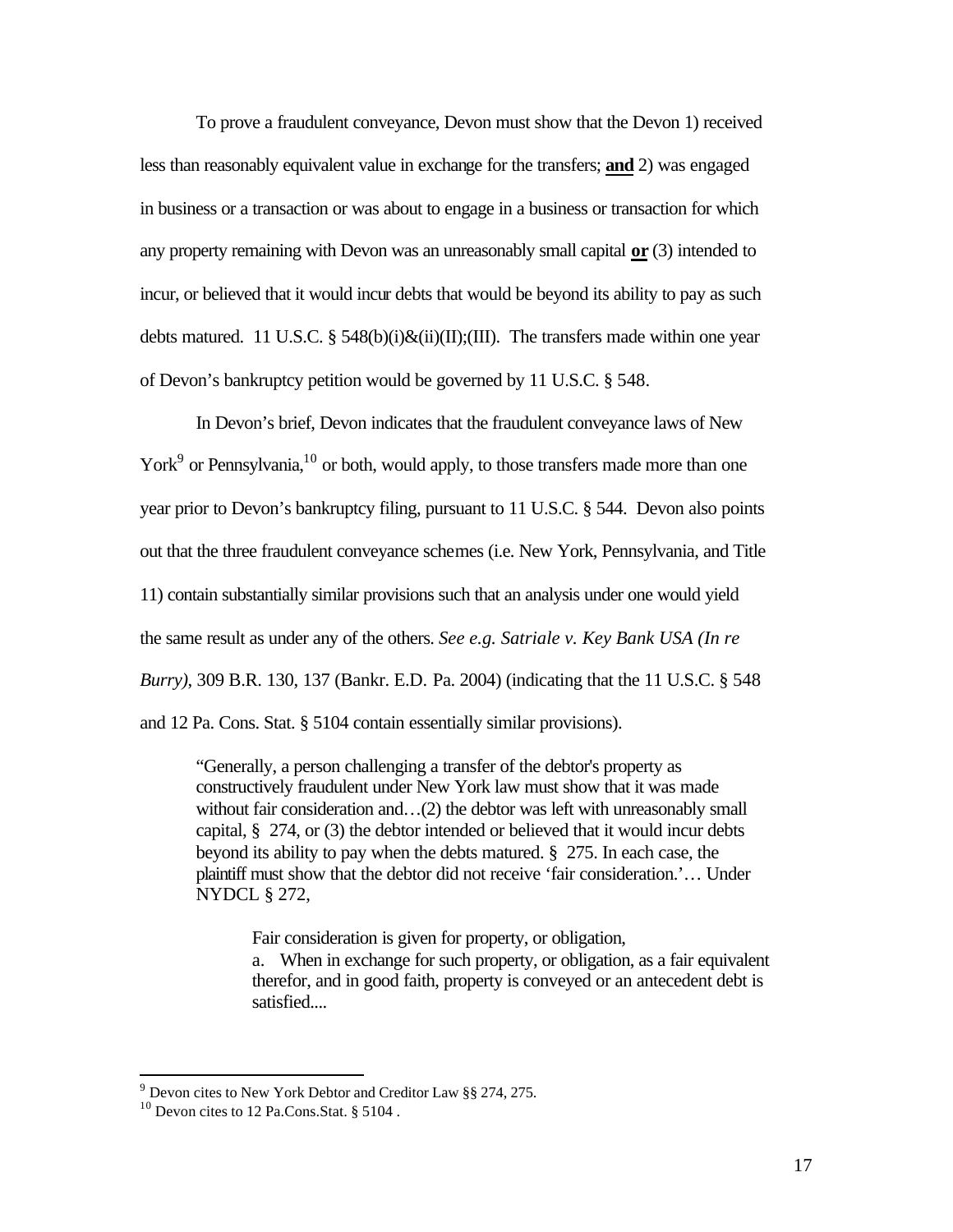*Kenneth P. Silverman, as Chapter 7 Trustee of Nirvana Restaurant Inc. v. Paul's Landmark, Inc. (In re Nirvana Restaurant)*, 2006 WL 435821 \* 3 (Bankr. S.D.N.Y. Feb. 24, 2006)(Bernstein, C.J.).

The Treasury Reconciliations: Capital Contributions or Intercompany Loans?

Devon points out that the Transfers were recorded on Devon's books as returns of capital. *See* Devon's Motion for Summary Judgment (hereinafter "Plaintiff's Motion"), citing to Mead Exhibit 81. Because returns of capital are not made on account of antecedent debts, Devon argues, the payor (in this case Devon) did not receive anything in exchange for a return of capital to the investing party. The parties agree that with the exception of the Florida License sale proceeds (the August 3, 2001, August 10, 2001 and October 4, 2001 transfers), all of the money used to fund Devon's operations originated from Adelphia (see Adelphia's Statement of Undisputed Facts ¶ 29; Plaintiff's Statement of Undisputed Facts, ¶ 170). It is Devon's position that Adelphia's transfers of sums to Devon to cover payment of Devon's bills were advances of capital, and that the return of the excess advanced sums were a series of fraudulent conveyances.<sup>11</sup> Since the original

 $\overline{a}$ 

 $11$  The Court is uneasy with the somewhat conclusory allegation that the return of a capital contribution is a fraudulent conveyance, because it is not made on account of an antecedent debt. *See* Devon's Motion for Summary Judgment, at p. 44: "Devon did not receive reasonably equivalent value in exchange for the aforesaid returns of capital, because returns of capital are not made on account of antecedent debts, and the payor does not receive anything in return for a return of capital." No citation to authority follows this broad statement. Adelphia has pointed out in its motion papers that no case has been cited by Devon that allows a debtor to obtain affirmative recovery on a re-characterization argument. When questioned at oral argument as to whether there was any authority for its position that re-characterization could support affirmative recovery for debtor on a fraudulent conveyance theory, Devon directed the Court to review the authorities cited in its briefs in support of summary judgment, but that counsel was not aware of law going either way. *See* Tr. of February 15, 2006 hearing, at p. 11, l. 3-4. Neither of the two cases primarily relied on by Devon, *In re AutoStyle Plastics*, 269 F.3d 726 (6th Cir. 2001) or *In re Cold Harbor Associates,* 204 B.R. 904 (E.D. Va. 1997), stand for the proposition that a debtor may achieve affirmative recovery for a fraudulent conveyance on a re-characterization argument. On the other hand, Adelphia has not cited authority for the proposition that a re-characterization argument *cannot* be the basis for affirmative recovery. The Court also notes that some of the advances were from funds that may have originated from deposits of unknown origin – a deposit of \$142,500 made on October 25, 2001; and a deposit of \$189,989.22 on December 6, 2001. *See* Defendants' Statement of Undisputed Facts, Exhibit 29, at Wachovia 00011 and 00018. Therefore, even if Devon is ultimately victorious on its argument that the funds were infusions of capital, and not loans, it is not clear that this characterization will result in a finding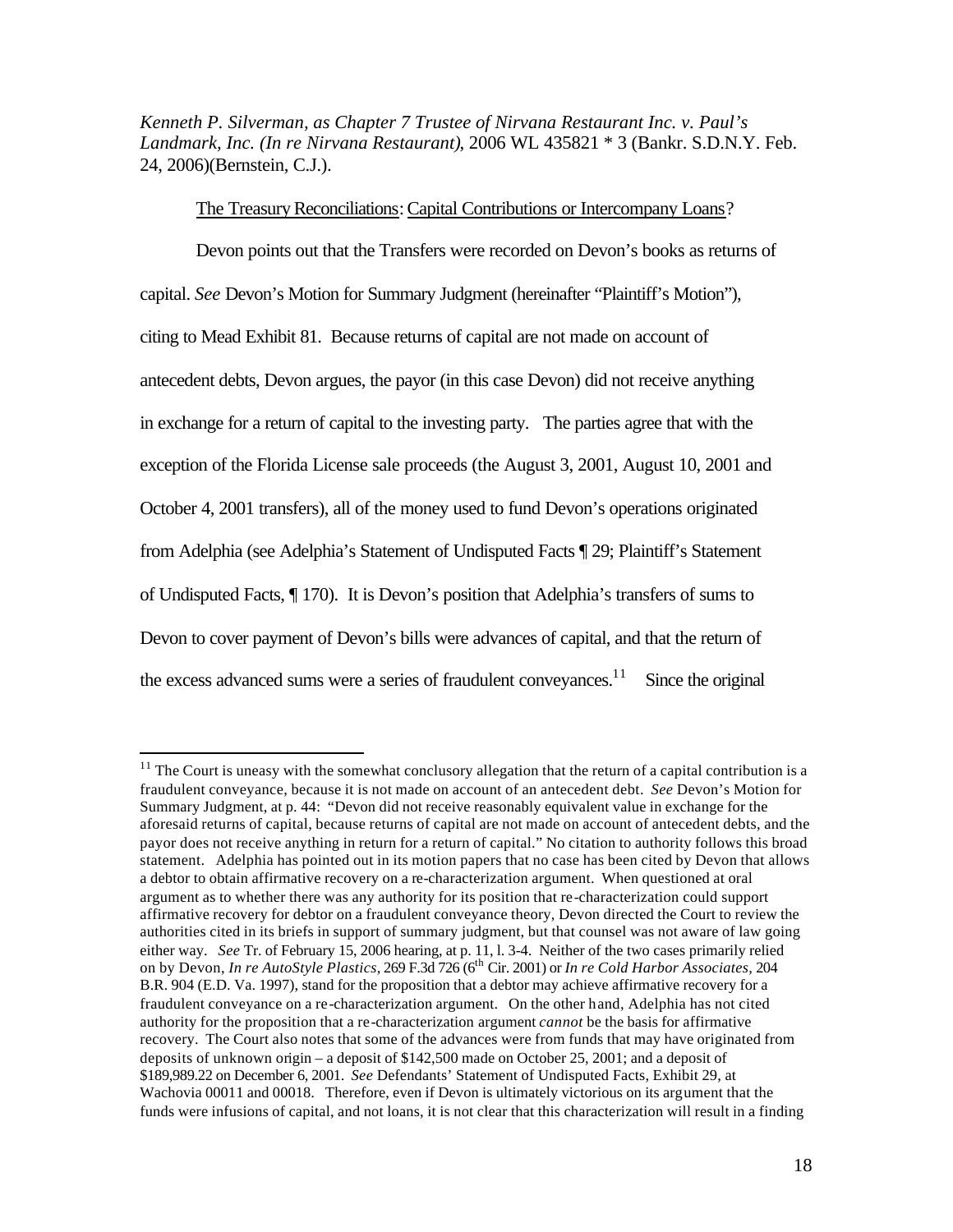transfers to Devon from Adelphia were allegedly infusions of capital, Devon maintains that it did not receive reasonably equivalent value for the return transfers. This fact is in dispute; it is Adelphia's argument that the initial transfers were not infusions of capital; but rather, intercompany loans. The parties do agree however that the substance of these transactions was essentially "round-trip" and that the money, with the exception of the Florida License Proceeds, was first transferred from Adelphia to Devon's account to cover Devon's daily check run, and thence to Adelphia, who wrote checks to Devon's vendors in accordance with Adelphia's obligations pursuant to the Services Agreement.

To reiterate, the sums at issue in this section deal with the return of overpayments on sums advanced to cover the daily checks runs and not the actual sums that were ultimately transferred to fund Devon's daily check runs. The transfers discussed in this section include: \$975,000 transferred on August 31, 2001; \$40,000 transferred on October 26, 2001; \$20,000 transferred on November 23, 2001; \$130,000 transferred on December 7, 2001; and \$95,000 transferred on February 19, 2002. It was the practice of Adelphia's treasury department to transfer a round figure to Devon, rather than the exact amount of Devon's daily check run; the exact amount of the check run was subsequently re-transferred to Adelphia to pay Devon's obligations, which at times left a balance in Devon's 2058 Account. If at the end of the day's check run a significant sum remained in Devon's 5028 Account, Adelphia apparently swept those funds back to Adelphia's 106 Account. *See* Defendants' Statement of Undisputed Facts, ¶67. It is the Trust's position that those excess sums should have remained with Devon to satisfy Devon's creditors down the line, as these advances were capital contributions, and therefore should not

 $\overline{a}$ 

that the return of those funds was a fraudulent conveyance. There remains the possibility, however, if the funds were equity contributions that they were returned in breach of the LPA.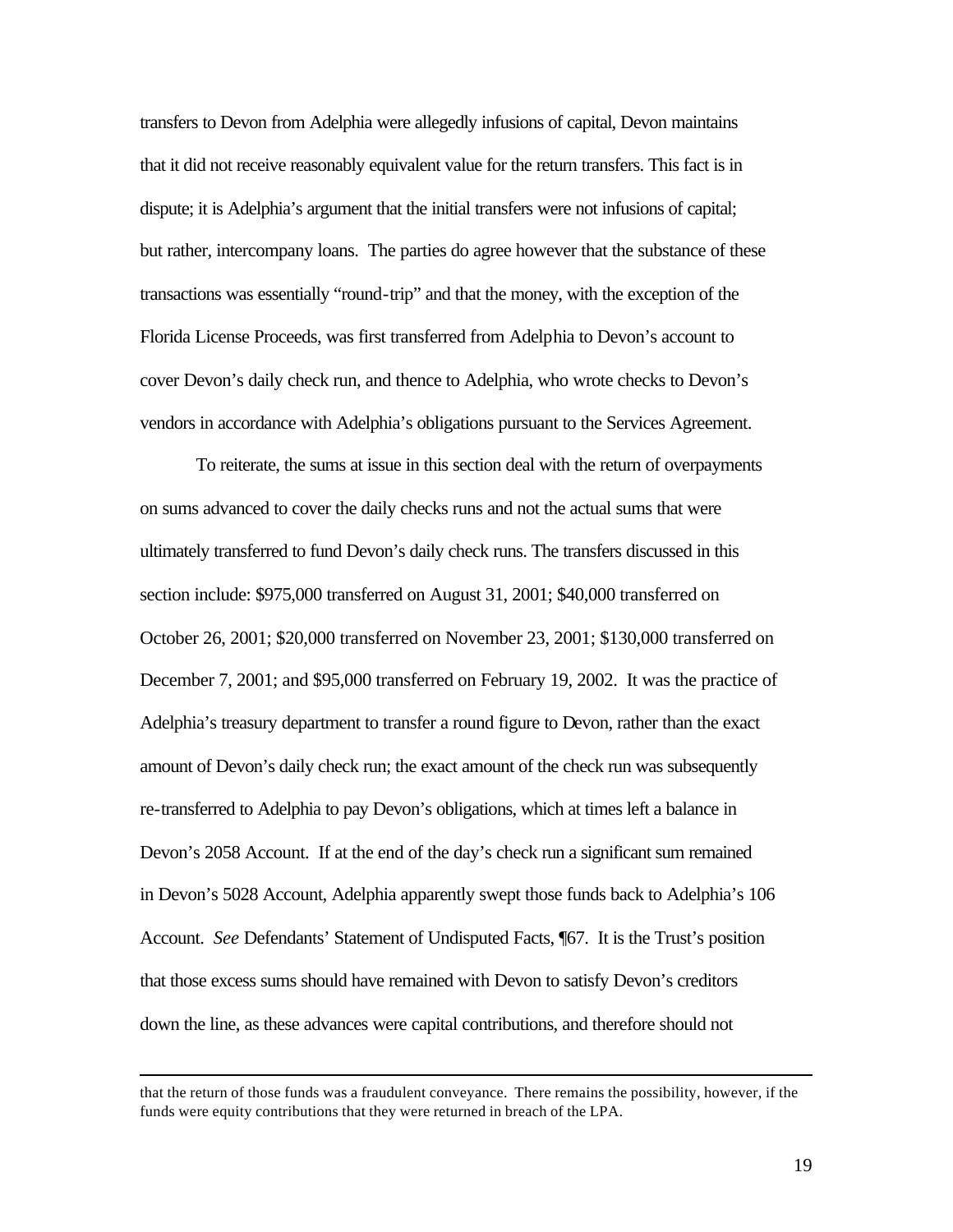have been swept from the 2058 Account when they were not immediately used to fund the daily check run.

Resolution of this aspect of Count II is dependent on the characterization of these Transfers as returns of capital, a factually dependent analysis. That is, if the Transfers were returns of capital, they may have been transferred in breach of the LPA, and if they were not repayments of loans, Devon may not have received reasonably equivalent value for their return. Devon points to several factors set forth in *In re AutoStyle Plastics*, 269 F.3d 726, 749-750 as an indication that the advances by Adelphia were capital contributions:

(1) the names given to the instruments, if any, evidencing the indebtedness; (2) the presence or absence of a fixed maturity date and schedule of payments; (3) the presence or absence of a fixed rate of interest and interest payments; (4) the source of repayments; (5) the adequacy or inadequacy of capitalization; (6) the identity of interest between the creditor and the stockholder; (7) the security, if any, for the advances; (8) the corporation's ability to obtain financing from outside lending institutions; (9) the extent to which the advances were subordinated to the claims of outside creditors; (10) the extent to which the advances were used to acquire capital assets; and (11) the presence or absence of a sinking fund to provide repayments.

Applying these factors to the facts that exist herein, Devon emphasizes that there were no notes evidencing the indebtedness between the limited partners, which the *Autostyle* court found to be "a strong indication that the advances were capital and not loans." *Id.* at 750. Devon also maintains that there was no fixed repayment schedule between Devon and Adelphia, and it is Devon's argument that Devon was inadequately capitalized for its business purpose, i.e. to build out PCS networks (Factors 2 and 5, respectively). *Autostyle* holds that identity of interest of stockholder and creditor is significant; that is, if the creditor advances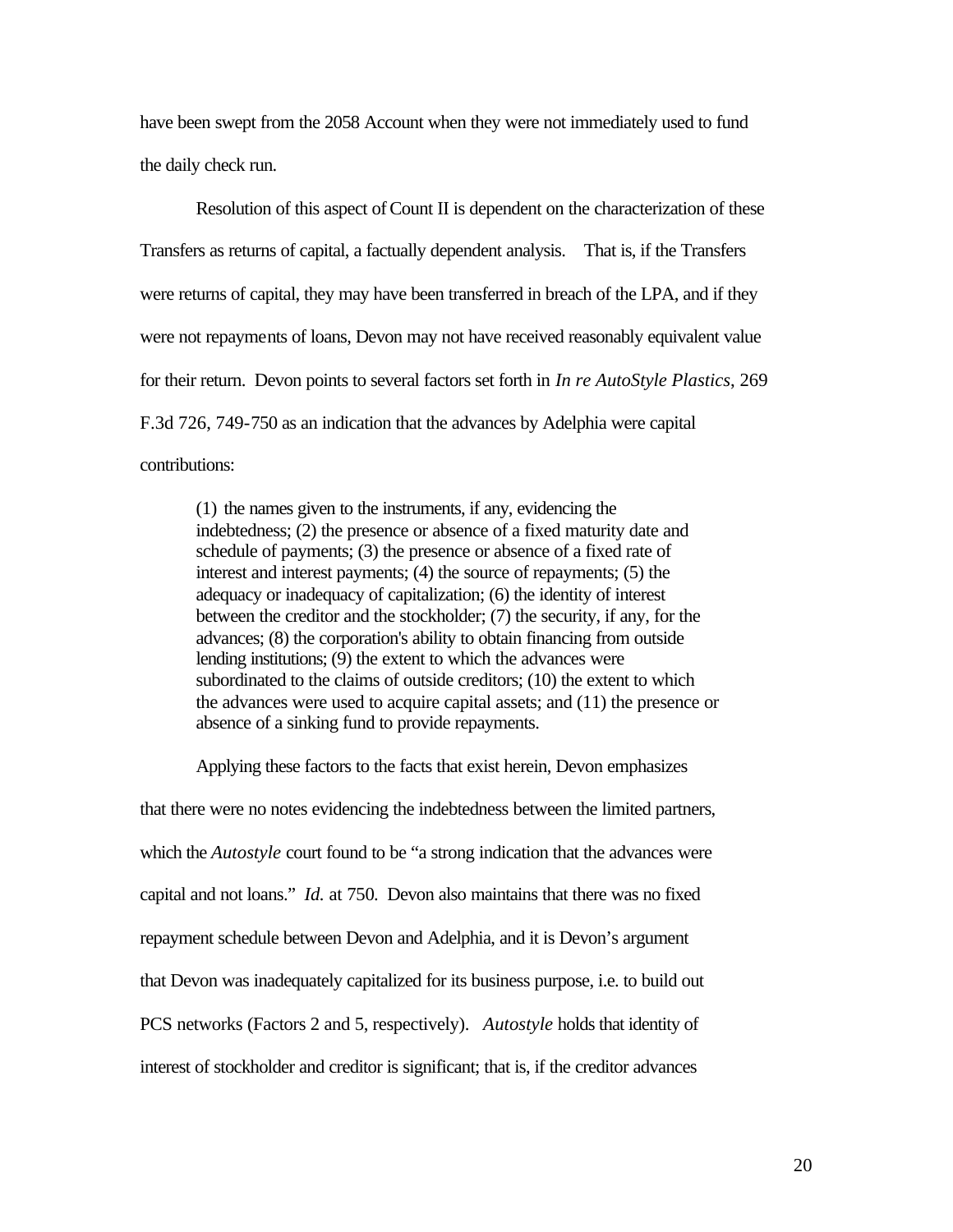funds in proportion to its ownership interest in the in the business, then the advance is likely equity (implicating Factor 6). It is Devon's position that although Adelphia owned only 49.9% of Devon, Adelphia held almost the entire economic interest in Devon; because the LPA provided that if Devon was successful, Adelphia would receive most of the distributions of available cash, *see*  Section 5.1 of the LPA. Devon seems to ask the Court to ignore the actual percentage interest held by Adelphia and look to Adelphia's economic interest in applying *Autostyle* Factor 6.

It is Adelphia's argument that Devon's actual financial statements booked all transfers as intercompany loans. *See* Exhibit 35 to Adelphia's Statement of Undisputed Facts. According to Adelphia, all ten of Devon's financial statements generated from the monthly periods between July 2001 and May 2002 reflect that these fundings (i.e. the original transfers) from Adelphia to Devon were either (1) intercompany debt in the nature of an account receivable owed from Devon to Adelphia or (2) denominated as "due from Adelphia" in the nature of an account payable from Adelphia to Devon (in the case of the Florida License Proceeds). The Adelphia Defendants cite the following factors as weighing against characterization of Adelphia's infusions into Devon as capital: they were booked as loans on Devon's financial statements, with the intercompany debt evidenced in a Devon account payable to Adelphia and not listed on the balance sheet as equity, whereas other fundings from Adelphia were listed as equity (Factor 1); they were not in proportion to Adelphia's ownership interest in Devon (Factor 6); and the intercompany debt could have been paid from a sale of Devon's assets, and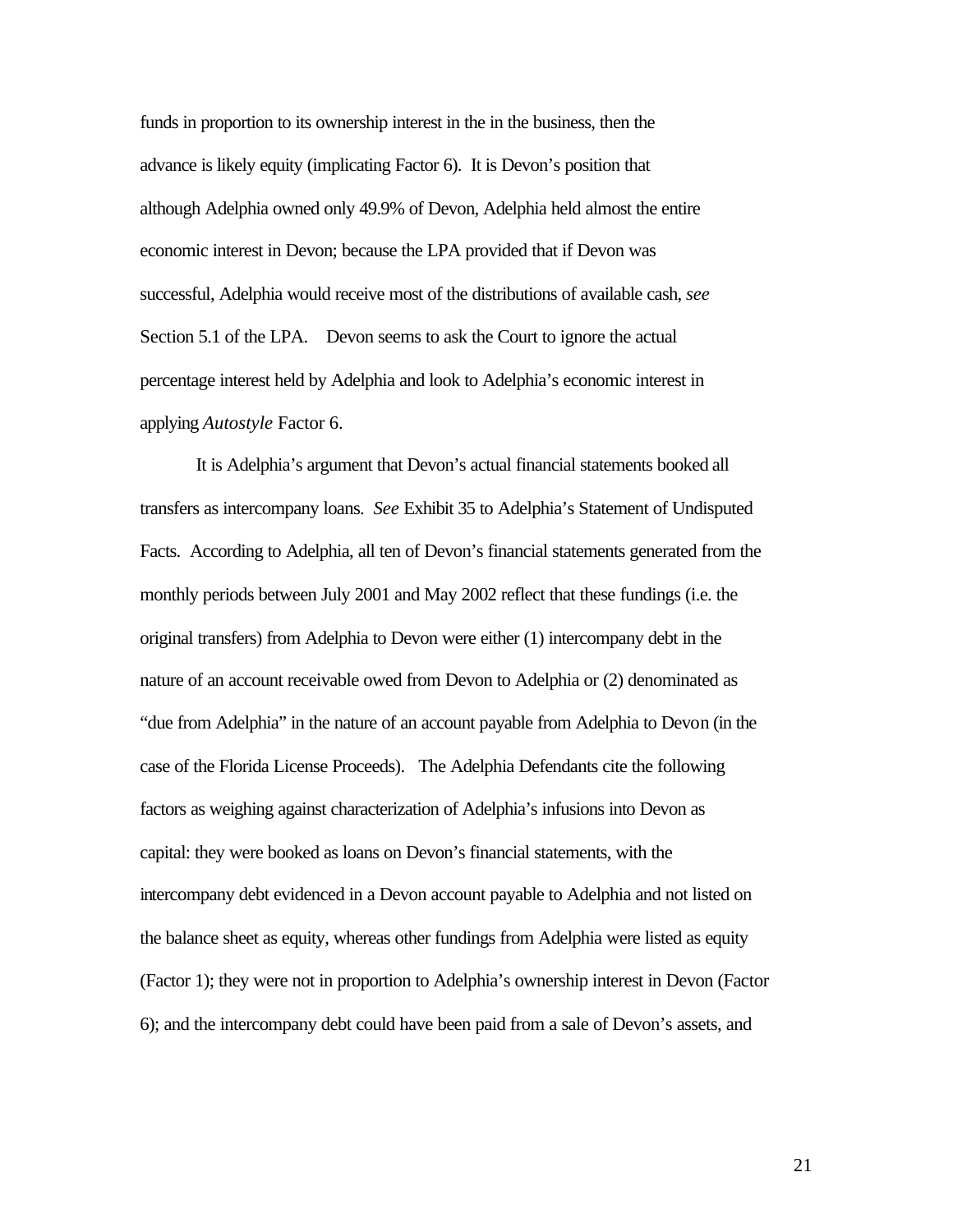thus the repayment did not entirely depend upon the ultimate success of Devon (Factor 4).

Whether advances are capital contributions or loans is a question of fact. *See In re SubMicron Systems Corp.*, 432 F.3d 448 (3rd Cir. 2006). In determining the nature of the fundings and the return transfers, no one factor is determinative, *see Autostyle, supra*, at 750. What the Court ultimately seeks to resolve in this context is how the parties intended the contributions to be characterized, a determination that doesn't always lend itself to a mechanical application of factors, *see e.g., Submicron Systems Corp*, *supra,* at 455-6, which states:

In defining the recharacterization inquiry, courts have adopted a variety of multi-factor tests borrowed from non-bankruptcy caselaw. While these tests undoubtedly include pertinent factors, they devolve to an overarching inquiry: the characterization as debt or equity is a court's attempt to discern whether the parties called an instrument one thing when in fact they intended it as something else. That intent may be inferred from what the parties say in their contracts, from what they do through their actions, and from the economic reality of the surrounding circumstances. Answers lie in facts that confer context case-by-case.

*Both* parties had an interest in protecting Devon's designated entity status, which required Devon G.P. to remain the majority equity owner of Devon. The parties' respective corporate financial records indicate at that Adelphia's infusions were given different characterizations by the parties in different contexts, i.e. as returns of capital in Devon's internal financial documents, *see* Mead Exhibit 81 to Plaintiff's Motion for Summary Judgment, but as accounts payable in Devon's public financial statements. The Court believes that a question of fact exists as to whether the characterization of the money as "loans" may have been a byproduct of the need to protect Devon's designated entity status, which might have been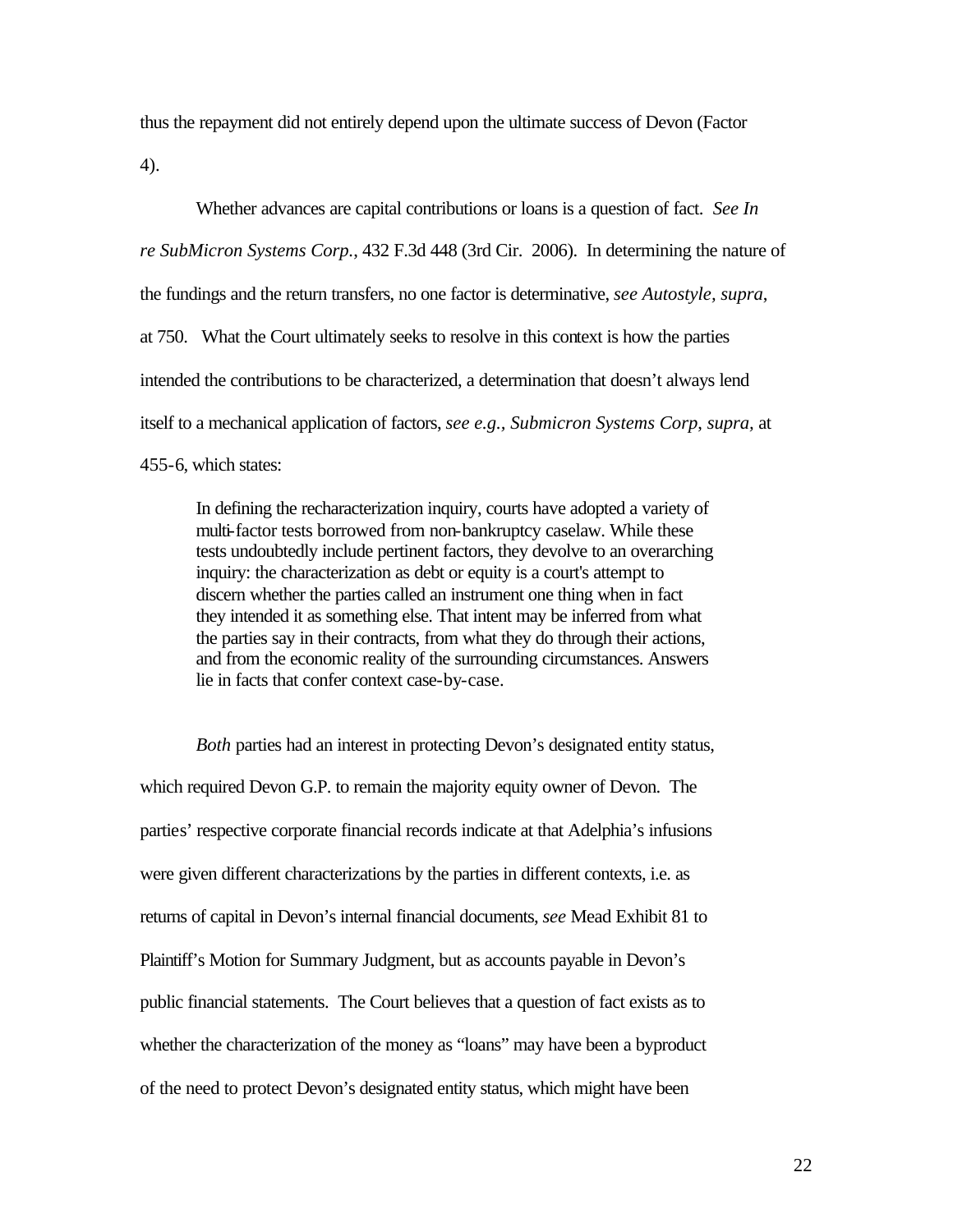compromised had Adelphia held too great an ownership interest in Devon, while the parties themselves actually intended the money to be treated as capital infusions, to allow Adelphia to receive a return on its investment under the provisions of the LPA. *See e.g.* Rigas Deposition, Exhibit to Plaintiff's Statement of Undisputed Facts, p.  $126^{12}$ ; Mead Deposition Transcript, Exhibit to Plaintiff's Statement of Undisputed Facts, p. 133. <sup>13</sup> Perhaps the parties were attempting to preserve their ability to characterize the infusions as debt or equity, depending on the circumstances, this would explain the divergence in record keeping – an internal spreadsheet prepared by Devon in-house denominating the infusions as capital contributions and public characterization in the financial statements as debt. Additionally, some *Autostyle* factors implicated in this case weigh in favor of a characterization of the infusions as capital, such as the absence of notes, whereas others seem to mitigate against characterization of the infusions as equity; for instance, the infusion of funds in a grossly disproportionate interest to Adelphia's ownership interest in Devon. Thus a mechanistic application of the factors would not lead to a definitive result on summary judgment in any event, and a material issue of fact exists as to whether the infusions were capital contributions or intercompany loans. If they were capital infusions, the transfer out was possibly a transfer of Devon's property, perhaps an improper return of capital. If they were loans, the transfers may have been a repayment – but there is

 $12<sup>12</sup>$ <sup>12</sup> Q: Did you intend it to be a loan or a capital contribution? A: I guess my understanding of monies that Adelphia put in [to Devon] was that they were put in as a debt type instrument…the structure that required (sic) by the FCC to be a designated entity (sic)…required…equity ownership by the designated entity.

<sup>&</sup>lt;sup>13</sup> A. Up to that point, my understanding of the partnership agreement and the discussions that we had had was that all of the money was going in as equity.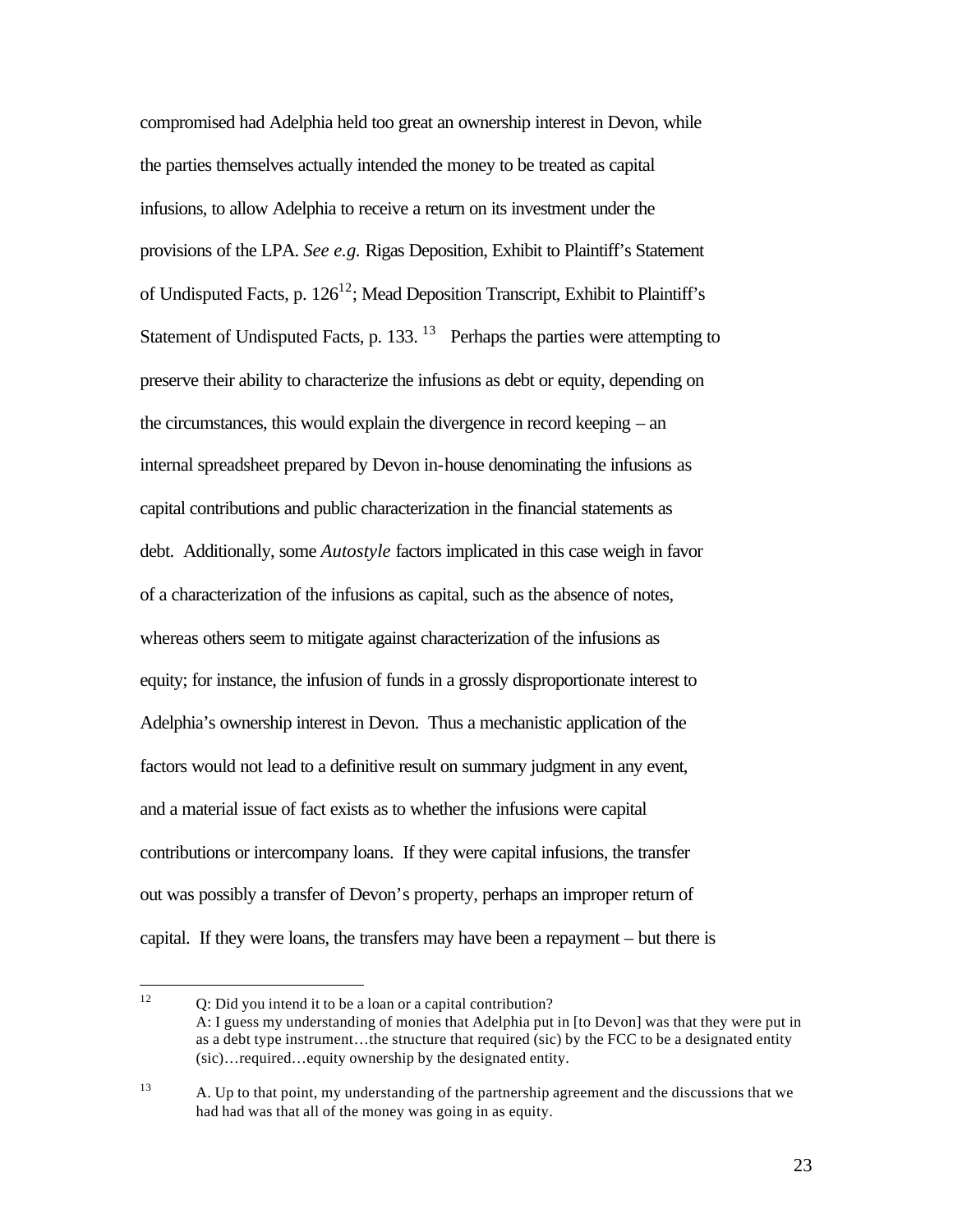a regrettable lack of documentation as to repayment terms, etc. The Court cannot make the determination on the contradictory record before it. Summary judgment is therefore denied to both parties on the issue of whether the treasury reconciliation transfers were repayment of loans, returns of capital, or held by Adelphia as an accounts payable to Devon – the Court will try the issue of the parties' true intention with regard to the transfer of these funds.

## Florida License Sale Proceeds:

Resolution of this issue is also dependent on the Court's determination that the transfer of the Florida License sale proceeds were returns of capital, and whether the Florida License sale proceeds were held by Adelphia and ultimately used to pay Devon's obligations.

Adelphia's Motion for Summary Judgment argues that the fraudulent conveyance claims, arising from the transfer of the Florida License sale proceeds totaling \$49,275,000, must fail because Devon received reasonably equivalent value for these transfers. According to Adelphia, the funds transferred to Adelphia as part of the Florida License sales were actually used to pay bills approved by Devon pursuant to the intercompany cash management system, and thus, Devon received fair value for those funds. Devon argues in response that the transfers of the Florida License proceeds were done without Devon's knowledge, leaving Devon insolvent and without sufficient working capital.

#### The Transfers as Fraudulent Conveyances:

The question of whether or not reasonably equivalent value was provided in exchange for a transfer is a question of fact. *See Satriale v. Key Bank USA (In re Burry)*,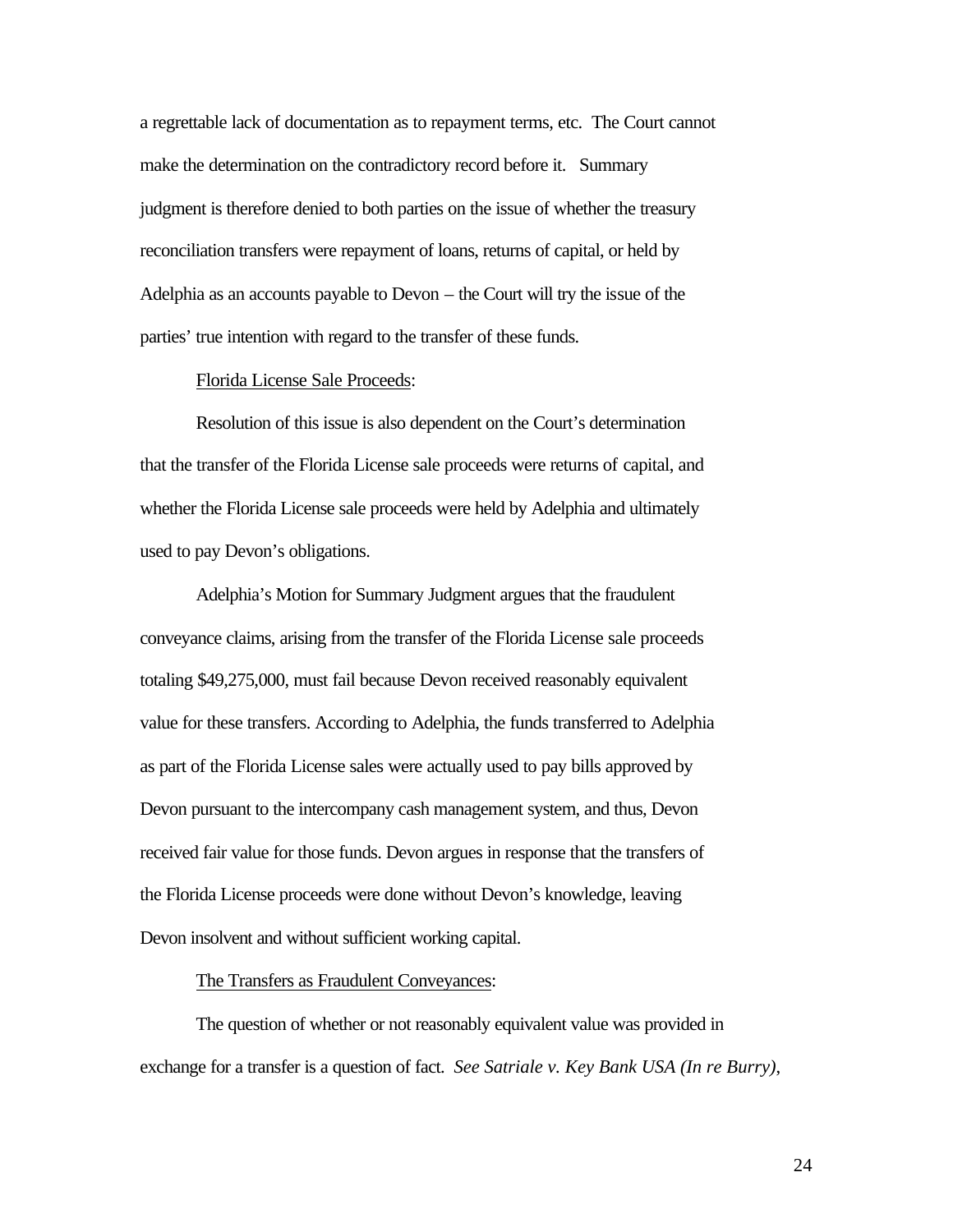309 B.R. 130, 137 (Bankr. E.D. Pa. 2004). It is far from established that the direct satisfaction of antecedent debt is the only way of ascertaining reasonably equivalent value, however. In determining value, the Court makes a two fold inquiry: whether the debtor received any value at all in exchange for the transfer; i.e. any realizable commercial value as a result of the transaction, and whether that value was in fact reasonably equivalent to the cash transferred by the debtor. *See Burry, supra*, at 137, citing *In re R.M.L., Inc.*, 92 F.3d 139 ( $3<sup>d</sup>$  Cir. 1996). If the transfers at issue were dollar for dollar used to pay Devon's creditors, then Devon realized commercial value from the transfers; that is, the satisfaction of its obligations to its vendors. Additionally, there can be no doubt that to the extent that the money was used to pay Devon's future bills Devon received equal value for the transfers. "If the indirect benefit constitutes reasonably equivalent value to the debtor, a trustee cannot avoid the transfers as fraudulent." *Id.* at 138.

## The Transfers Left Devon with Unreasonably Small Capital:

Devon advances that the correct test for determining unreasonably small capital is whether the transferor has been left with sufficient working capital. "In order to determine the adequacy of capital, a court will look to such factors as the company's debt to equity ratio, its historical capital cushion, and the need for working capital in the specific industry at issue." *See MFS/Sun Life Trust-High Yield Series v. Van Dusen Airport Services Co.,* 910 F. Supp. 913, 944 (S.D.N.Y. 2005). Devon indicates in its summary judgment motion that a PCS network build out requires hundreds of millions of dollars in capital. It is alleged that Devon had unreasonably small capital or assets for the PCS industry, as \$300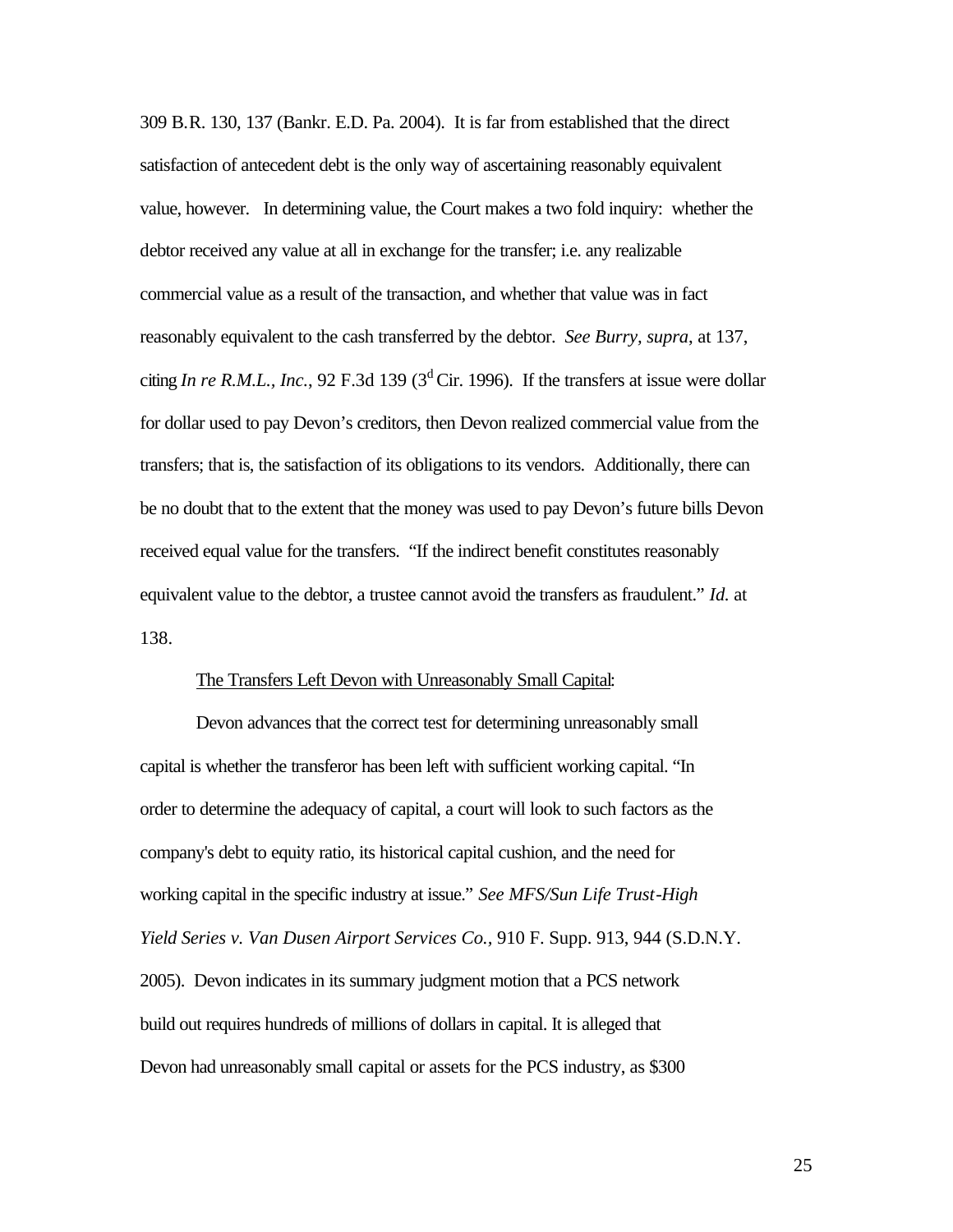million was needed to build out its network and, in addition, Devon lacked the resources to pay its debts as they came due. In fact, Devon had monthly cash flow of only approximately \$20,000 in 2002, but forecast of \$309 milllion in capital expenditures, and thus, relied on Adelphia to pay all of its obligations. Although Adelphia had no duty to fund Devon, apparently all of Devon's obligations were nevertheless paid for by Adelphia up to and including the month of April, 2002.

It is Adelphia's position that Devon was not undercapitalized or made insolvent by the Florida License proceed transfers. Rather, Adelphia maintains Debtor's cash flow issues are not necessarily indicative of insolvency or undercapitalization, where, as here, Debtor owned significant assets. In fact, Devon owned valuable FCC licenses, and Adelphia's expert Glen Pomerantz is prepared to testify that after the transfers in question, Devon had the option of selling off some of its FCC licenses, and in that event Devon would have had excess cash of \$16.3 to \$65.2 million (if Devon sold off its Virginia Licenses), or from \$108.7 to \$163 million (if the remainder of the licenses were sold off), which according to this expert, would have provided. Devon counters that the sale of the licenses would have taken too much time to have provided Devon with working capital as needed on an ongoing basis, and would have defeated the purpose of its existence – that is, without the licenses, there would be no PCS networks to build out, and no necessity for Devon. Of course, this argument ignores the fact that Devon did, in fact, sell some licenses, the proceeds of which were ostensibly used to pay Devon's operating expenses – the West Palm Beach and Ft. Pierce, Florida Licenses. Although the Court does not determine at this time whether the Florida License proceeds were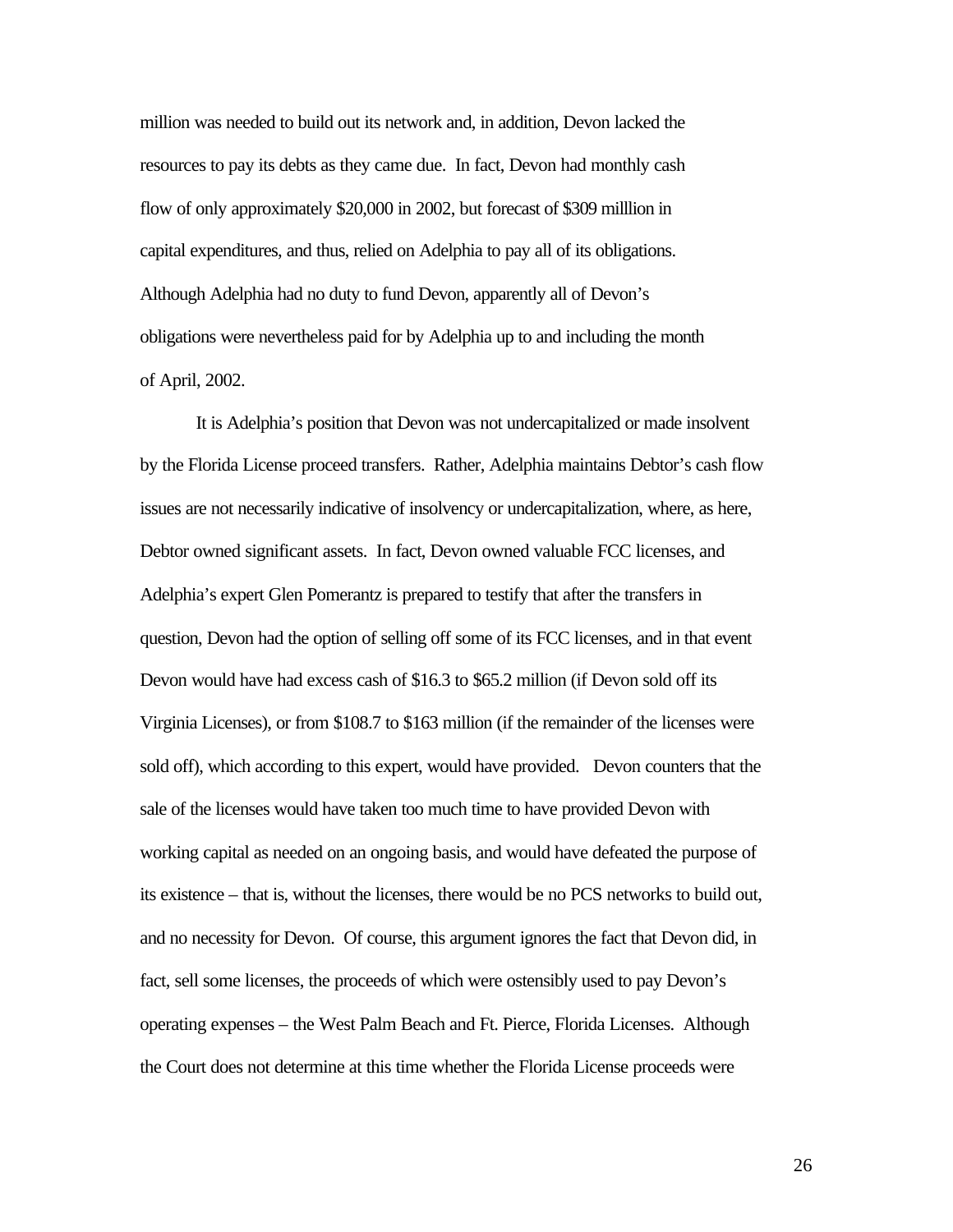transferred to Adelphia as returns of capital or were held by Adelphia and ultimately used to pay Devon's expenses, the fact remains that some of the FCC licenses were sold, and Devon continued on; and if it turns out that the Florida License proceeds were in fact used to pay Devon's operating expenses, this fact will lend credence to Adelphia's argument that the sale of licenses could have funded Devon's operating expenses, and therefore, Devon was not necessarily undercapitalized or insolvent.<sup>14</sup>

This does not mean, however, that Adelphia will ultimately prevail on this issue. "Although a few courts have equated this [undercapitalization] with equitable insolvency, the better view is that unreasonably small capital denotes a financial condition short of equitable insolvency. The test is aimed at transferees that leave the transferor technically solvent but doomed to fail." *See MFS/Sun Life*, *supra*, at 944. It appears from this standard that even if Adelphia is correct in arguing that Devon was not actually technically insolvent, and thereby undercapitalized, there still may be an argument that Devon, although officially meeting its obligations, albeit only with Adelphia's constant assistance, of course, was doomed to fail. That is, it may be that once Adelphia no longer funded Devon, Devon's technical solvency (i.e. Adelphia paid Devon's bills as they came due) became moot, because the transfer of the Florida license proceeds, compounded with the termination of funding, ultimately meant that Devon could no longer function, thereby leading to the conclusion that Devon was left undercapitalized by the transfers. Adelphia's counter argument is that Devon could have sold some of its FCC licenses to raise needed capital, the legitimacy of which turns on expert testimony and this Court's assessment of the credibility of that witness. The Court thinks that summary judgment on

 $\overline{a}$ 

<sup>14</sup> *See* Transcript of Ms. Mead, Tab 6 to Plaintiff's Statement of Undisputed Facts, P. 142, l. 6-10: "[I]t became clear that these licenses had substantial value to them and perhaps if we amortized that value, we could use some of the funding to help us with our other capital requirements."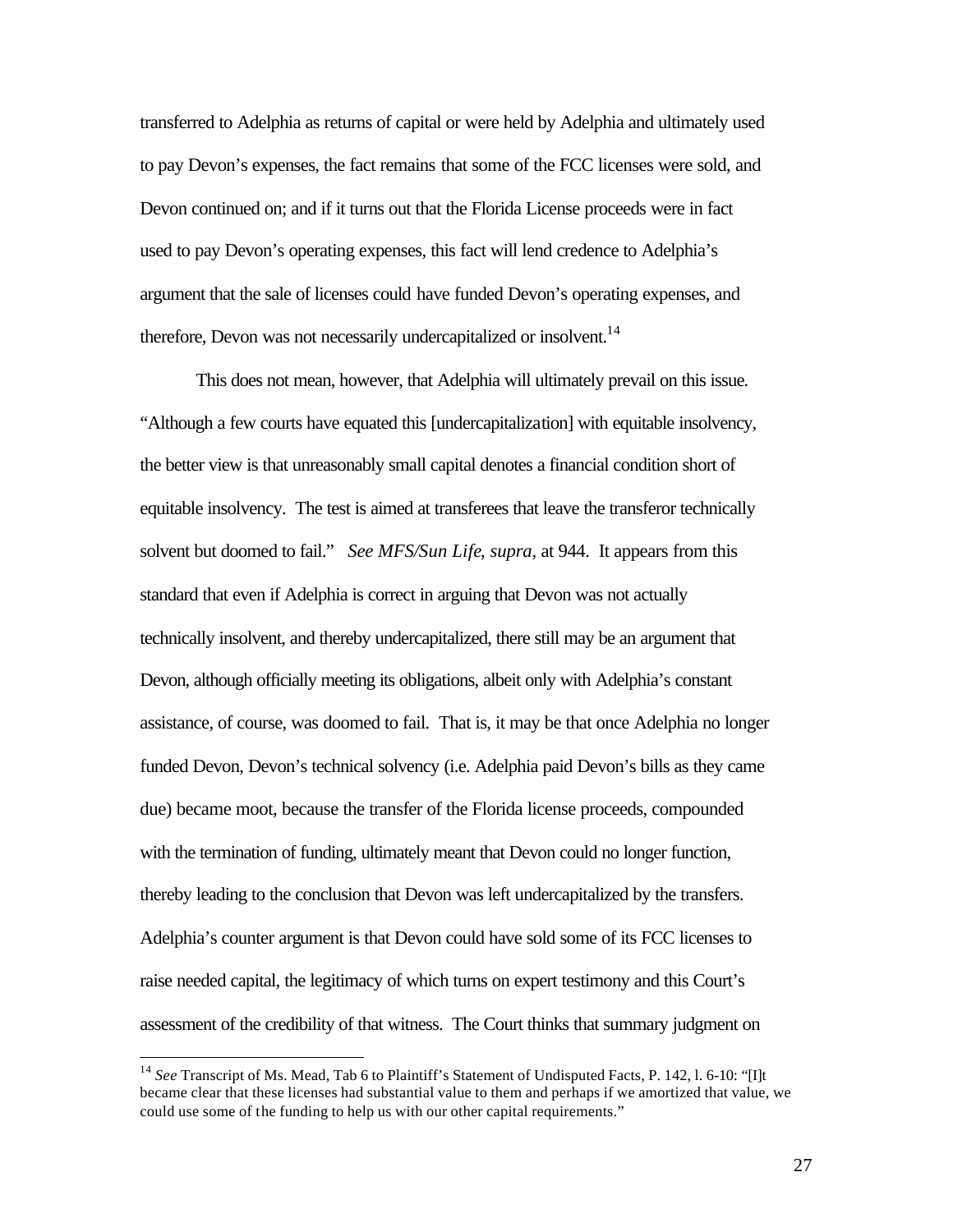the issue of insolvency and adequate capitalization is inappropriate because the Court needs to take evidence as to the specific capital requirements for this industry and as to whether it was feasible for Devon to sell some of its licenses to raise working capital, thereby defeating an undercapitalization argument. Additionally, the Court needs to ascertain whether the sale of additional licenses would have enabled Devon to build out is network within the time frame required by the FCC; or whether Devon was doomed to fail because no funds were available to Devon absent Adelphia's continued infusions. Both parties are therefore denied summary judgment on the issue of whether the transfer of the Florida License proceeds was a fraudulent conveyance for less than reasonably equivalent value (which turns on whether the proceeds were used to pay Devon's bills prospectively), which left Devon with unreasonably small capital (which turns on the issue of whether Devon could have reasonably been expected to sell some PCS licenses to raise capital).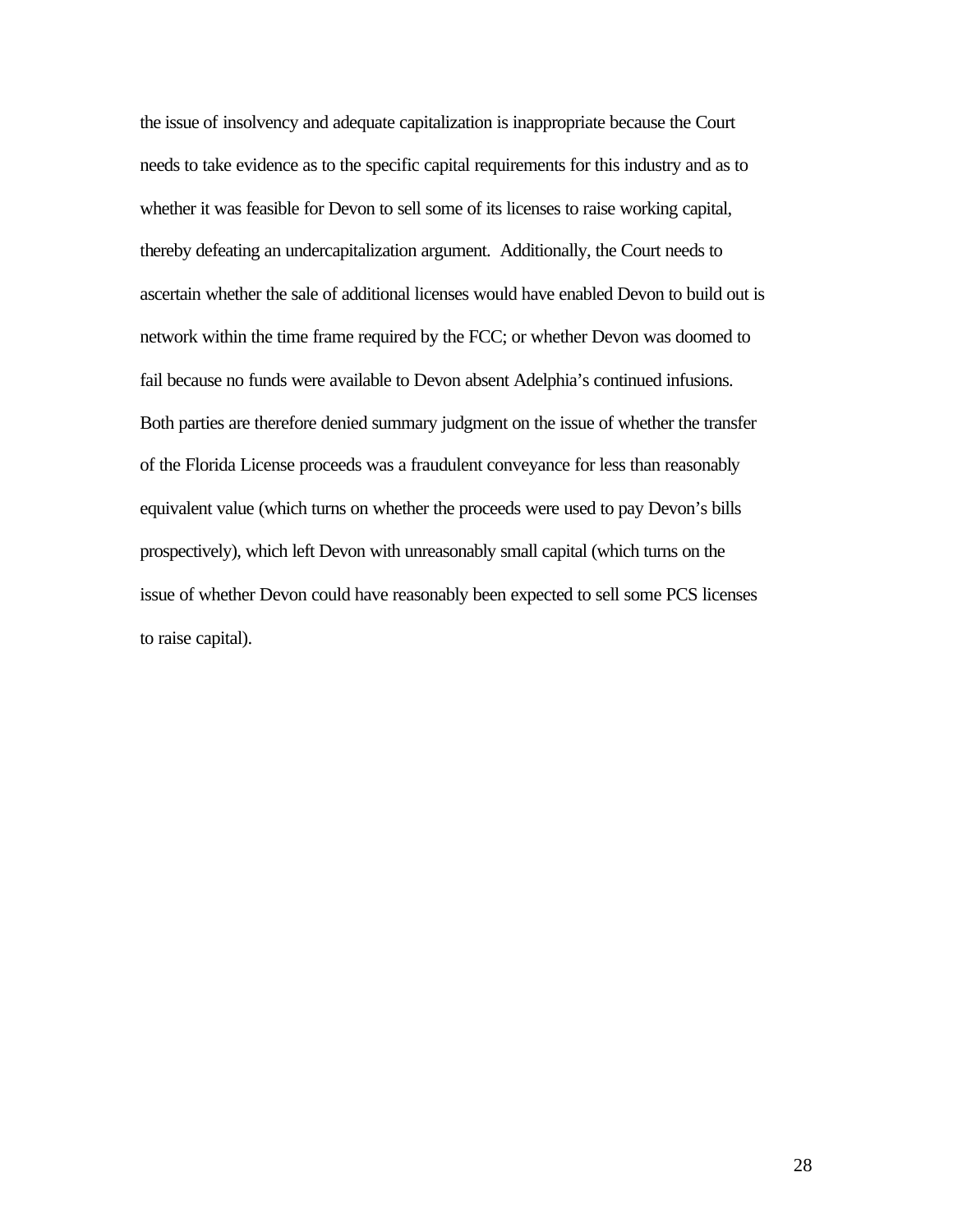#### Breach of Contract Claim

All of the disputed transfers at issue in Count II are also challenged as returns of capital in violation of the LPA. The LPA states that no partner shall have the right to withdraw or reduce capital contributions during the term of the Partnership. *See* Section 4.3 of the LPA. Alternatively, Devon argues that the transfers were distributions, and they violated the LPA because (1) distributions must be from Available Cash, after Ms. Mead made a determination as to an appropriate reserve and such determination was never made, for whatever reason and (2) all distributions were subject to payment of Partnership expenses. *See* Sections 5.1 and 5.2 of the LPA.

Adelphia argues that Devon's assertion that Adelphia violated Sections 4.3, 5.1 and 5.2 of the LPA because Adelphia's receipt of Devon cash was an impermissible return of capital must fail because the transfers were made as part of a proper cash management system, and never intended by the parties to be capital contributions. Adelphia states that the challenged transfers were made in connection with the payment of Devon's operating expenses and therefore, were for the ultimate benefit of Devon's creditors. Adelphia argues that the Florida transfers were posted on the intercompany account as a "Due From Adelphia" and used, ultimately, to pay Devon vendors and thus, Devon received reasonably equivalent value for the Florida License proceed transfers. A material question of fact exists as to whether Adelphia used the Florida License sale proceeds to pay Devon's liabilities: these transfers were allegedly used to fund checks issued to Devon's vendors, as purportedly evidenced by Exhibit 36 to Adelphia's Statement of Undisputed Facts. Devon has challenged this exhibit as unauthenticated; this exhibit is specific enough, containing names of vendors and payment amounts, to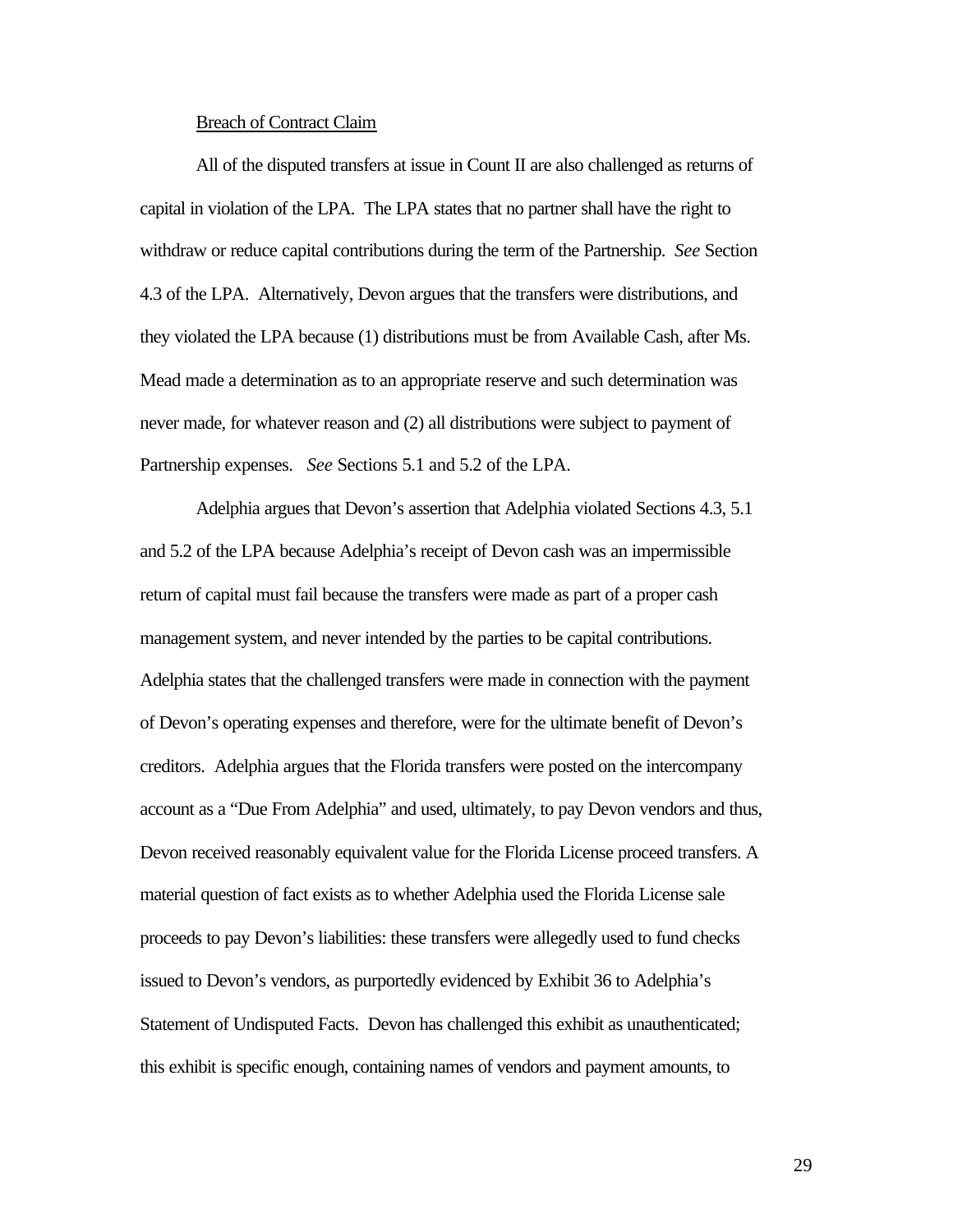raise an issue of material fact, at the least, with regard to the use of the Florida License sale proceeds

The Court finds that summary judgment on Count II Breach of Contract Claim is inappropriate as to the transfer of the Florida License Proceeds or the treasury reconciliation transfers. The Court cannot rule, as a matter of law, that the transfers were improper returns of capital.

#### **Count III Fraudulent Conveyance and Breach of Services Agreement Claim**

Adelphia has moved for Summary Judgment on Count III of the Complaint regarding the February 7, 2002 \$22,151,821.32 transfer, made as a payment to Adelphia on account of the Services Agreement. Adelphia maintains this transfer is not a fraudulent conveyance because the Devon estate was not depleted by the transfer, as the money was first transferred from Adelphia, to Devon, before being paid to Adelphia for services rendered pursuant to the Services Agreement. Adelphia alleges that a threshold prerequisite for Devon's fraudulent conveyance claim is the requirement that the transfer had to be a transfer of the property of Devon to Adelphia. As the \$22.1 million at issue was first transferred by Adelphia to Devon and then back to Adelphia in payment for services rendered in connection with the Services Agreement, it is Adelphia's argument that Adelphia merely paid itself a wash transaction undertaken as a ministerial and bookkeeping function. According to Adelphia, Devon had a transitory interest at best in this property. *See Northen v. Centennial Healthcare Corp*, 2002 WL 31031631 (Bankr. M.D. N.C. 2002).

Devon's argument is that the money, transferred initially from Adelphia to Devon, and from thence back to Adelphia, became Devon's property during that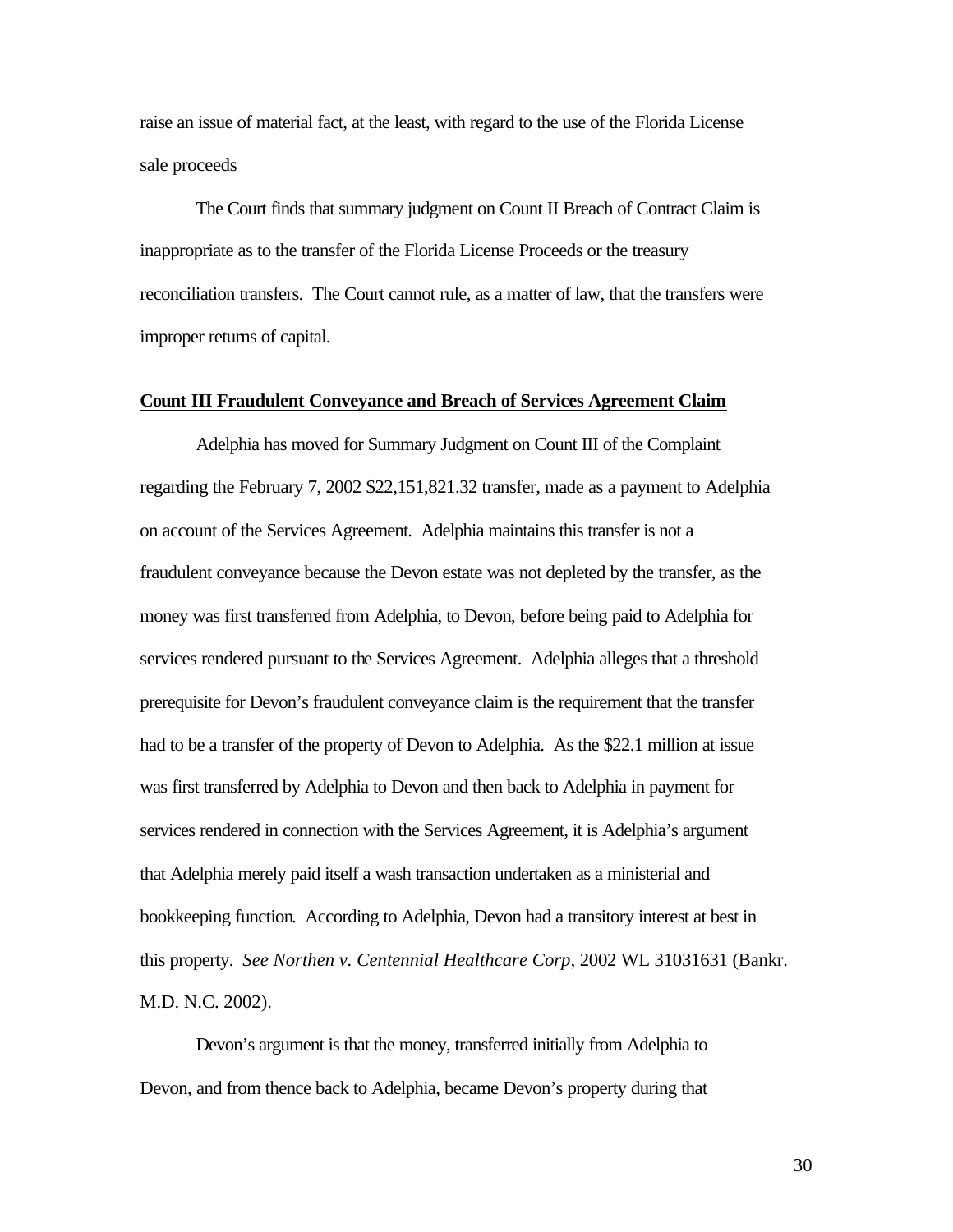transition such that the re-transfer to Adelphia constituted a fraudulent conveyance. This theory of recovery does not stand up to scrutiny. As Adelphia points out in its Summary Judgment Motion, the relevant inquiry is whether the transfer had a "net effect on the assets or liabilities of…Devon... Devon's estate was not diminished nor were Devon's creditors harmed, by the transaction." In seeking to recover this transfer as a fraudulent conveyance, Devon is essentially asking the Court to isolate the transfer from its context, despite the undisputed fact that the money at issue originated with Adelphia and was transferred only temporarily to Devon, either for accounting purposes or to protect Devon's status as a designated entity, before being forwarded to Adelphia to pay it for services fees. A similar situation existed in *Morse Operations, Inc. v. Goodway Graphics of Mass., Inc. (In re Lease-A-Fleet, Inc.)*, 155 B.R. 666 (Bankr. E.D. Pa. 1993). In that case, Debtor was the recipient of funds as an intermediary in a series of circular transactions, which were undertaken by Debtor and its affiliates for record keeping purposes and to avoid the payment of local "millage" taxes. *Id.* at 672. In that case, Debtor received a transfer from Robins, an affiliated entity, and Debtor thereafter transferred the funds to Goodways, a group of affiliated entities, who transferred the money back to Robins, for payment of management fees and sales commissions. These transfers occurred over a period of a few days. The bankruptcy court collapsed this series of circular transactions,<sup>15</sup> holding that the transfers from the debtor could not be viewed separately from the incoming transfers *to* the debtor from the third party, who was both the source of the funds, and the ultimate recipient of the funds. The *Lease-A-Fleet* Court

 $\overline{a}$ 

<sup>&</sup>lt;sup>15</sup> Collapsing transactions finds its "most frequent application to lenders who have financed leveraged buyouts of companies that have subsequently become insolvent" *see HBE Leasing Corp., infra,* at 635, but has also been applied in other contexts, *see Official Comm. of Unsecured Creditors of Sunbeam Corp. v. MorganStanley & Co., Inc. (In re Sunbeam Corp.)*, 284 B.R. 355, 370 (Bankr. S.D.N.Y. 2002).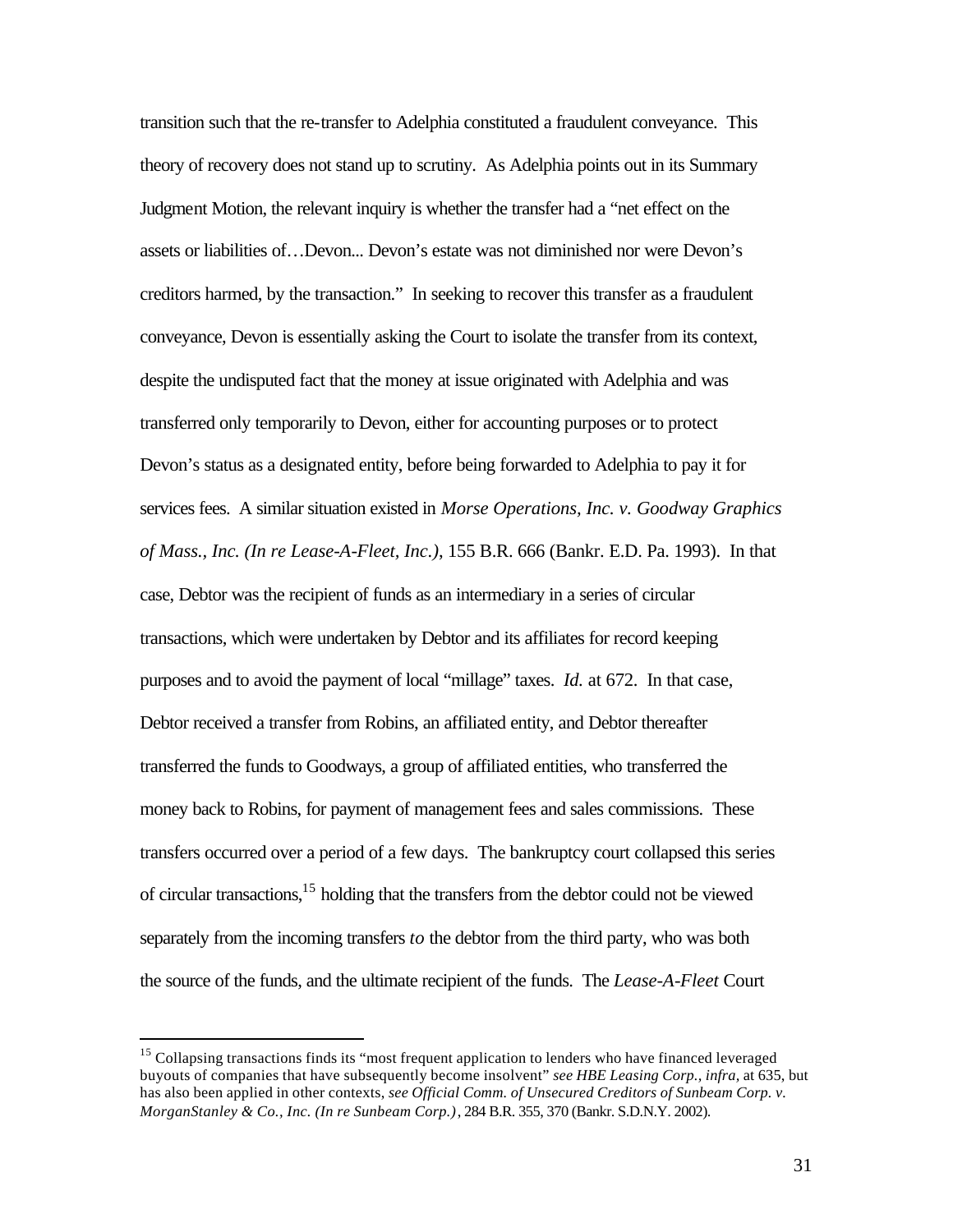held that "[w]hen each circle of cash is viewed as a single transaction, it is clear that the same monies simply passed through from Robins to the Debtor to the Goodways and back to Robins." Similarly, when the Court examines the February 7, 2002 transfer, it becomes clear that Adelphia merely transferred money to Devon, and then back to Adelphia, in payment of services' fees; the money originated from Adelphia's account, passed through Devon's 2058 Account back to Adelphia's 106 Account. The *Lease-A-Fleet* court pointed out that this view of the transactions was congruous with the purposes of § 548 of the Bankruptcy Code because no "…monies involved were…diverted from their availability to pay the Debtor's other creditors. One of the primary purposes of § 548 of the Bankruptcy Code…is to prevent a debtor from transferring assets to certain specific creditors which should be available for all creditors. In the instant matter, it is unclear what assets, if any, the Debtor actually transferred. The evidence established that the *monies involved originated from Robins." Id.* at 676-677 (emphasis added); *see also Orr v. Kinderhill Corp.*, 991 F.2d 31, 35 (2d Cir. 1993) ("In equity, substance will not give way to form, and technical considerations will not prevent substantial justice from being done. Thus, an allegedly fraudulent conveyance must be evaluated in context; where a transfer is only a step in a general plan, the plan must be viewed as a whole with all its composite implications."). Similarly, to the extent that the transfer involved here was a "round-trip transaction" of the type made in *Lease-A-Fleet*, and the funds transferred came first from Adelphia, were transferred on a pass-through basis to Devon, and were ultimately used to pay Devon's obligation under the Services Agreement, the transferred funds "were [not] diverted from their availability to pay Debtor's other creditors." *Lease-A-Fleet*, *supra*, at 676. *See also HBE Leasing Corp. v. Frank,* 48 F.3d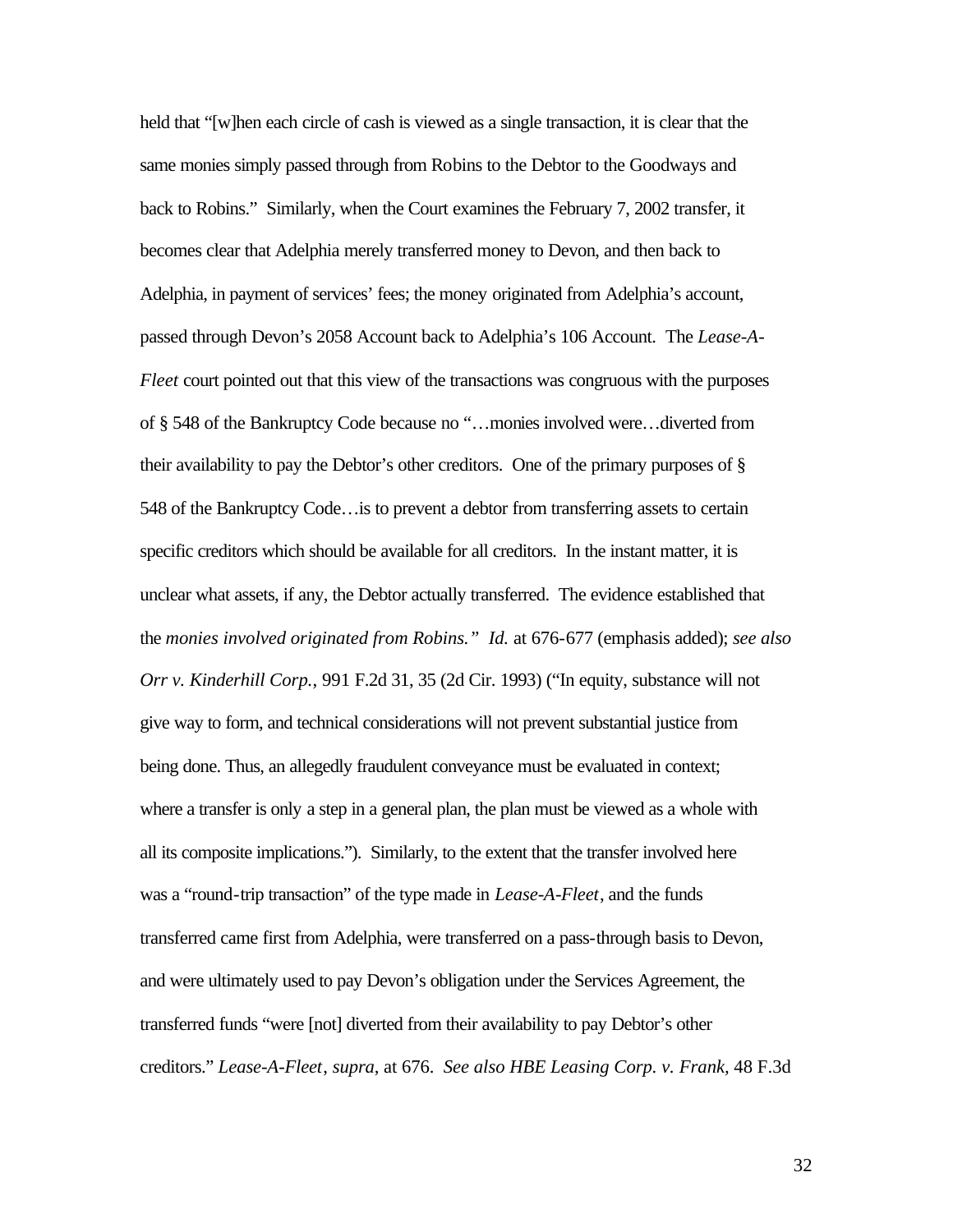623, 635 (2d Cir. 1995) (Multilateral transactions may under appropriate circumstances be collapsed and treated as a single transaction; a collapsed transaction cannot be a fraudulent conveyance if it does not adversely affect the debtor's ability to meet its obligations).

The Court agrees with Adelphia's position that the February 7, 2002 transfer did not diminish Debtor's estate, because the transfer originated from funds advanced by Adelphia to Devon, and were transferred thence from Devon to Adelphia, as part of an established cash management system. There was no fraudulent conveyance because Adelphia was the source of the money used to make the transfer and Devon's assets were not diminished thereby. That fact that the money was transferred to Devon on a transient basis before being transferred back to Adelphia does not make the conveyance fraudulent under the particular circumstances that exist herein. *See Northen v. Centennial Healthcare Corp*, 2002 WL 31031631 (Bankr. M.D. N.C. 2002); *Lease-A-Fleet, supra,*  at 676.

It appears to the Court that the February 7, 2002 transfer was a "round-trip transaction" and that if the necessity to protect the LP designated entity status did not exist, Adelphia would have directly paid Devon's bills, and "[s]uch direct payments [would]…merely substitute[] a new creditor for the old creditors. Such transactions do not diminish a debtor's estate…." *Northen, supra,* at \*7. "Obviously, payments made with funds furnished to [debtor] by [service provider] could not constitute a fraudulent transfer of property of the debtors." *Id*. To ignore the entire nature of this transaction would be the ultimate exercise in the elevation of form over substance.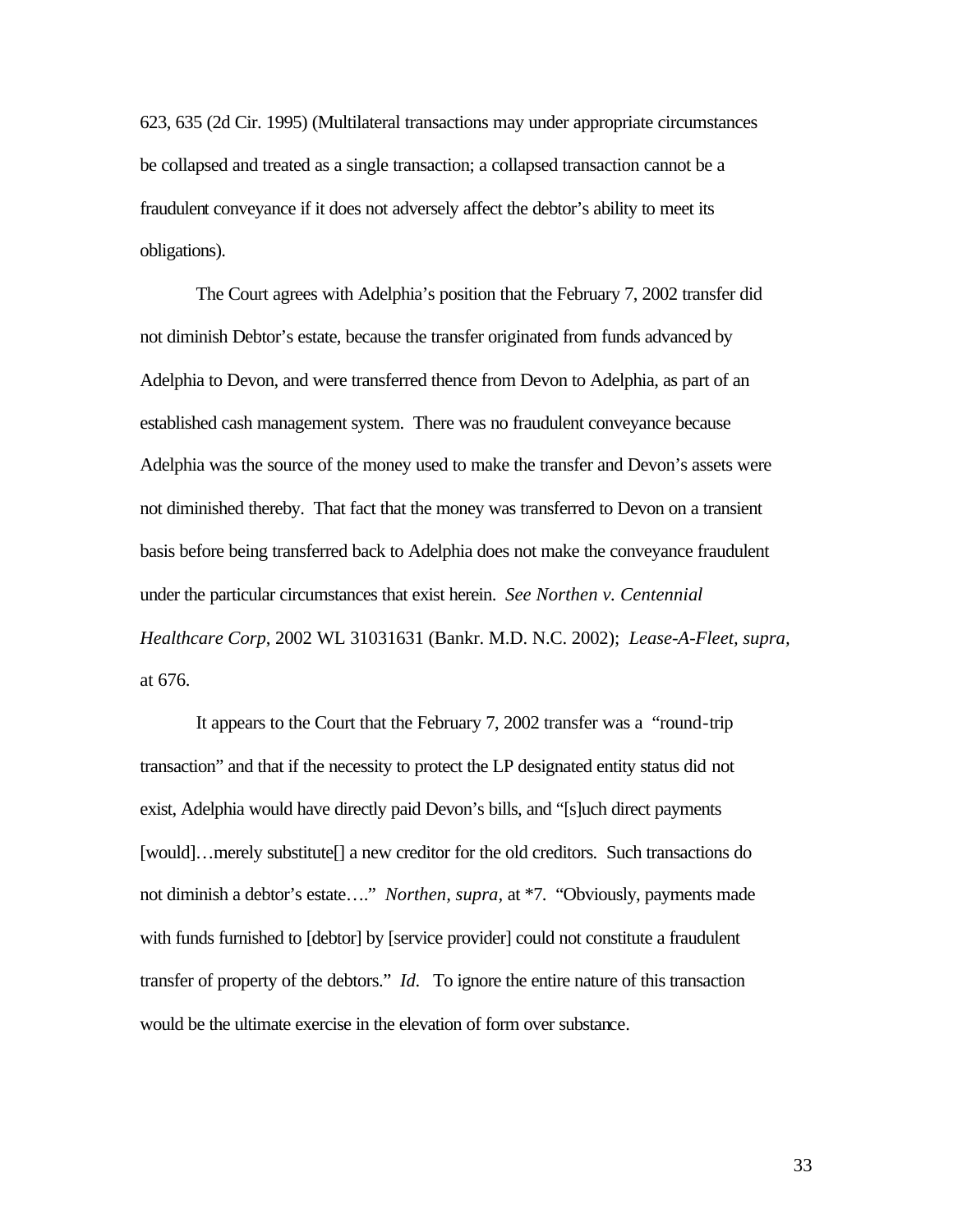Alternatively, Devon has argued that Adelphia overcharged Devon for services provided under the Services Agreement, that the alleged overcharging constituted a breach of the Services Agreement and that the alleged breach entitles Devon to recoup the \$22.1 million less the "actual" value of the services provided by Adelphia (which Devon denominates as a quasi- *quantum meruit* argument). Adelphia argues that regardless of the value of the services provided, Devon was not harmed because there was no monetary loss to Devon.

The Court agrees that Devon cannot show damages resulting from the alleged Breach of Contract Claim relating to the Services Agreement, because the money came first from Adelphia, and its transfer did not diminish Devon's value. The transfer did not divert funds that would have otherwise been available to Devon's creditors; *see Lease-A-Fleet, supra* at 676-77; because the money originated with Adelphia, and was transferred with the specific purpose of making payment on the Services Agreement between the parties. That is to say, even if Devon was overcharged, no damages were caused by the breach because Devon did not make payment to Adelphia from funds available to Devon's other creditors – Adelphia initially transferred the money to Devon for the specific purpose of paying fees owed pursuant to the Services Agreement, and this money was subsequently transferred to Adelphia in payment of those services. Had a lower amount been sought for services, Adelphia would have merely transferred the lesser sum – Devon would have been none the richer, or poorer for that matter, in that circumstance, and cannot seek affirmative recovery on this basis here. As discussed *supra,* to the extent that the money came initially from Adelphia in the first place, and was transferred to Devon for the sole purpose of paying the service fees, the re-transfer was not a fraudulent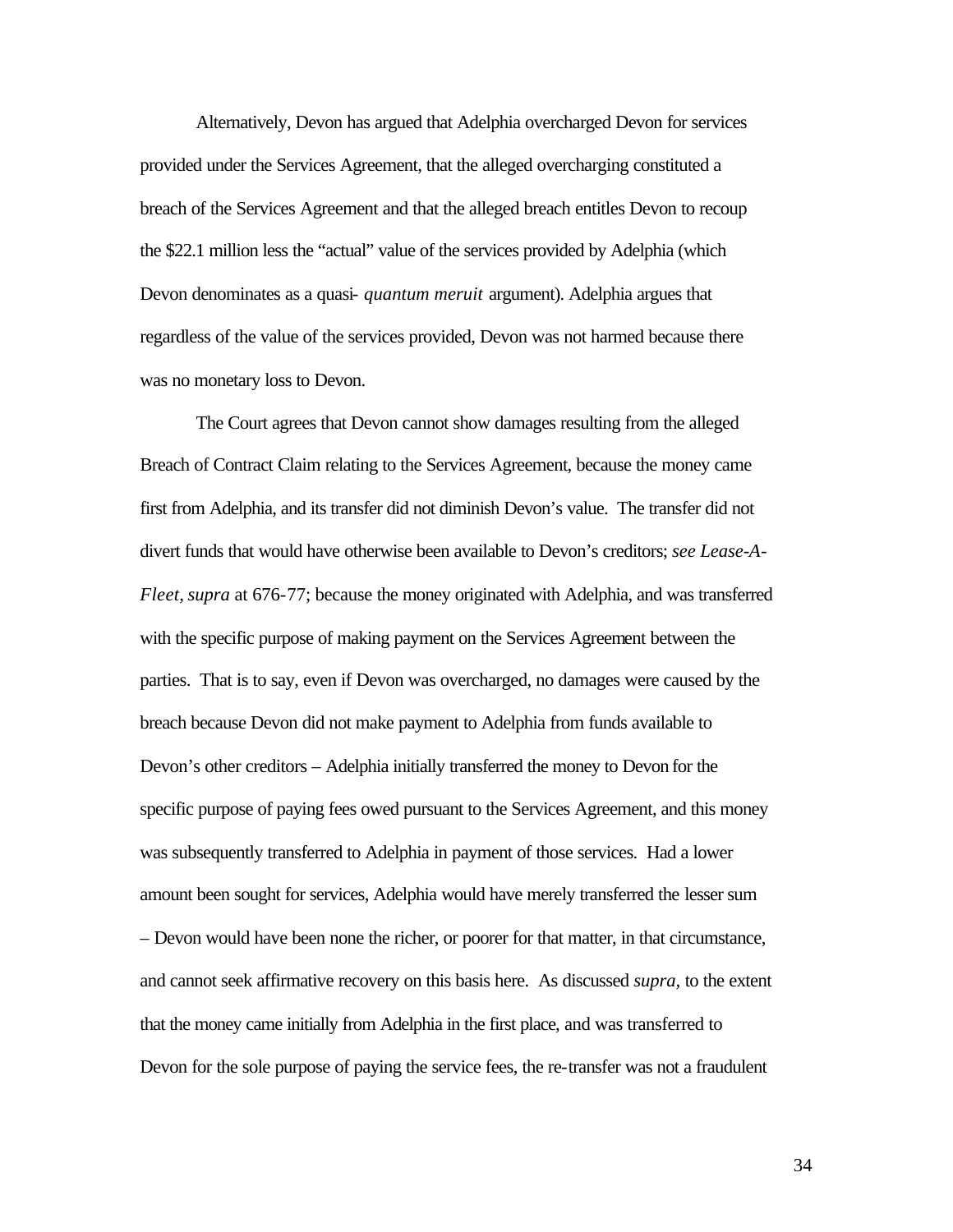conveyance because no assets of Devon were depleted. Thus Adelphia is entitled to summary judgment on Count III.

#### **Count IV Deepening Insolvency**

Both Devon and Adelphia seek Summary Judgment on this Cause of Action.

Deepening insolvency "refers to the fraudulent prolongation of a corporation's life beyond insolvency, resulting in damage to the corporation caused by the increased debt." *See Alberts v. Tuft (In re Greater Se. Cmty. Hosp. Corp., I)*, 333 B.R. 506, 516 (Bankr. D.C. 2005), citing *Schact v.* Brown, 711 F.2d 1343, 1350 (7th Cir. 1983), s*ee also Seitz v. Detweiler, Hershey and Assoc. (In re CITX Corp., Inc.)*, 2005 WL 1388963 (E.D. Pa. June 7, 2005); *Bondi v. Grant Thornton Int'l (In re Parmalat Sec. Litig.)*, 377 F. Supp.2d 390, 417-18 (S.D.N.Y. 2005). One seeking to recover for deepening insolvency must show that "the defendant prolonged the company's life **in breach of** a separate duty, **or** committed an actionable tort that contributed to the continued operation of a corporation or its increased debt." *In re Global Services Group, LLC*, 316 B.R. 451, 458 (Bankr. S.D.N.Y. 2004) (emphasis supplied).

Devon alleges that the separate duty breached by Adelphia was the public filing of materially false statements that presented Adelphia to the public as a strong, financially healthy company. Adelphia's public filings are said to be grossly defective such that Adelphia's Form 10-k filed on December 23, 2004 provides that "[r]eaders should not rely on Adelphia's periodic and other reports filed prior to May 24, 2002." Ms. Mead has testified that, hypothetically, if she had known that Adelphia would be unable to continue financing, and she thought she had no alternative source of financing, she would not have incurred the debt. Furthermore, it is alleged that Rigas knew of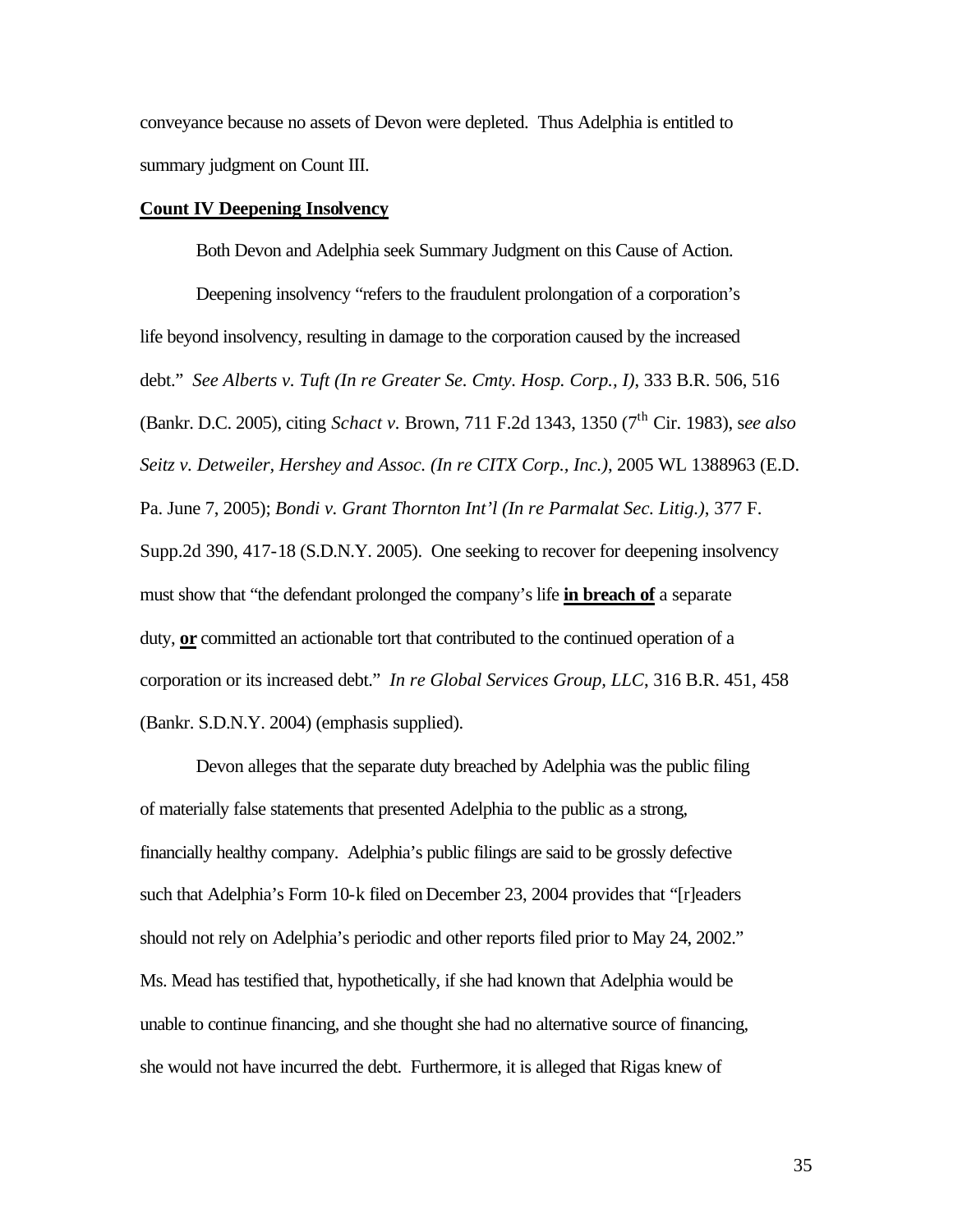Devon's virtual total reliance on Adelphia which led Devon to incur obligations. Devon's reliance is said by Devon to have been reasonable in light of Adelphia's actions in establishing Devon, and investing tens of millions of dollars in it, ceasing to make investments only when it was on the verge of a bankruptcy filing, and guaranteeing obligations under the contract between Devon and General Dynamics, among other actions set forth in Devon's submissions.

On the other hand, Adelphia questions Devon's reliance on Adelphia's alleged breach of its duty to file accurate financial statements as an appropriate predicate for its deepening insolvency cause of action. According to Adelphia, a cause of action predicated upon a corporation's public financial statements originates from the 1934 Act, found at 15 U.S.C. § 78m. As the disclosure requirements found in the 1934 Act are intended to protect investors and enable them to make considered investment decisions, Adelphia maintains the duty owed to file accurate financial statements was not owed to Devon or Devon's creditors, but to Adelphia's shareholders and potential investors and therefore cannot support a deepening insolvency claim asserted by Devon.

Since all the debt at issue in this complaint was substantially incurred after April, 2002, when Mead knew that Adelphia was in trouble and there was reason to believe that the financial statements were inaccurate, it is argued that deepening insolvency is not appropriate. Adelphia states that it cannot be said that Devon continued to incur debt based upon a false reliance on Adelphia's financial situation if Ms. Mead knew that Adelphia was in trouble at the time all of the debt at issue in this action was incurred. *See* Adelphia's Opposition to Devon's Summary Judgment Motion, at p. 39 ("There is no evidence that any vendors were not paid or that any vendors stopped work because of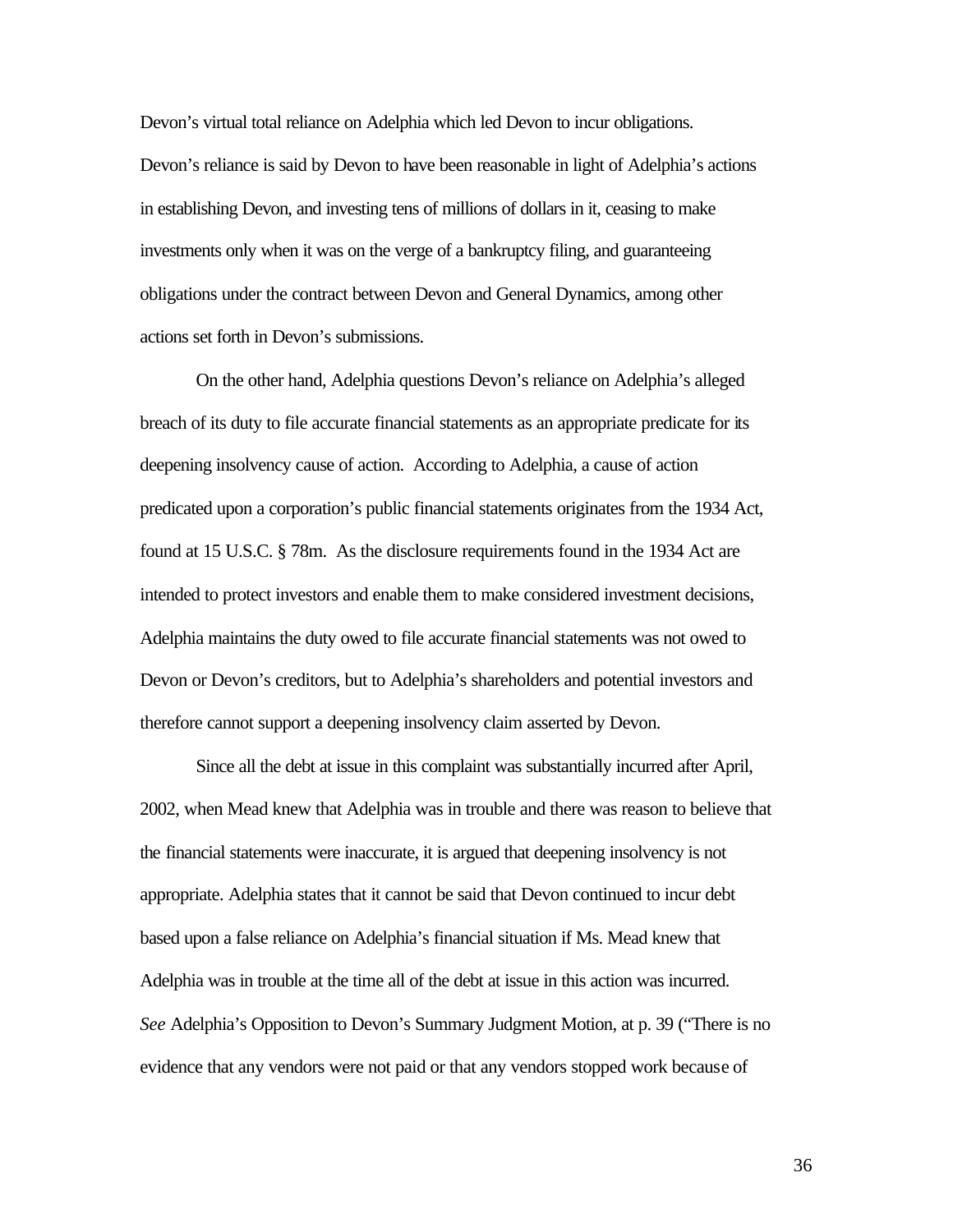non-payment. In fact, all vendors were paid current through April, 2002, just after Adelphia announced its fraud investigation."). *See also,* Plaintiff's Statement of Undisputed Facts, ¶ 80 ("On May 21, 2002, Adelphia Management informed Devon that it would no longer be providing Devon with funding.").

Adelphia argues that the issue of proximate cause also exists; if no one at Devon actually relied on Adelphia's inaccurate financial statements when incurring the debt at issue in this adversary proceeding, then Devon's insolvency was not proximately caused by Adelphia's inaccurate public filings. Adelphia posits that Ms. Mead's hypothetical response to Devon's deposition question is a far cry from stating affirmatively that she would not have incurred the debt had she actually known of Adelphia's true financial condition, or for that matter that she actually relied on such false information. Additionally, Adelphia argues that Devon does not have standing to bring this claim that requires particularized proof from Devon's third-party creditors, and Devon has not demonstrated that Adelphia wrongfully benefited from the alleged deepening insolvency.

The *Global Services* case points out that "prolonging an insolvent corporation's life, without more, will not result in liability" pursuant to a deepening insolvency theory. *See In re Global Services Group, LLC*, 316 B.R. 451, 458 (Bankr. S.D.N.Y. 2004). Instead, it must be shown that the debtor's corporate life was prolonged "in breach of a separate duty or [in commission of] an actionable tort that contributed to the continued operation of a corporation and its increased debt." *Id*. Devon maintains that it need not show that an actionable tort was committed because it has shown that Adelphia breached its duty to refrain from making materially false filings with the Securities and Exchange Commission. Devon points out that it must show that Defendants' "breach of duty"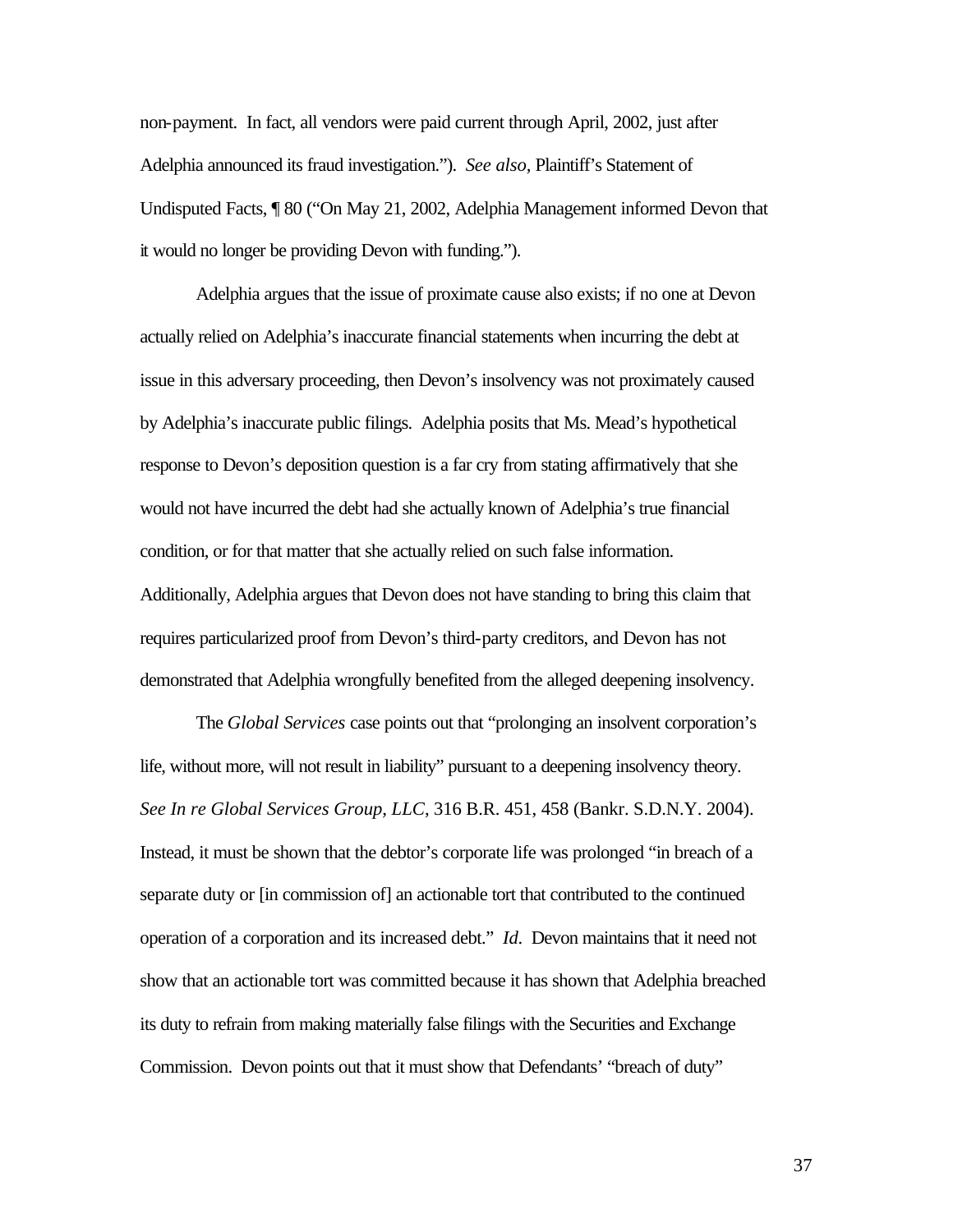"contributed" to the incurrence of additional debt, and that it was Adelphia's reputation as a financially strong company, ultimately, that induced Devon to incur additional debt in misplaced reliance on that reputation. *See* Plaintiff's Brief in Opposition to Adelphia's Summary Judgment, p. 28-29. Indeed, in response to the Court's inquiry at oral argument as to whether a duty owed to Devon was breached, counsel for Devon stated that the failure to file accurate public financial statements was "…not a breach directly to Devon. I don't think it has to be. I think the essence of the *Global Services Group* decision is that for there to be a deepening insolvency claim, the conduct of the defendant which prolongs the defendant's life must be wrongful conduct." *See* Transcript of February 15, 2006 hearing, p. 70-71, line 24-25, 2-6. The appropriate showing to be made, according to Devon, is that a separate duty was breached, albeit not a duty necessarily owed to Devon, which "contributed," even tangentially, to the prolongation of Debtor's life and the deepening of Devon's insolvency.

The Court thinks that this construction of the Global Services' holding constitutes an unwarranted extension of the law with regard to deepening insolvency, expanding the doctrine's reach to the mere prolongation of corporate life, because Adelphia's alleged breach of duty had no legal connection to Devon's incurrence of additional debt. The *Global Services* case requires one of two permutations be shown: either (1) the defendant prolonged the company's life in breach of a separate duty or (2) committed an actionable tort that contributed to the continued operation of the corporation and its increased debt. *See id.* at 459. Devon seeks to compress the deepening insolvency standard set forth in *Global Services*, positing that the breach of a duty need not necessarily be owed to the insolvent entity or its constituencies, so long as it contributed to the continued operation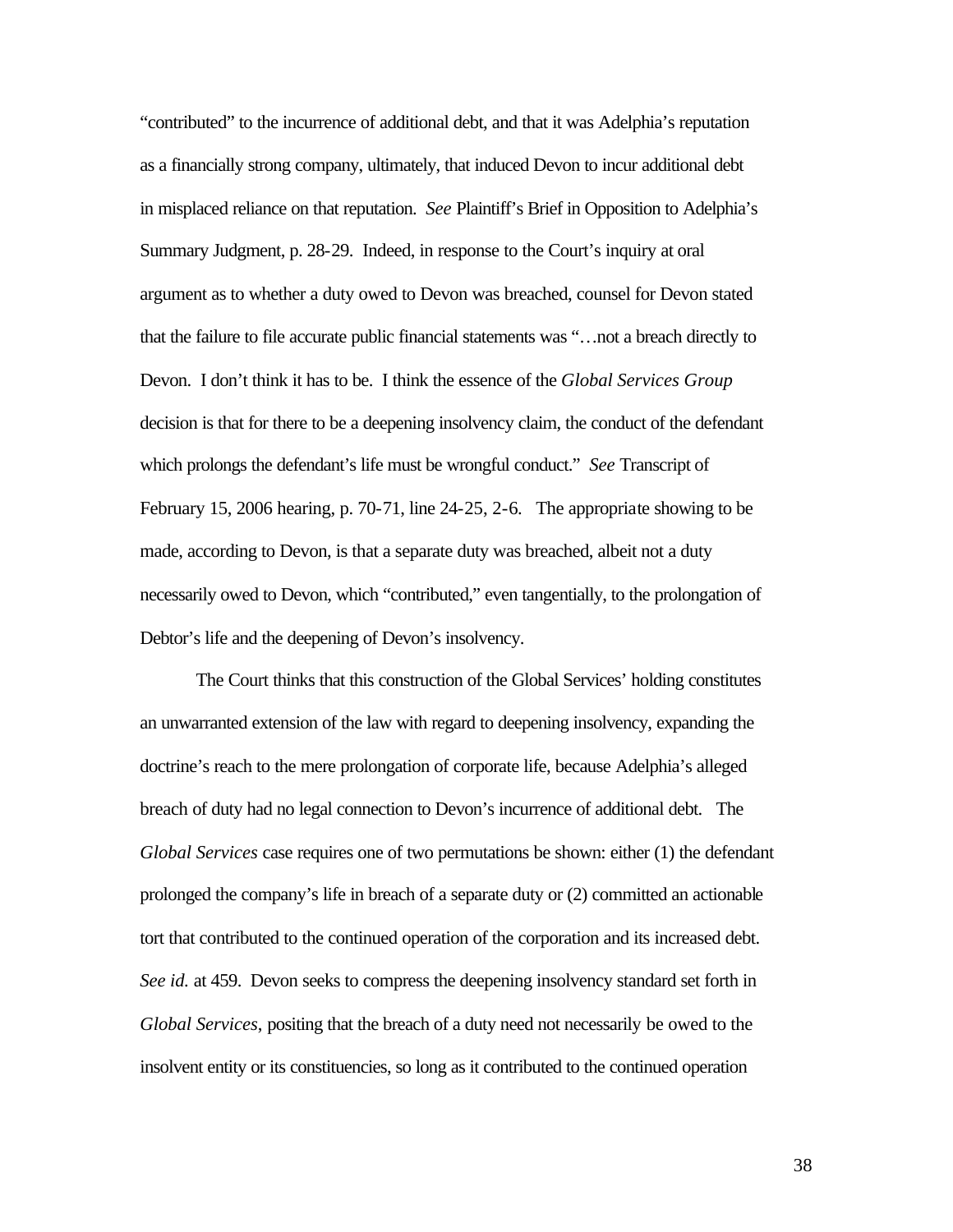of the corporate entity and the incurrence of further debt. This interpretation of deepening insolvency misinterprets the standard set forth in *Global Services*, in essence compressing the standard to include any prolongation where wrongdoing has occurred, regardless of whether that wrongdoing was in any way connected to a deliberate attempt to prolong the entity's life. It is not alleged that Adelphia did anything wrongful in a deliberate attempt to prolong Devon's life. There can be no doubt that wrongdoing occurred in Adelphia's operations, but the wrongdoing alluded to cannot be the umbrella under which every party injured by the bankruptcy filing huddles, seeking recompense. The wrongdoing must be related to the injury through breach of a duty owed to the injured party. No breach of a duty owed to Devon or any constituency thereof has been claimed. The Court now finds that there must be a breach of a duty *owed to the company* (or similar constituency with legal standing) for a claim for deepening insolvency to lie. *See Alberts v. Tuft, et al. (In re Greater Southeast Community Hospital Corp.)*, 333 B.R. 506, 516 (Bankr. D.C. 2005) ("[T]he *sina qua non* of the [deepening insolvency] concept is that the defendant breached some pre-existing duty of care *owed to the corporation* in deepening its insolvency.") (emphasis supplied).

That being established, the Court can find no duty owed by Adelphia to Devon in filing it public financial statements. "Duty" is defined by Black's Law Dictionary as "[a] legal obligation that is owed or due another, and that needs to be satisfied; an obligation for which somebody else has a corresponding right." Black's Law Dictionary 543 ( $8<sup>th</sup>$ ed. 2004). The constituency having a corresponding right to Adelphia's duty to file accurate financial statements was not Devon and its creditors; as Adelphia cogently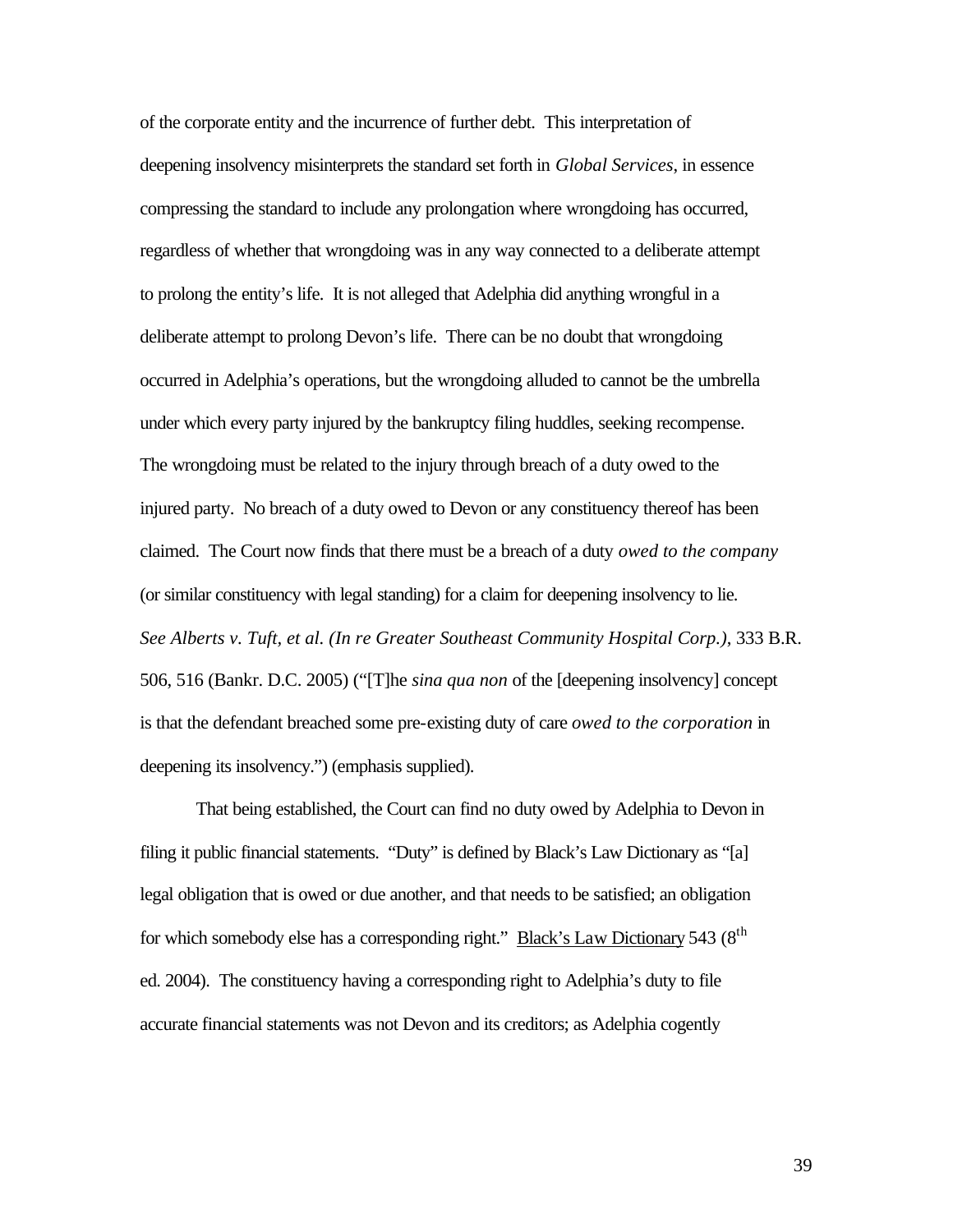argues in its brief, the disclosure requirement found in the 1934 Act was intended to protect investors and enable them to make intelligent investment decisions.

"Section 10(b) and Rule 10b-5 were designed by Congress to protect the purity of the process of buying and selling securities and to insure that investors will receive full disclosure of the information they need if they are intelligently to make significant investment decisions." *See In re Penn Central Securities Litigation*, 357 F.Supp. 869, 876 (E.D. Pa. 1973). Regardless of Devon's reliance on Adelphia's financial statements *vel non*, Devon had no corresponding right to rely on those statements for its future security. The parties' agree that Adelphia did not have a duty to fund Devon's operations beyond that contained in the LPA. See ECF Docket No. 94, Stipulation to Discontinue Count VI of the Complaint, dismissing Devon's Breach of Duty to Fund Operations Claim. Nor is it alleged that Adelphia encouraged Devon to continue incurring debt with false promises of further funding; rather, the allegation is merely that Devon would not have incurred debts had it known Adelphia's true financial situation. Starting in May, 2002, Devon was affirmatively informed that Adelphia could no longer fund Devon's operations; it has been established that a large amount of the debt for which recovery is sought was incurred after this date. Active misrepresentation is not alleged here, and Devon's reliance on Adelphia's reputation, however un-justified, cannot be the basis for a claim for deepening insolvency, because Adelphia did not owe a duty to inform Devon of its financial condition, or to continue funding Devon.

Indeed, in order for fraudulently inaccurate financial statements to be the predicate for a deepening insolvency theory, they would have had to have been filed in an attempt to prolong the life of Devon itself. The concept behind a deepening insolvency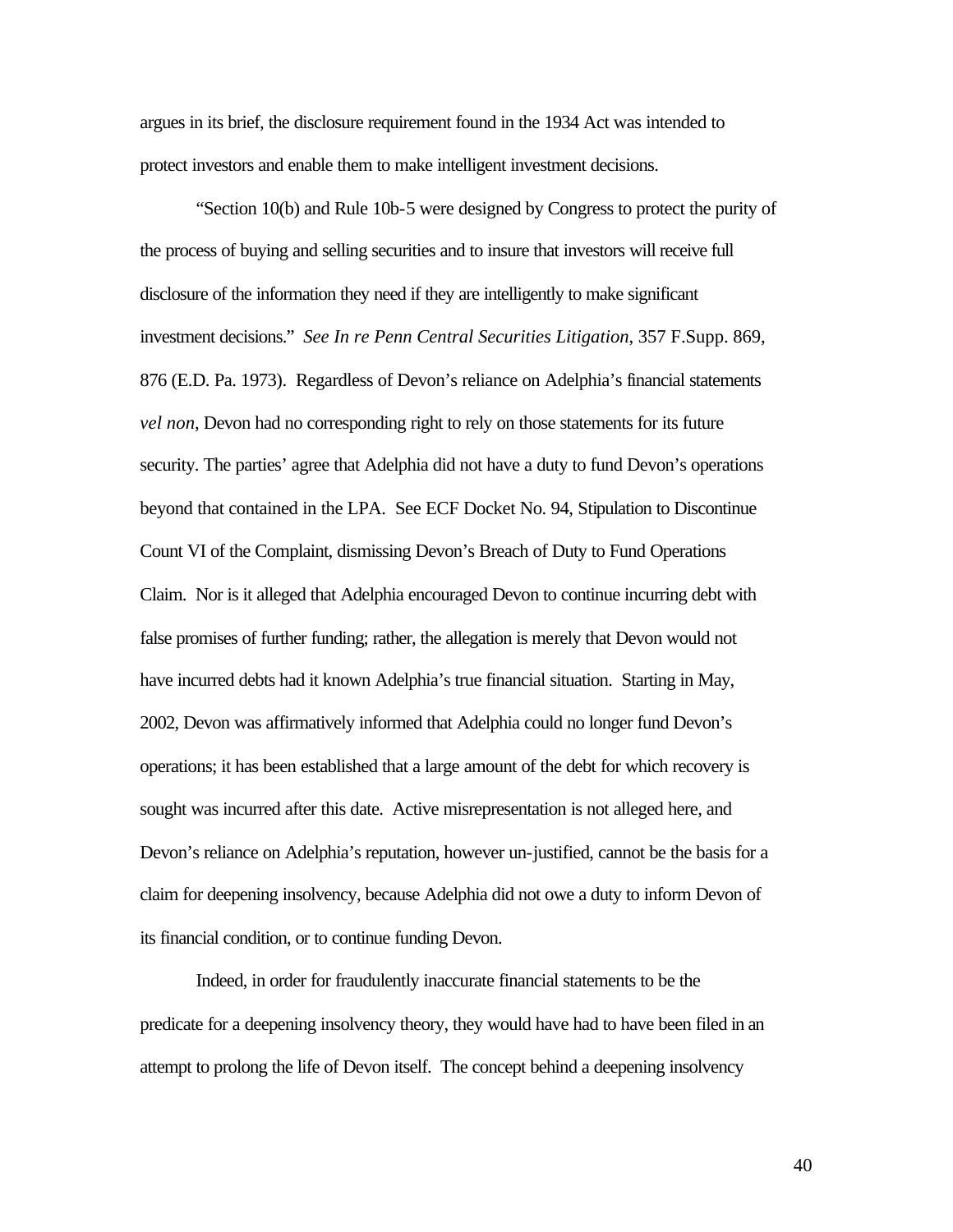theory is that at some point, the corporate insiders have an obligation to "stop the bleeding," and not to incur further debt, *see Schact, supra,* at 1350; *see also Global Services Group, supra,* at 460. If the corporate officers and directors know that the corporation can no longer operate as a "wealth creating" entity, *see Global Services, supra*, at 460, but continue the corporate enterprise in breach of a separate duty (i.e. the duty owed to creditors when in the vicinity of insolvency) or in commission of an actionable wrong (i.e. looting corporate assets for insiders' benefit), and accomplished the continued operations by filing false operating statements, for instance, then deepening insolvency may have been appropriate. But there is no allegation that Adelphia filed the allegedly inaccurate statements in an attempt to prolong Devon's life, in breach of a duty to Devon or its creditors; indeed, Adelphia had no duty to Devon or Devon's creditors with regard to the filing of its financial statements; it was a limited partner with no obligation to fund Devon and no liability for partnership debt. (For further treatment of Adelphia's liability as a limited partner for Devon's debts, see the discussion *infra*  regarding Devon's alter ego argument). Nor is it alleged that Devon's financial statements were negligently or fraudulently prepared at Adelphia's instigation or behest.

There is also an allegation made that the terms of LPA made it difficult, if not impossible, for Devon to seek financing from sources other than Adelphia. Although this may have been a bad deal for Devon, and a good deal for Adelphia, it is not a tort. *See Global Services*, at 459 (bank's loan to a corporation that bank knew could not repay the debt was bad business, but not a tort). There is no attempt by Devon to make out a cause of action for tortious interference with prospective business advantage, for instance, as a predicate for the deepening insolvency cause of action. Rather, what appear to be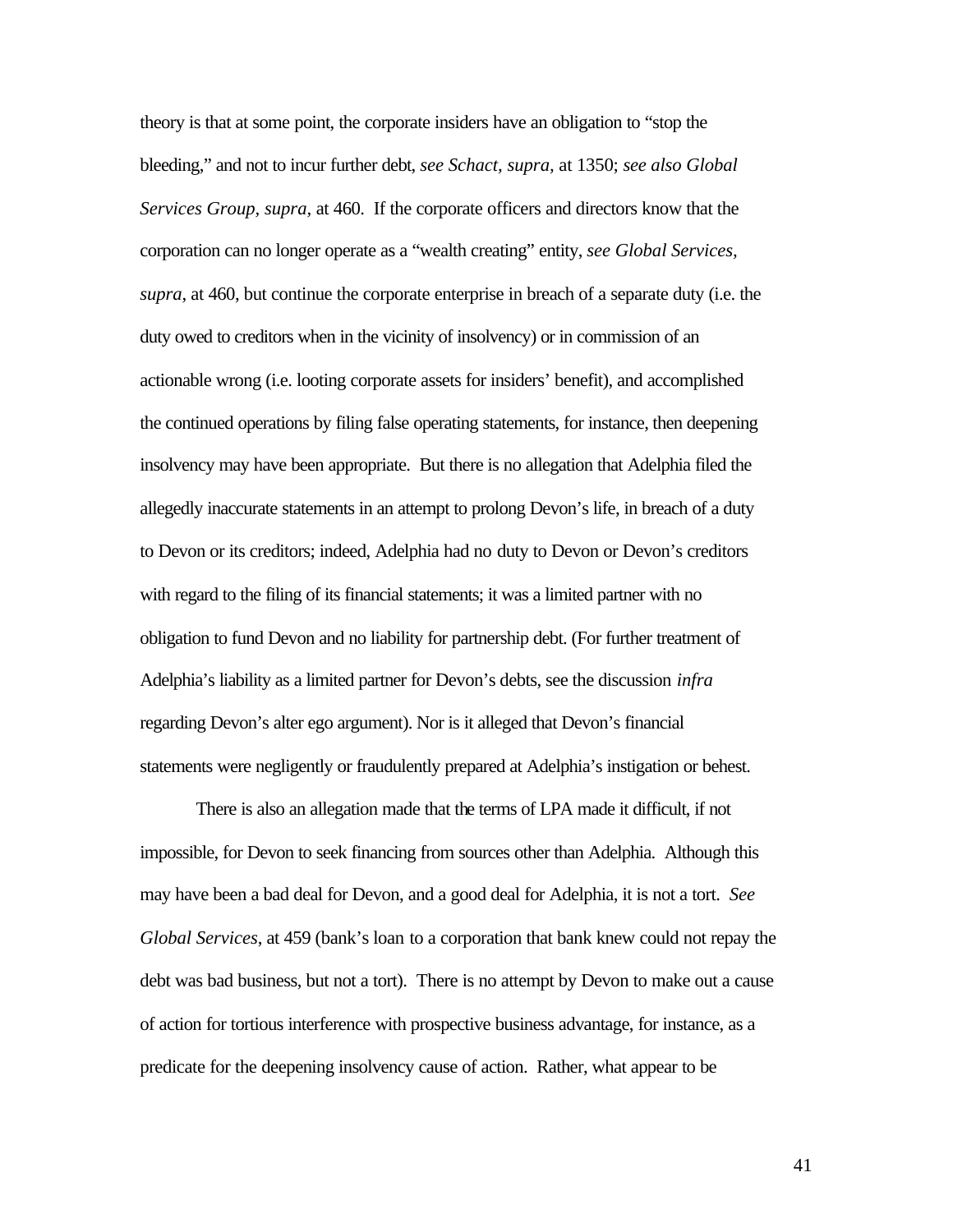allegations of a business deal between two parties with uneven bargaining power are being made, an all too familiar refrain in the bankruptcy arena. Courts are correctly reluctant to level the playing field among parties of disparate positions in the open market place. The Court will not do so here under the auspices of a deepening insolvency claim. Devon's existence was not prolonged in breach of a separate duty owed to Devon by Adelphia, and therefore, Adelphia is granted summary judgment as to Count IV.

## **Count V Alter Ego/Veil Piercing Claim**

Again, Devon and Adelphia have both filed motions seeking Summary Judgment on this issue.

The parties' agree that Delaware law applies to the veil piercing action. The Liquidating Trust argues that it is entitled to Summary Judgment on its claim that Adelphia, as the alter ego of Devon, is liable to the Trust for the debts the Trust is unable to pay. Under Delaware law, a court may pierce the corporate veil of a company "where there is fraud or where it is in fact a mere instrumentality or alter ego of its owner…" *Fletcher v. Atex, Inc.*, 68 F.3d 1451, 1457 (2nd Cir. 1995). "To prevail on an alter ego claim under Delaware law, a plaintiff must show (1) that the parent and the subsidiary operated as a single economic entity and (2) that an "overall element of injustice or unfairness is present." *Id*. "Among the factors to be considered in determining whether a subsidiary and parent operate as a 'single economic entity' are: (1)Whether the corporation was adequately capitalized for the corporate undertaking; (2)whether the corporation was solvent; (3)whether dividends were paid, corporate records kept, officers and directors functioned properly, and other corporate formalities were observed; (4)whether the dominant shareholder siphoned corporate funds; and (5) whether, in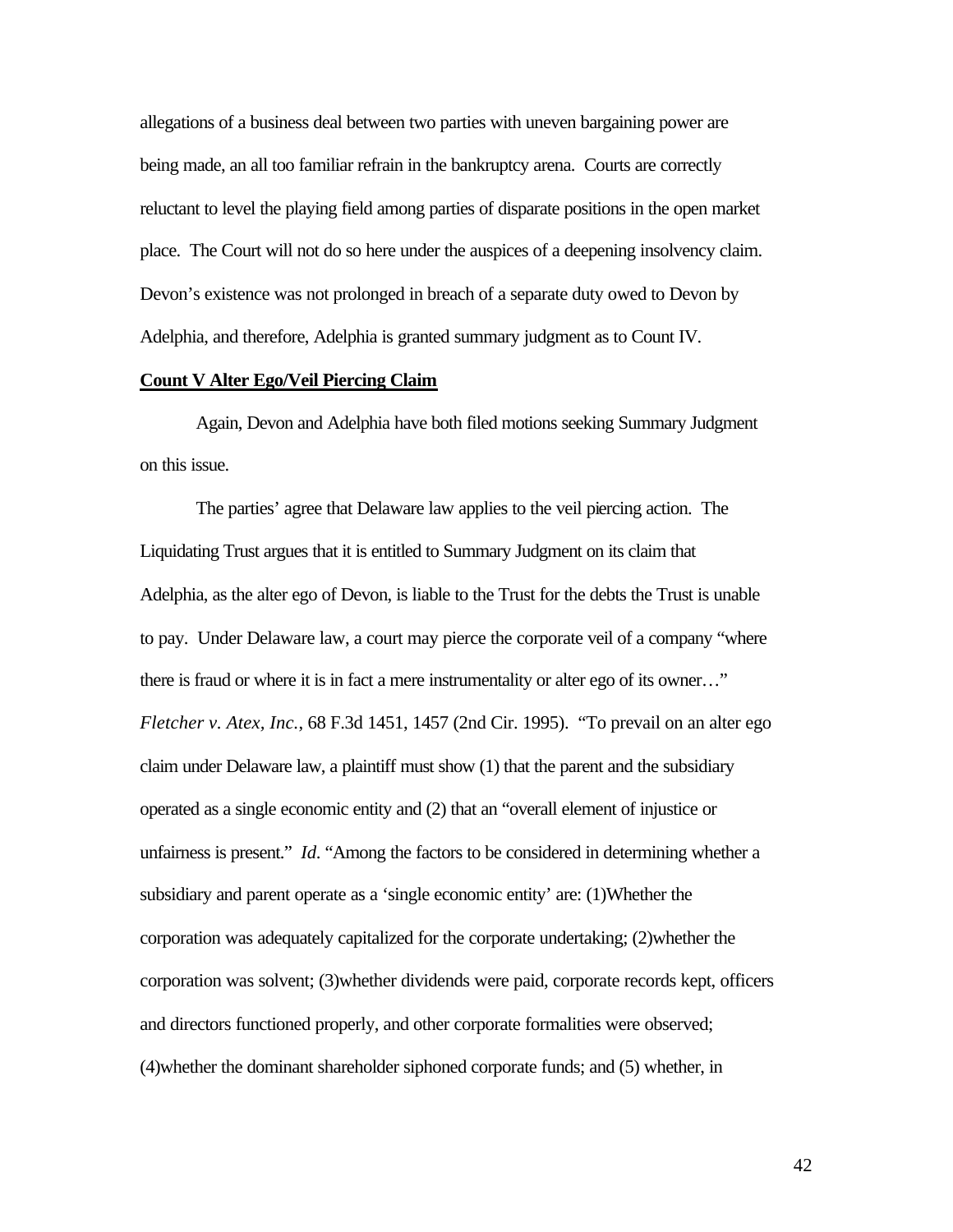general, the corporation simply functioned as a facade for the dominant shareholder." *Id*. In its briefs filed in support of its summary judgment motion, Devon sets forth a myriad of circumstances which Devon maintains show that Adelphia and Devon operated as a "single economic entity."

Adelphia counters that it can only be held liable for a debt of Devon if the narrow statutory tests of Delaware Limited Partnership Act ("DLPA") found at Del. Code Ann. tit. 6 § 17-303 are met. Adelphia also maintains that its participation in Devon's affairs falls within the parameters of the safe harbor provisions of the DLPA. Finally, Adelphia maintains that a limited partner can only be held liable to persons who transact business with the limited partnership believing that the limited partner was a general partner, and thus, Devon lacks standing under DLPA to bring an action seeking to hold the limited partner liable. Adelphia claims they are entitled to Summary Judgment on Devon's Alter Ego Claim because the doctrine of veil piercing cannot be employed to impose liability on Adelphia for the debts of Devon; the Liquidating Trust lacks standing to assert a claim on behalf of all creditors to hold Adelphia liable because Del. Code. Ann. tit. 6 § 303(a) is claimant specific; and the material facts show that Adelphia did not exercise complete domination and control over Devon and any exercise of control by Adelphia did not cause fraud or injustice.

The Court holds that the veil piercing doctrine can only be applied to the limited partnership with regard to the "control" element found in Section 17-303(a), and then only by third parties who dealt with the limited partnership believing that the limited partner was in fact a de facto general partner of the limited partnership. Thus, Devon does not have standing to make this argument; and the Court does not reach the issue of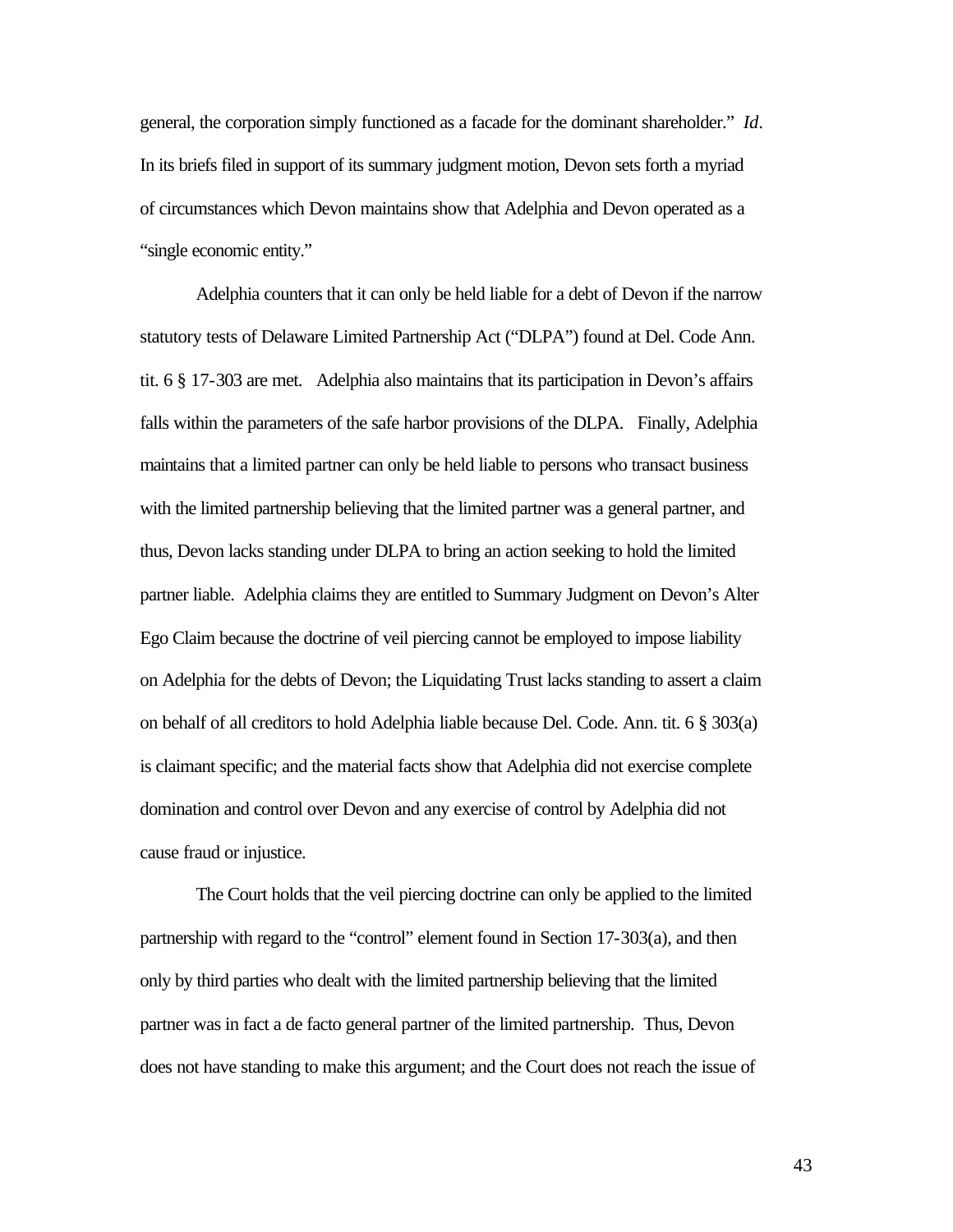whether Adelphia and Devon operated as a single economic entity such that corporate veil piercing principles are implicated. (Neither is the Court convinced, however, that a party doing business with a limited partnership in Delaware is automatically on notice of the status of its partners by virtue of the filing of the limited partnership certificate with the secretary of state, as Adelphia contends.).

The Court agrees that Devon does not have standing to make this veil piercing argument under the DLPA and related jurisprudence, as the Court has not been made aware of any authority that has imposed liability for partnerhip debt on a limited partner outside the parameters set forth in the DLPA. The clear language of § 17-303 indicates that limited partner liability for the obligations of the limited partnership may only be established within the explicit parameters of the statute. Del. Code Ann. title 6, § 17- 303(a) states in pertinent part:

A limited partner is not liable for the obligations of a limited partnership unless he or she is also a general partner or, in addition to the exercise of the rights and powers of a limited partner, he or she participates in the control of the business. However, if the limited partner does participate in the control of the business, **he or she is liable only to persons who transact business with the limited partnership reasonably believing**, based upon the limited partner's conduct, that the limited partner is a general partner.

(Emphasis supplied).

The only on point case that the Court could find, which was cited by the Adelphia Defendants in their Summary Judgment Motion, is *Skidmore Energy, Inc. v. KPMG*, 2004 WL 3019097 (N.D. Tex. Dec. 28, 2004). In that case, the District Court determined that "an alter ego theory of liability is inapplicable…to a limited liability partnership organized under Delaware law…" *id*. at \*5, ostensibly because such liability is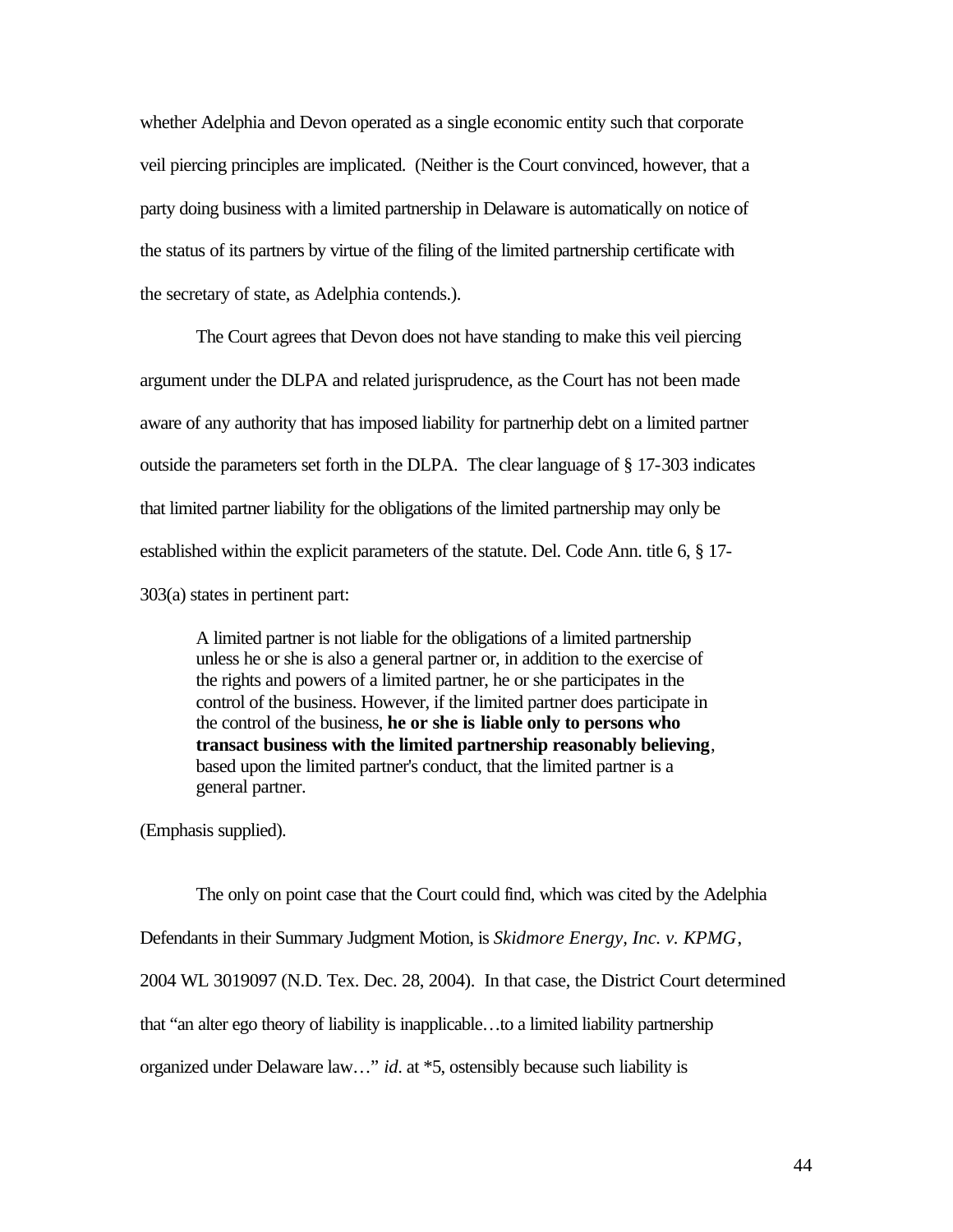unnecessary, as the general partner remains liable for all partnership debts. This Court will go further to state that alter ego liability may not be imposed by the general partner of a limited partnership within the framework of  $\S$  17-303(a), and that the provisions of this statute cannot be circumvented by the general partner by making a showing that the established legal authority relating to corporate veil piercing, if applied, would be implicated. The Court is not persuaded by the reverse veil piercing case cited by Devon, because the facts are inapposite – the *C.F. Trust* court held the limited partnership liable for the debts of the limited partner to the extent of the limited partner's interest in the partnership assets; and not *vice versa*. *See C.F. Trust, Inc. v. First Flight Ltd. Partnership*, 580 S.E.2d 806 (Va. 2003). In the case of reverse veil piercing, a partner is attempting to use the limited partnership form to shield personal assets from the creditors of the individual partner, and not seeking to shield the limited partner from liability for the debts of the limited partnership, which is what Devon seeks to do in this matter. For a discussion of reverse veil piercing, *see generally* Larry E. Ribstein, *Reverse Limited Liability and the Design of Business Associations*, 30 DEL. J. CORP. L. 199 (2005).

Although a veil piercing analogy may be used to establish whether a limited partner has exercised "control" within the meaning Del. Code. Ann. tit. 6 § 17-303(a), as this Court ruled with regard to the discovery disputes in this case, the language of the statute is explicit in providing that the only party that may assert such a claim would be an actual creditor who engaged in business with the limited partnership believing that Adelphia was a de facto general partner of Devon.

The Court nevertheless rejects Adelphia's argument that the filing of a certificate of limited partnership in the Office of the Secretary of State of Delaware, which would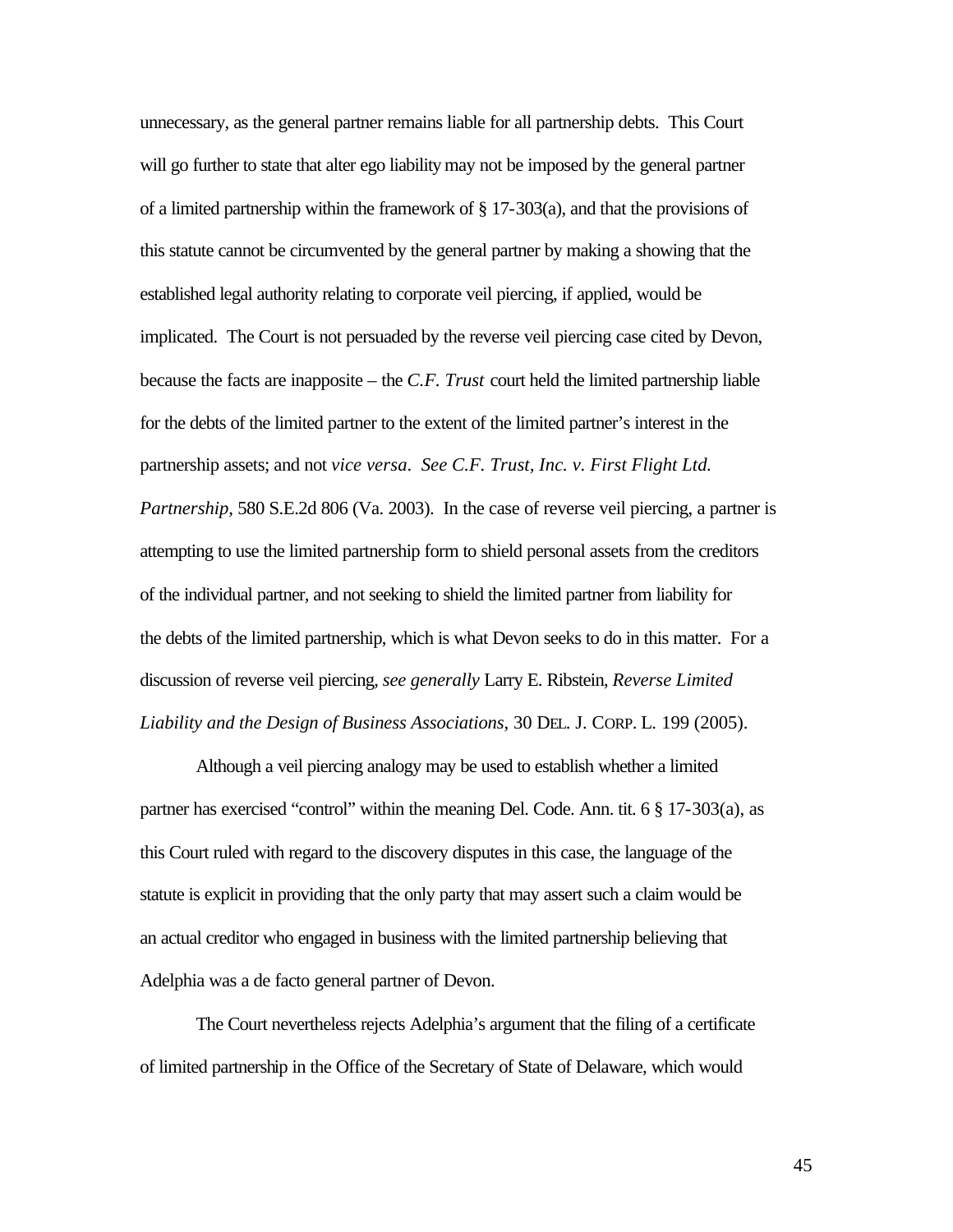include the name of limited partnership and its general partner, would automatically preclude any liability being imposed on the limited partner for acting as general partner because all parties are put on constructive notice of the limited partners status by the public filing. This argument renders the language of § 17-303(a) a nullity, and also ignores the fact that parties may well do business with a limited partnership believing that a limited partner was a de facto general partner, even while knowing full well the status of the limited partner as a matter of record. This was the injustice that  $\S 17-303(a)$  was designed to prevent, and this Court has already indicated that Adelphia's acts in holding out Devon as its newest "family member," and marketing Devon's services as "Adelphia Mobile" while providing Devon with 100% of its financial support, may have given creditors just that impression.

The DLPA provides for liability only if the third party reasonably believes, "based upon the limited partner's conduct, that the limited partner is a general partner." This could mean that the third party may recover if the third party reasonably believes that the limited partner is acting as a general partner, even if the third party knew that the limited partner was not formally a general partner. This interpretation seems logical because the third party can always check the filed certificate for the names of the general partners, and would indeed always be on at least constructive notice of the existence of the limited partnership agreement. It is difficult to imagine how a third party would ever "reasonably" mistake the formal identity of the general partners. *See* Larry E. Ribstein, *Unlimited Contracting in Delaware Limited Partnership and its Implications for Corporate Law*, 16 J. CORP. L. 299, 308 foonote 54 (Winter 1991). Because Devon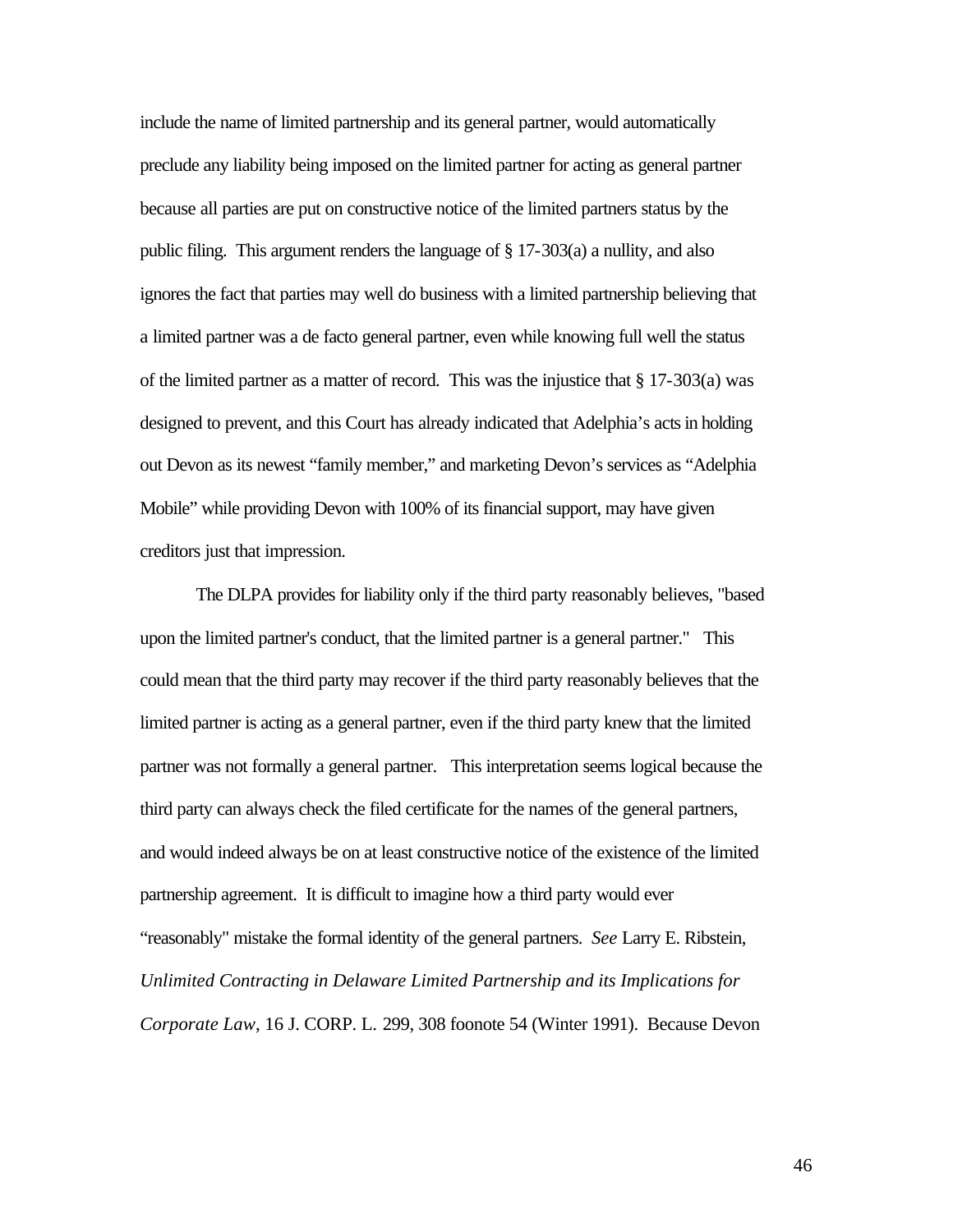does not ultimately have standing to make the alter ego argument, however, the Court need not determine this issue.

The definitive question on this issue for the Court on these summary judgment motions is whether Devon can circumvent the provision of the DLPA to hold a limited partner liable on an alter ego theory. Devon has misconstrued this Court's March, 2005 ruling, artfully redacting the actual ruling in its summary judgment briefs to make it appear as if the Court held that Devon could resort to veil piercing precedent as if the limited partnership were a corporation. What the Court actually ruled was that Devon would be entitled to show control within the meaning of Section 303(a), and in so doing could rely on the well-settled precedent of corporate veil piercing. The Court quoted the following authority for that proposition:

"Although Section 303(b) [of the Revised Uniform Limited Partnership Act] specifies certain circumstances that do not constitute participation in control, section 303 does not affirmatively state what does constitute control. Thus, in the absence of statutory guidance, the courts are largely free to draw upon the much older and well-established body of corporate veil-piercing decisions…"

#### 30 AM. JUR. PROOF OF FACTS 3d 249, Piercing the Limited Partner Veil (August 2004).

The Court allowed Devon to obtain discovery in this action that might show that Adelphia exercised control within the meaning of § 17-303(a), but did not rule that Devon could circumvent the entire statute and attempt to hold Adelphia liable as if the limited partnership did not exist. Such a ruling would be *jus dare*, and not *jus dicere*, and tantamount to judicial legislation. The Court cannot overthrow the statutory protections that the Delaware state legislature has set in place for limited partners. Nor will the Court ignore the parties' status as limited partners at Devon's request, when Devon is asking the Court within the ambit of the same action to enforce provisions of the LPA pertaining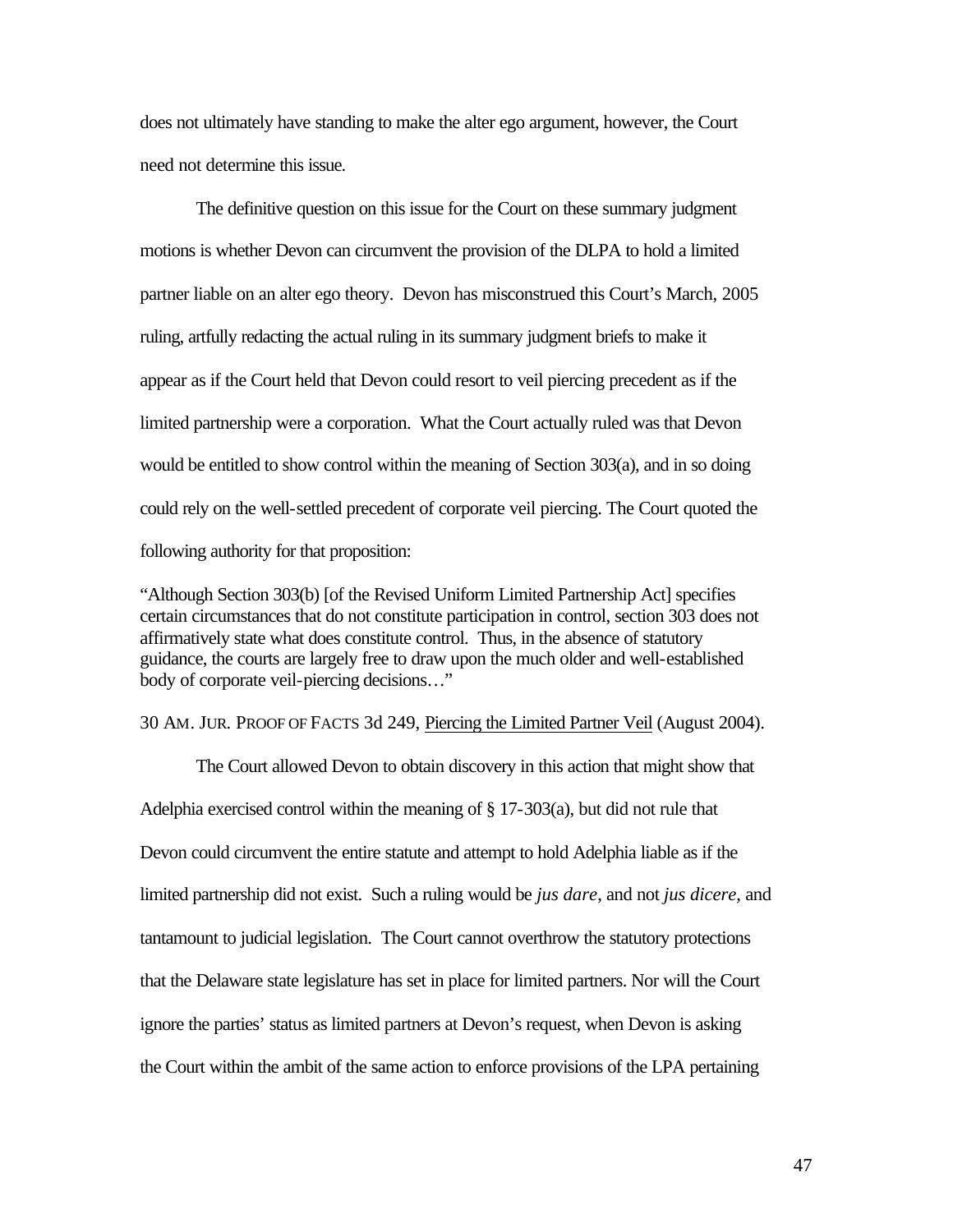to returns of capital. Doubtless the Liquidating Trust would prefer that the Court pierce the partnership veil rather than enforce the LPA, but such is not to be.

As to Devon's standing, then, the Court considers it to be clear from the language of the statute that the limited partner may only be held liable by those "persons who transact business with the limited partnership reasonably believing, based upon the limited partner's conduct, that the limited partner is a general partner." § 17-303(a).

 "Whether an action accrues to a creditor individually, such that a creditor has standing, or generally, such that a trustee has standing, requires the court to look to the injury for which relief is sought and consider whether it is peculiar and personal to the creditor or general and common to the ... creditors."

*See PHP Liquidating, LLC v. Robbins*, 291 B.R. 603, 610 (D. Del. 2003).

The injury asserted in § 17-303(a), transacting business reasonably believing that the limited partner was a general partner, is specific, as the belief as to the limited partner's status is subjective, and cannot be asserted as a general claim on behalf of all creditors, as some creditors may have held different opinions on this score. The Trust does not have standing to pierce the limited partnership veil.

Because Devon does not have standing to assert this veil piercing claim, the Court does not reach whether Adelphia improperly controlled Devon within the meaning of DLPA. Adelphia is granted summary judgment on Devon's alter ego cause of action, Count V of the Complaint.

# **INDEMNIFICATION WITH RESPECT TO THE GUARANTY CLAIM BY GENERAL DYNAMICS**

Adelphia seeks summary judgment on the issue of whether it is entitled to indemnification from Devon on a \$35 million guaranty claim. Devon is the principal obligor under an agreement with General Dynamics, and Adelphia was a signatory solely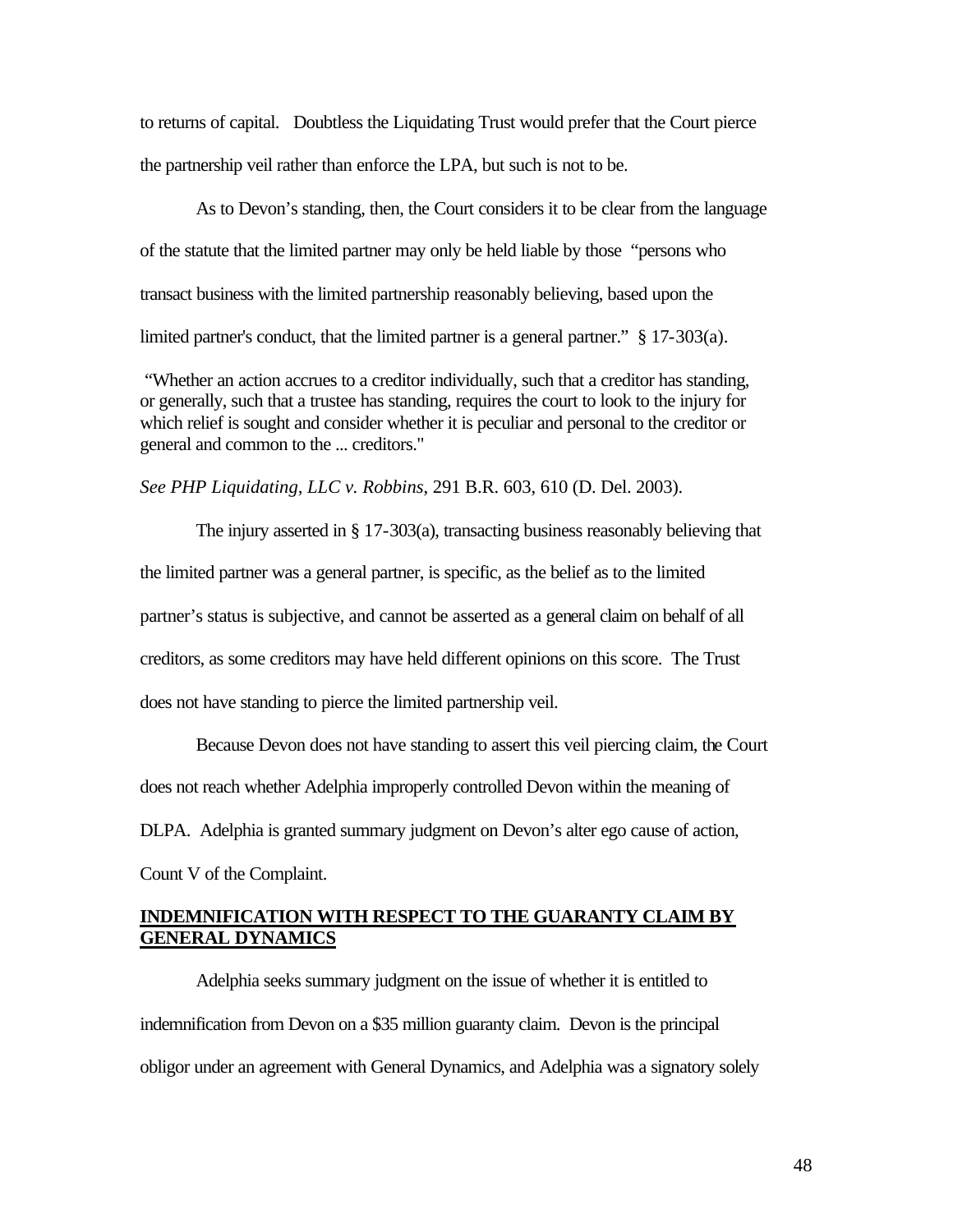as a guarantor of Devon's obligations. The proof of claim filed by General Dynamics Claim is in the Adelphia Bankruptcy is approximately \$35 million.

Adelphia alleges that the fact that General Dynamics has not been paid on its claim does not preclude a "declaration" of its right to indemnity. Indemnity is predicated on three grounds - contractual, implied and equitable – as follows:

Contractual – pursuant to Section 15.7 of the Devon L.P. Agreement, Adelphia is entitled to express indemnity on all obligations owed by virtue of its status as a limited partner of Devon.

Implied – as a matter of Pennsylvania State law, Devon has an implied legal duty, arising out of the General Dynamics Agreement, to indemnify Adelphia for the General Dynamics Claim. This reimbursement from the principal, Devon, may be used as a setoff of any damages Devon may recover from Adelphia.

Equitable – as a matter of law and equity, Adelphia is entitled to recovery, even if that recovery is realized as either a setoff of obligations it may be adjudged to have to Devon or an allowed claim in Devon's chapter 11 case.

Devon argues that the counterclaim for indemnification is not ripe for adjudication because no payment has been made on the guaranty, rendering Adelphia's liability as merely contingent, and judicial economy requires that indemnification be decided at the same time as equitable subordination. Furthermore, Devon points out that Adelphia has objected to the General Dynamics claim, which may be disallowed and if so, no right to indemnity will exist. According to Devon, what Adelphia seems to be seeking is a declaratory judgment, which should have been sought in its answer as a counterclaim.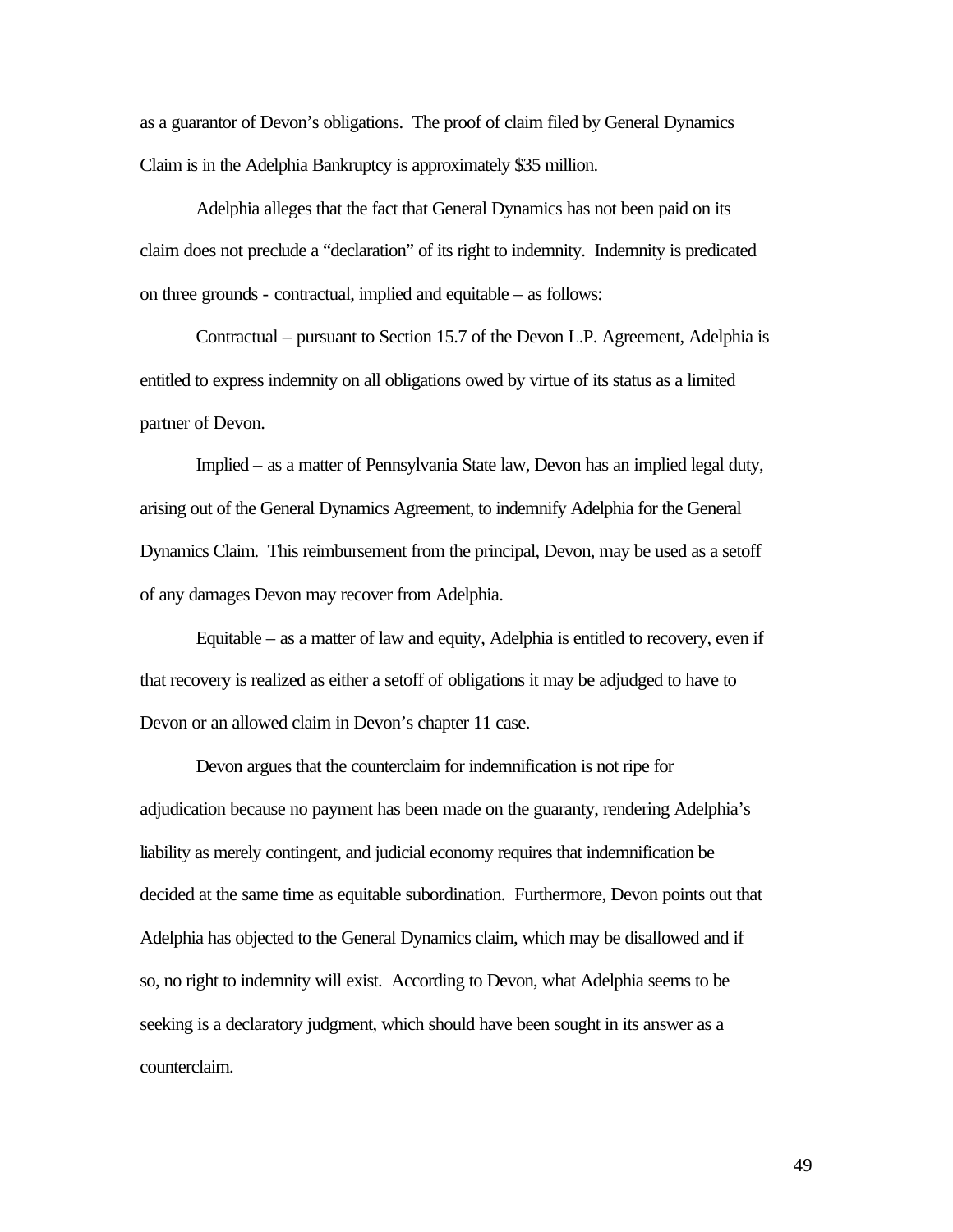Also, the Trust has raised equitable subordination as a defense to Adelphia's claims, which, if decided in Devon's favor, would subordinate all Adelphia's claims to those of Devon's other creditors, making indemnification illusory.

Devon also argues Adelphia has no right to contractual indemnity from Devon. The Services Agreement with General Dynamics does not contain any right to indemnification within its four corners, and the LPA limits indemnification of the limited partner to specific circumstances, i.e. where a partner actually and reasonably incurs expenses incurred in connection with any threatened, pending or contemplated action, suit or proceeding, to which the limited partner was or is a party or is threatened to be made a party, by reason of any acts, omissions or alleged acts or omissions by such person on behalf of the Partnership. Adelphia did not execute the guaranty as a limited partner and did not incur expenses in connection with actual or threatened legal proceedings. Rather, Devon maintains, the language of the indemnification agreement provision shows that it was intended to provide protection for persons who encountered expenses on account of allegedly wrongful actions taken on behalf of the partnership. Nor is implied indemnity applicable at this time, because Adelphia has not paid General Dynamics. It is Devon's argument that equitable indemnity should also be denied because Adelphia has not paid General Dynamics, and also, because Adelphia acted wrongfully in establishing Devon without adequate capital and by its conduct underlying the deepening insolvency claim, Adelphia is barred from equitable indemnification.

Adelphia Defendants' have responded by filing a motion to amend the Answer to assert a declaratory judgment action. Since the Adelphia Defendants have filed a motion to amend their answer and counter claims to seek declaratory judgment on the indemnity